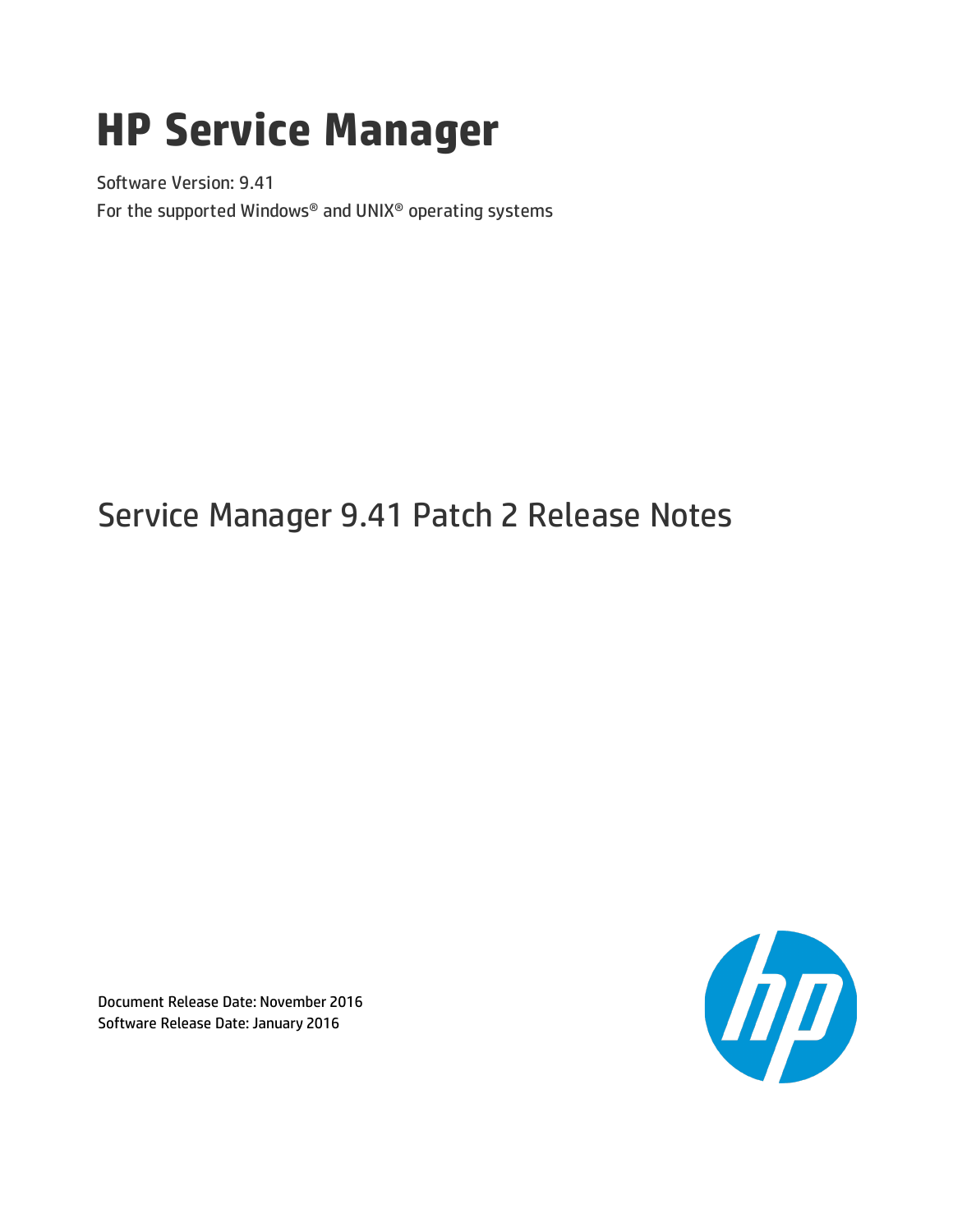#### Legal Notices

#### **Warranty**

The only warranties for HP products and services are set forth in the express warranty statements accompanying such products and services. Nothing herein should be construed as constituting an additional warranty. HP shall not be liable for technical or editorial errors or omissions contained herein.

The information contained herein is subject to change without notice.

#### Restricted Rights Legend

Confidential computer software. Valid license from HP required for possession, use or copying. Consistent with FAR 12.211 and 12.212, Commercial Computer Software, Computer Software Documentation, and Technical Data for Commercial Items are licensed to the U.S. Government under vendor's standard commercial license.

#### Copyright Notice

© 2015-2016 Hewlett-Packard Development Company, L.P.

#### Trademark Notices

Adobe® is a trademark of Adobe Systems Incorporated.

Microsoft® and Windows® are U.S. registered trademarks of Microsoft Corporation.

Oracle and Java are registered trademarks of Oracle and/or its affiliates.

UNIX® is a registered trademark of The Open Group.

Linux® is the registered trademark of Linus Torvalds in the U.S. and other countries.

For a complete list of open source and third party acknowledgements, visit the HPE Software Support Online web site and search for the product manual called HPE Service Manager Open Source and Third Party License Agreements.

#### Documentation Updates

The title page of this document contains the following identifying information:

- Software Version number, which indicates the software version.
- <sup>l</sup> Document Release Date, which changes each time the document is updated.
- Software Release Date, which indicates the release date of this version of the software.

To check for recent updates or to verify that you are using the most recent edition of a document, go to: <https://softwaresupport.hp.com/>.

This site requires that you register for an HP Passport and to sign in. To register for an HP Passport ID, click **Register** on the HP Support site or click **Create an Account** on the HP Passport login page.

You will also receive updated or new editions if you subscribe to the appropriate product support service. Contact your HP sales representative for details.

#### **Support**

Visit the HP Software Support site at: [https://softwaresupport.hp.com](https://softwaresupport.hp.com/).

This website provides contact information and details about the products, services, and support that HP Software offers.

HP Software online support provides customer self-solve capabilities. It provides a fast and efficient way to access interactive technical support tools needed to manage your business. As a valued support customer, you can benefit by using the support website to:

- **.** Search for knowledge documents of interest
- Submit and track support cases and enhancement requests
- Download software patches
- Manage support contracts
- Look up HP support contacts
- Review information about available services
- <sup>l</sup> Enter into discussions with other software customers
- Research and register for software training

Most of the support areas require that you register as an HP Passport user and to sign in. Many also require a support contract. To register for an HP Passport ID, click **Register** on the HP Support site or click **Create an Account** on the HP Passport login page.

To find more information about access levels, go to: <https://softwaresupport.hp.com/web/softwaresupport/access-levels>.

**HP Software Solutions Now** accesses the HPSW Solution and Integration Portal website. This site enables you to explore HP Product Solutions to meet your business needs, includes a full list of Integrations between HP Products, as well as a listing of ITIL Processes. The URL for this website is <http://h20230.www2.hp.com/sc/solutions/index.jsp>.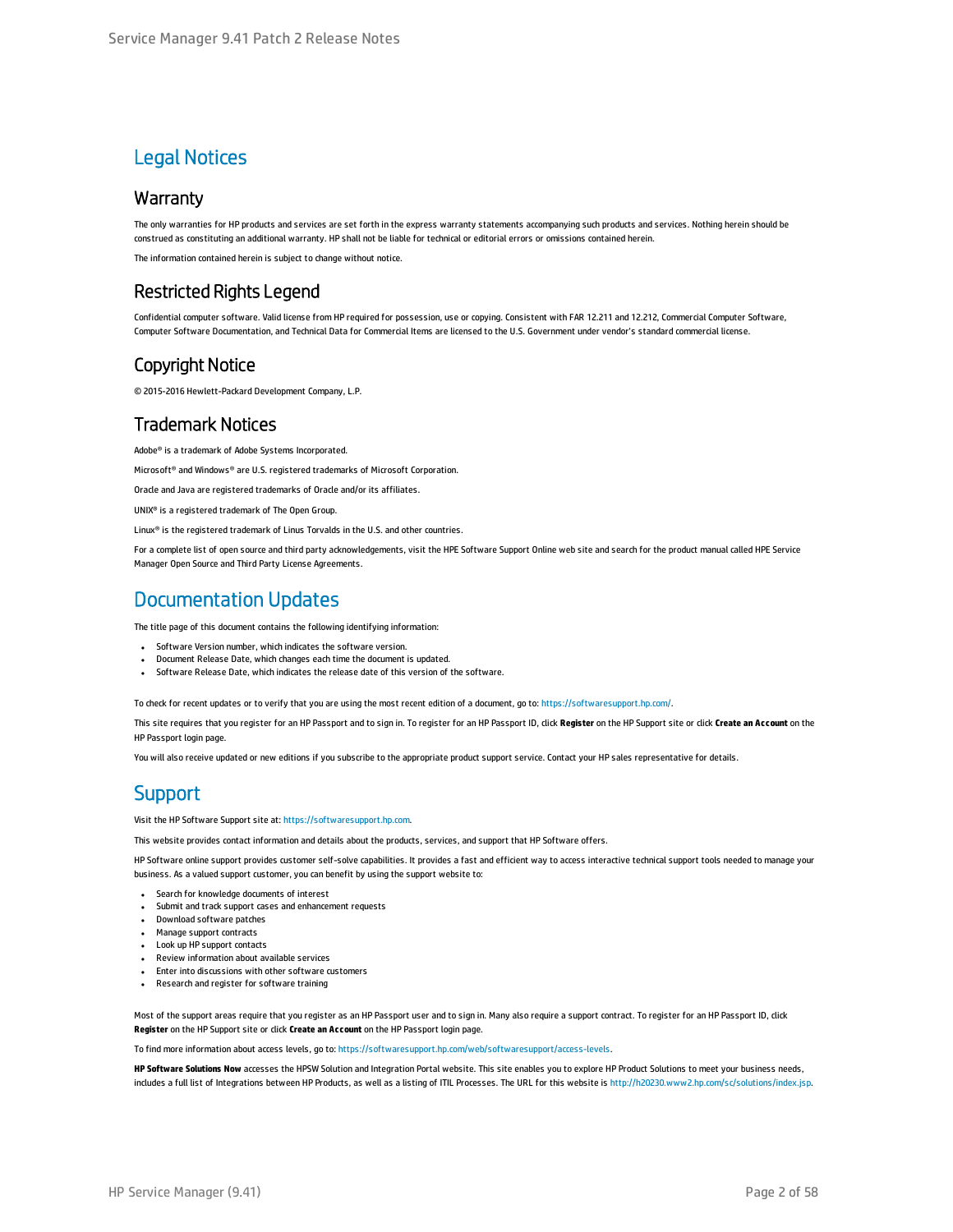# **Contents**

| . 35 |
|------|
|      |
|      |
|      |
|      |
|      |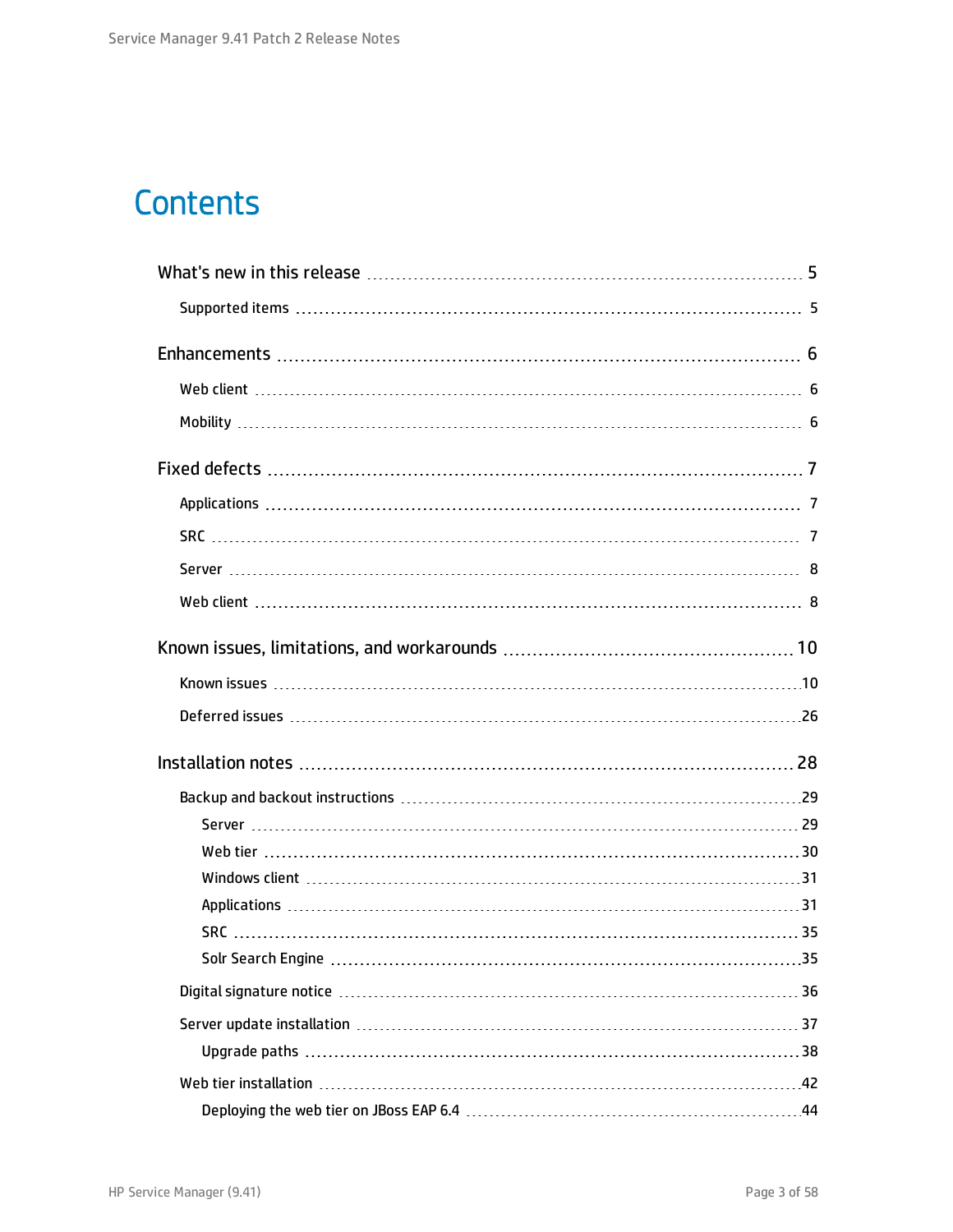| Configuration notes for the user experience improvements in the web client  47 |     |
|--------------------------------------------------------------------------------|-----|
|                                                                                |     |
|                                                                                |     |
|                                                                                |     |
|                                                                                |     |
|                                                                                |     |
|                                                                                |     |
|                                                                                | -57 |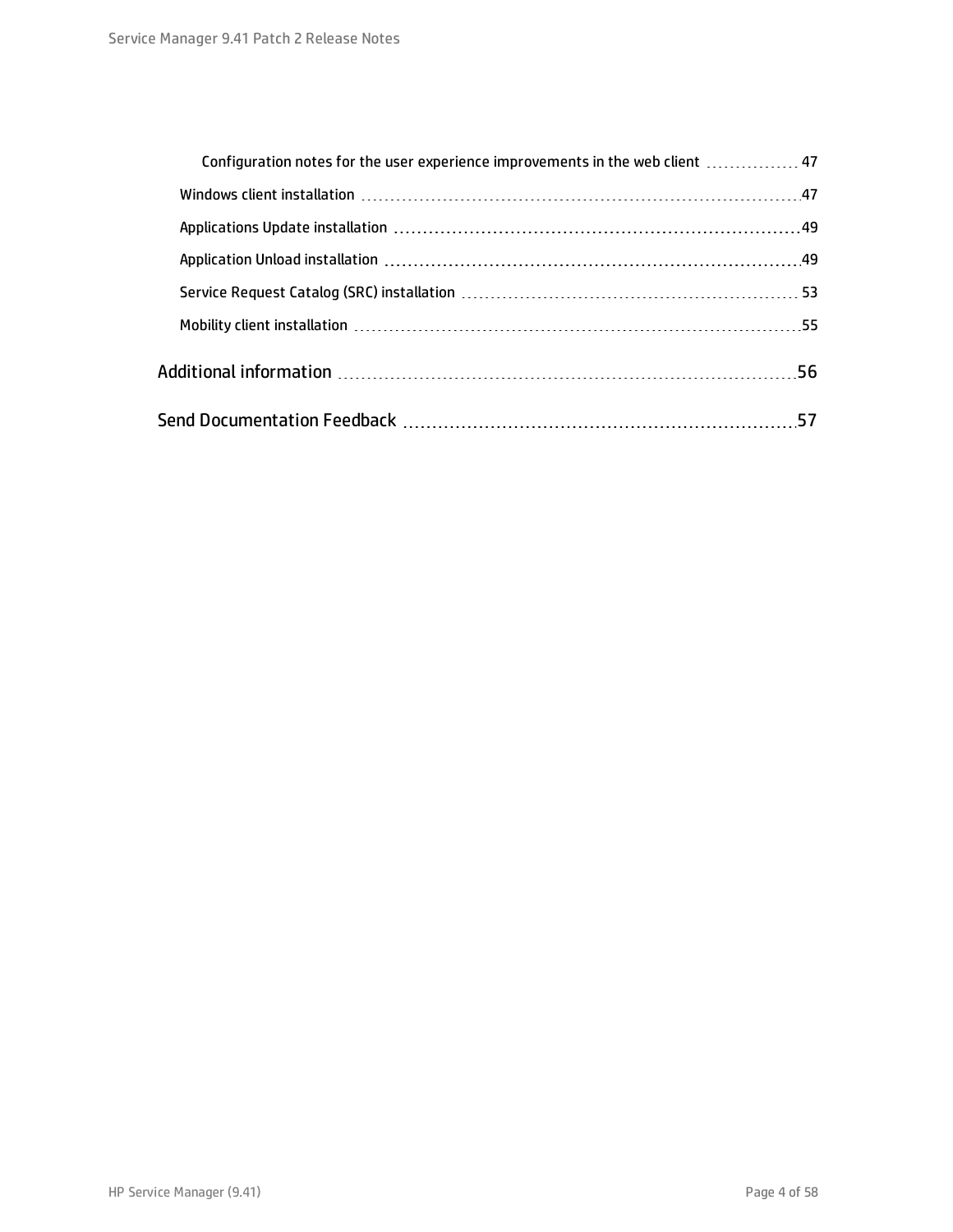## <span id="page-4-0"></span>What's new in this release

This section describes the important changes in this release.

**Tip:** The following knowledge base article contains links to all the previous 9.4*x* release notes and patches. This article enables you to always find the most up-to-date release notes and the latest 9.4*x* patches.

[https://softwaresupport.hp.com/group/softwaresupport/search-result/-](https://softwaresupport.hp.com/group/softwaresupport/search-result/-/facetsearch/document/KM01384297) [/facetsearch/document/KM01384297](https://softwaresupport.hp.com/group/softwaresupport/search-result/-/facetsearch/document/KM01384297)

## <span id="page-4-1"></span>Supported items

HP Service Manager 9.41P2 includes the following certification changes.

### Added support

Support has been added for the following item.

#### **Mobility client**

 $\cdot$  iOS 9

### Discontinued support

Support for the following item has been discontinued.

#### **Web tier and Service Request Catalog**

• Internet Explorer 10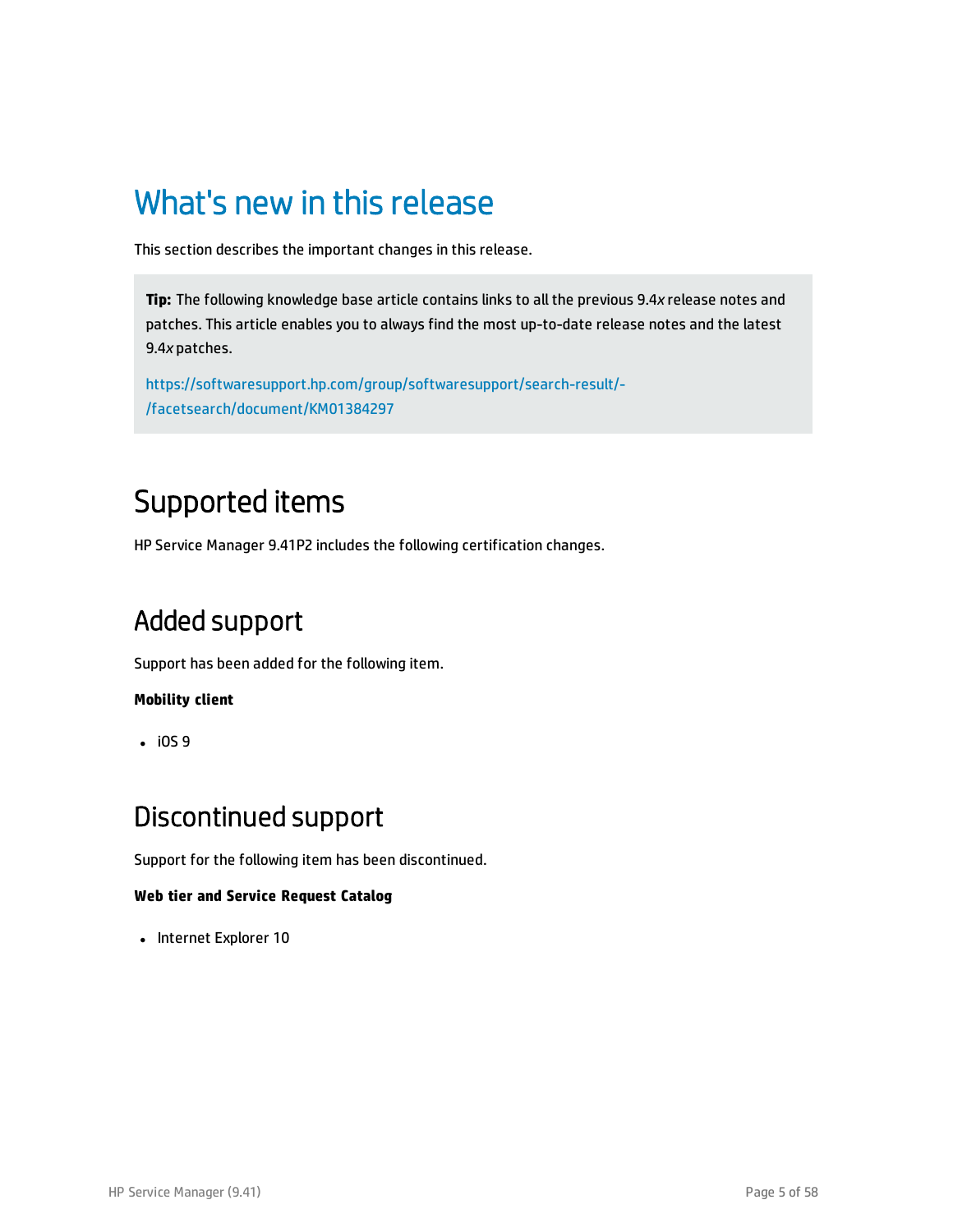# <span id="page-5-0"></span>**Enhancements**

This release includes the following enhancements. The following tables include all enhancements that were implemented after the release of Service Manager 9.41P1.

## <span id="page-5-1"></span>Web client

| <b>CR</b> | Summarv                                                                                                  |
|-----------|----------------------------------------------------------------------------------------------------------|
|           | $\sqrt{QCCR1E129149}$ To-Do Alerts are now automatically acknowledged when you click a link in the alert |

## <span id="page-5-2"></span>Mobility

| Summary                                              |
|------------------------------------------------------|
| QCCR1E128757   The Mobility client now supports iOS9 |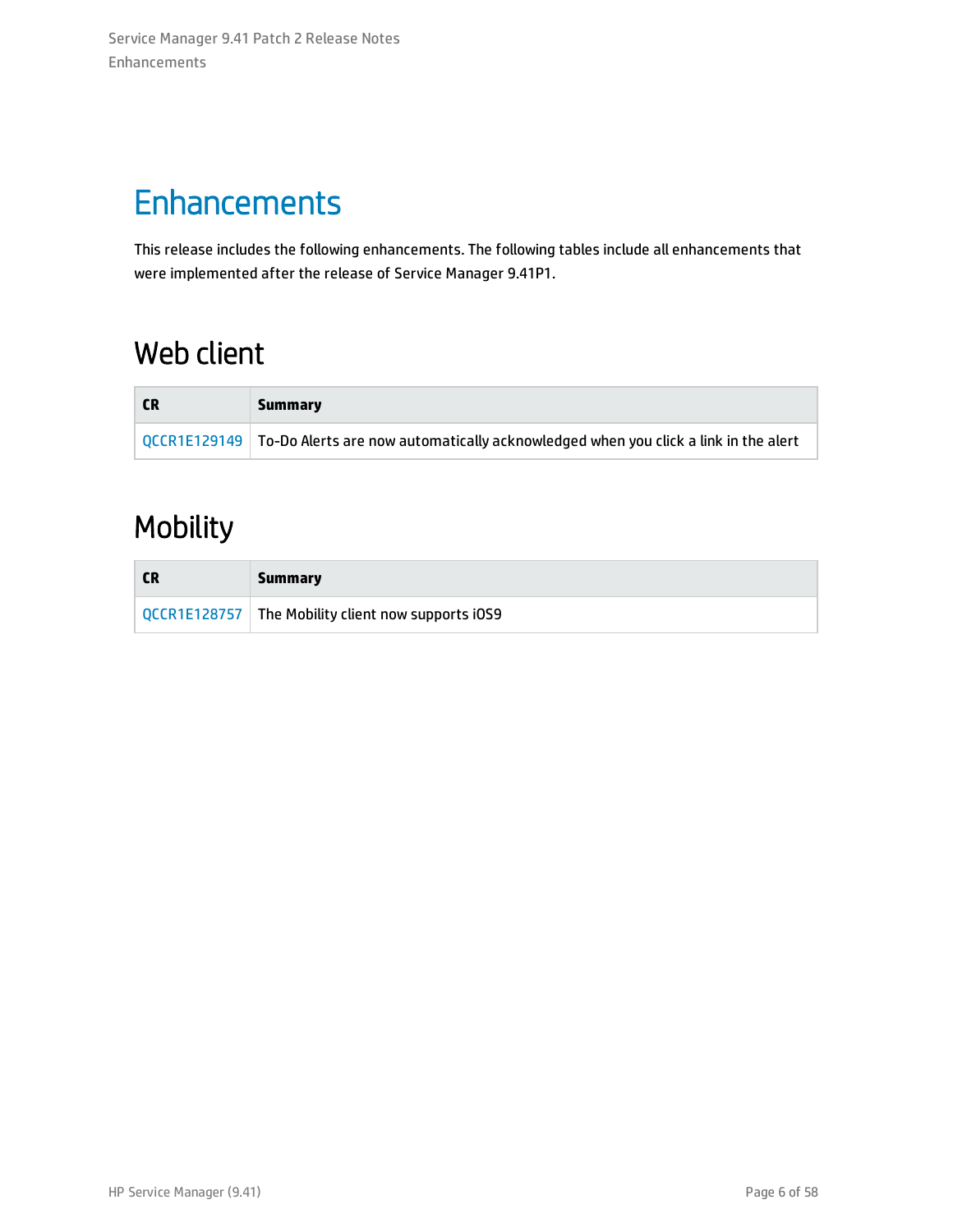# <span id="page-6-0"></span>Fixed defects

This release fixes the following defects. The following tables include all fixes that were implemented after the release of Service Manager 9.41P1.

## <span id="page-6-1"></span>Applications

| <b>CR</b> | Summary                                                                            |
|-----------|------------------------------------------------------------------------------------|
|           | QCCR1E129332   Values cannot be entered in fields that are made from a global list |

## Mobility

| <b>CR</b> | <b>Summary</b>                                                                                            |
|-----------|-----------------------------------------------------------------------------------------------------------|
|           | QCCR1E118816   You receive a "Request failed" message when your Mobility client user session<br>times out |
|           | QCCR1E129373   Mobility client sessions are not cleaned up as expected after the sessions time out        |

# <span id="page-6-2"></span>**SRC**

| <b>CR</b>           | <b>Summary</b>                                                                                                                                |
|---------------------|-----------------------------------------------------------------------------------------------------------------------------------------------|
| QCCR1E126562        | SRC does not simultaneously support PD requests and non-PD quotes                                                                             |
| QCCR1E127429        | Text in the Survey Detail pane is not displayed correctly in Arabic and Hebrew<br>versions of SRC                                             |
| QCCR1E130115        | You receive an error message when you remove a denied approval status catalog<br>from a request approval record and then resubmit the request |
| QCCR1E130349        | Service and support request counts are zeroed when you click the browser refresh<br>button in SRC                                             |
| <b>OCCR1E130499</b> | Cannot view the subscription details page when you open SRC in Hebrew                                                                         |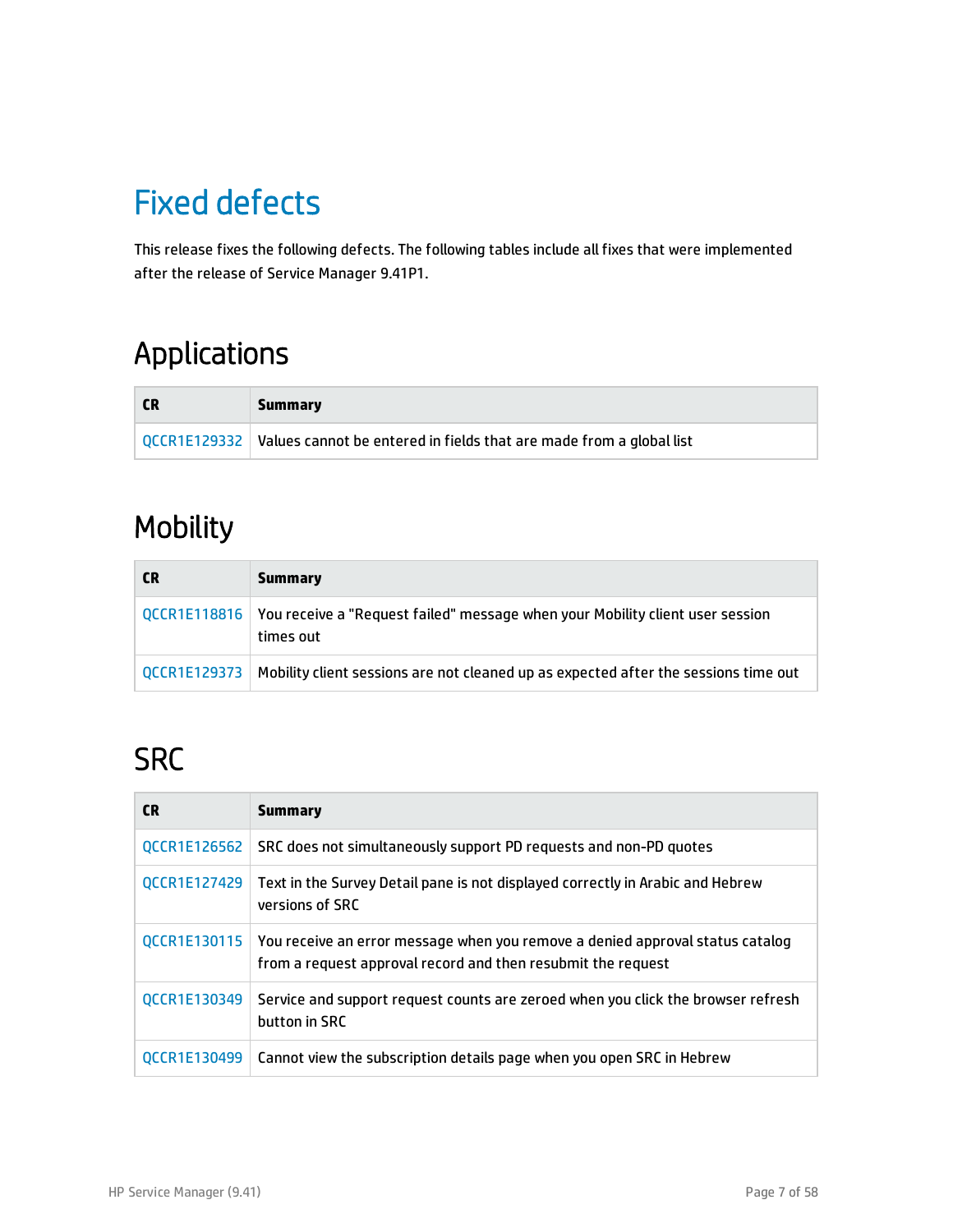### <span id="page-7-0"></span>Server

| <b>CR</b> | Summary                                                                                                       |
|-----------|---------------------------------------------------------------------------------------------------------------|
|           | QCCR1E104801   Error message when you perform a mass update of incidents that removes records<br>from the QBE |
|           | QCCR1E129582   "SM/RUN/headless': File exists" error message when you run an "sm" command                     |

## <span id="page-7-1"></span>Web client

| <b>CR</b>           | <b>Summary</b>                                                                                                                  |
|---------------------|---------------------------------------------------------------------------------------------------------------------------------|
| QCCR1E127610        | A "Failed to get history message" message is displayed when the conversation<br>history contains messages from Openfire or Lync |
| QCCR1E127664        | Opened conversations that are saved in local storage are lost when you refresh the<br>web client                                |
| QCCR1E127870        | The logout window is not displayed when you cancel a logout operation and then<br>click Logout again                            |
| QCCR1E127881        | Nothing receives the focus after you cancel a logout operation                                                                  |
| QCCR1E128211        | The calendar bar disappears from the calendar page after you click the < or ><br>button in high contrast mode                   |
| QCCR1E128209        | The arrow icon next to column headers is not highlighted in high contrast mode                                                  |
| <b>QCCR1E128688</b> | The "Show Next 50" and "Show All" buttons do not work in Internet Explorer                                                      |
| QCCR1E129304        | Page navigation buttons on the Calendar widget are not clearly displayed in high<br>contrast mode                               |
| QCCR1E129303        | The menu list for "Select Favorite" is not displayed in the Calendar widget in high<br>contrast mode                            |
| QCCR1E129302        | The current day on the calendar is not highlighted in high contrast mode                                                        |
| QCCR1E129504        | JAWS does not read out the state of checkboxes for selected columns in the ToDo<br>queue                                        |
| QCCR1E129677        | When you press the down arrow key while the focus is on a comfill box, the focus<br>skips an item                               |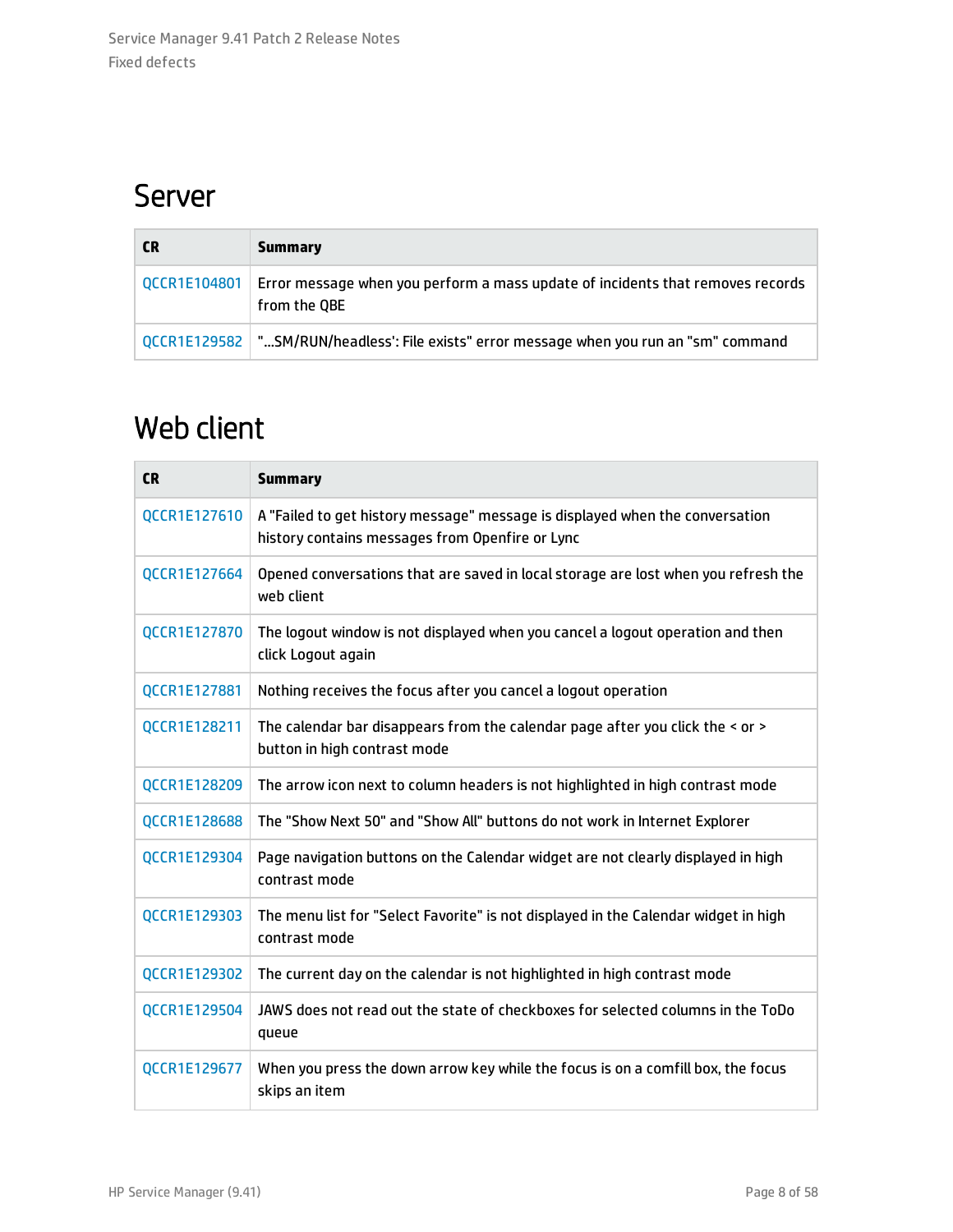| CR.                 | <b>Summary</b>                                                                                                                                            |  |
|---------------------|-----------------------------------------------------------------------------------------------------------------------------------------------------------|--|
| <b>QCCR1E130079</b> | The button that is in focus is not highlighted in high contrast mode                                                                                      |  |
| QCCR1E130081        | The left-hand border of the group section banner is not displayed in high contrast<br>mode                                                                |  |
| QCCR1E130214        | When you view the web tier in high contrast mode, the selected day in the date<br>picker dialog box is displayed in the same style as the unselected days |  |
| OCCR1E130624        | Autocomplete becomes case sensitive when you enter text in a combo box                                                                                    |  |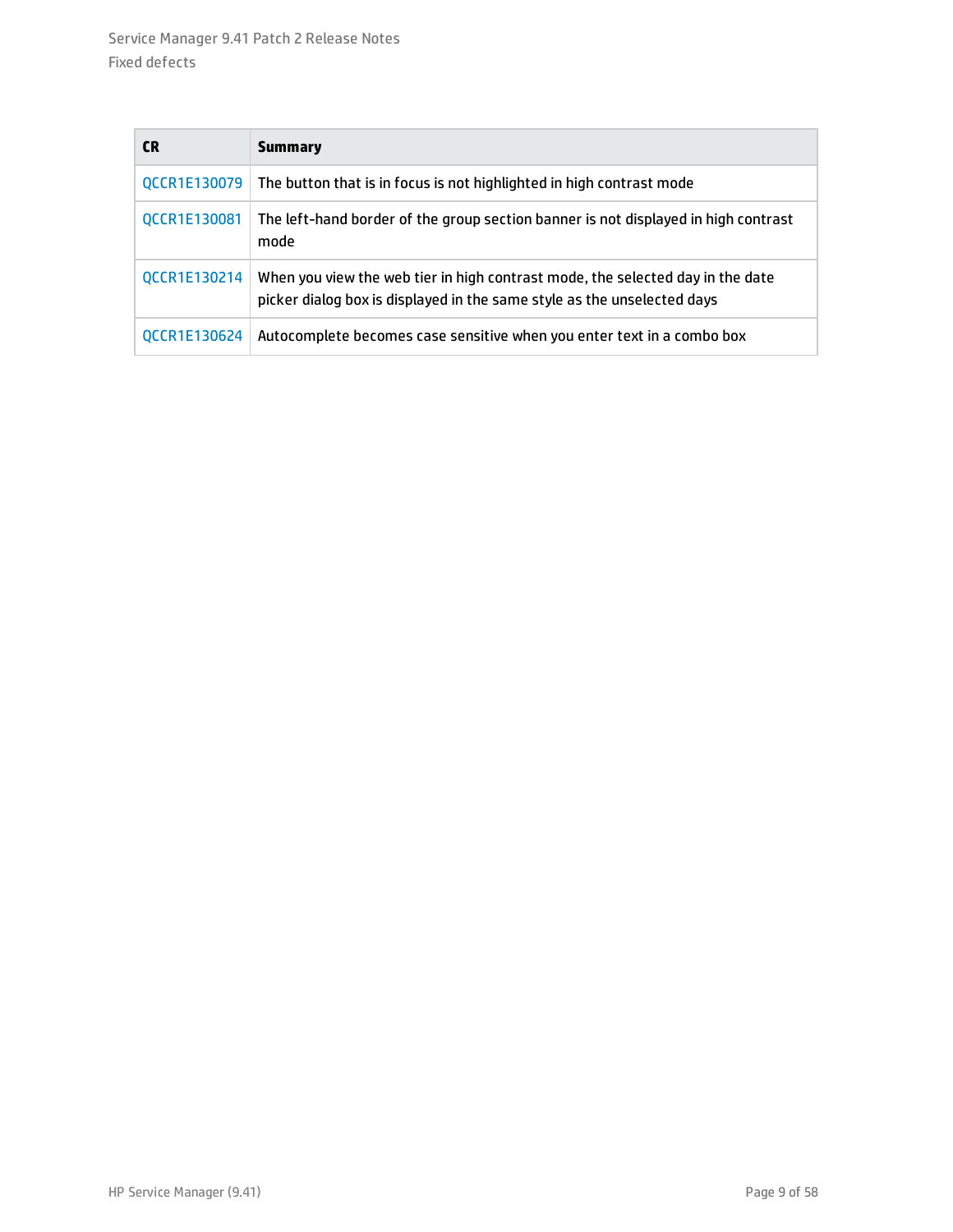# <span id="page-9-0"></span>Known issues, limitations, and workarounds

This release has the following known issues and limitations. This is a cumulative list of known issues and limitations in Service Manager, including those that are already documented in previous release notes (Service Manager 9.40 and patches, and Service Manager 9.41 and patches).

### <span id="page-9-1"></span>Known issues

| <b>Global ID</b> | <b>Issue</b>                                                                                                                                                                                                                | Workaround                                                                                                                                                                               |
|------------------|-----------------------------------------------------------------------------------------------------------------------------------------------------------------------------------------------------------------------------|------------------------------------------------------------------------------------------------------------------------------------------------------------------------------------------|
| QCCR1E130718     | When you rotate the screen of an iOS9-based<br>device to landscape and then back to portrait,<br>the Mobility client page is incorrectly<br>displayed.                                                                      | To work around this issue, refresh<br>the browser.                                                                                                                                       |
| QCCR1E128546     | On a virtual machine with Interl(R) Core(TM)2<br>Duo CPU T7700 @2.40 Ghz, 2.59 GHz<br>(4Processors), a memory leak occurs on the<br>http connector server.                                                                  | There is currently no workaround<br>available.                                                                                                                                           |
| QCCR1E128412     | On Unix platforms, the legacy listener does<br>not work if Service Manager server uses the<br>Oracle 12c instant client.                                                                                                    | There is currently no workaround<br>available.                                                                                                                                           |
| QCCR1E124820     | After you add the "Service Display Name" field<br>to a Change view and specify the "Service"<br>field as a group-by field, an error occurs and<br>the view does not load when you sort the view<br>by Service Display Name. | Add either the "Service" field or<br>the "Service Display Name" field to<br>both the view and the list of group-<br>by fields.                                                           |
|                  |                                                                                                                                                                                                                             | Note: The "Service" field is<br>preferred because this field is<br>populated with CI Display<br>Name values. There is no need<br>to add the second level field,<br>Service Display Name. |
| QCCR1E127867     | The "Chart by" functionality does not work<br>when there is an outer join field in the view.                                                                                                                                | <b>Use Service Manager Reports</b><br>instead.                                                                                                                                           |
| QCCR1E127873     | In the Service Manager (SM) Hybrid mode,                                                                                                                                                                                    | Make a call to the API after you set                                                                                                                                                     |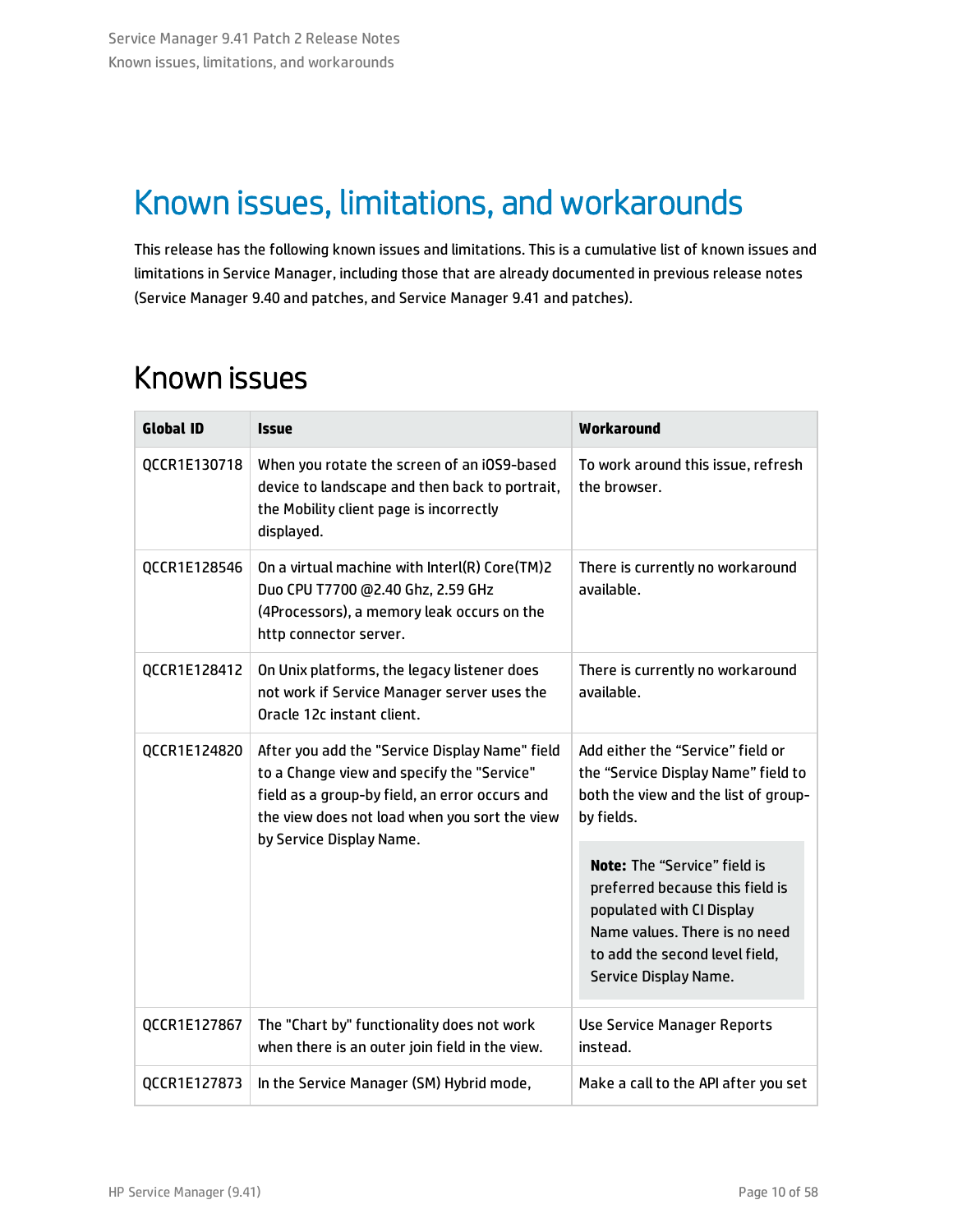| <b>Global ID</b> | Issue                                                                                                                                                                                 | Workaround                                                                                                                                                      |
|------------------|---------------------------------------------------------------------------------------------------------------------------------------------------------------------------------------|-----------------------------------------------------------------------------------------------------------------------------------------------------------------|
|                  | calling the SM RESTful API for UCMDB<br>integration for the first time will fail.                                                                                                     | up the SM Hybrid environment.                                                                                                                                   |
| QCCR1E127871     | In the "Chart by" form,<br>"sm.device.display.name" is displayed as the<br>value of the "Display Name" column.                                                                        | There is currently no workaround<br>available.                                                                                                                  |
| QCCR1E127858     | The index status is not updated into the<br>Knowledge Management knowledge base, and<br>thus the library cannot be searched in the<br>main search page and the context-aware<br>page. | Drill down into the Knowledge<br>Maintenance page for the library<br>to synchronize the index status<br>into the Knowledge Management<br>knowledge base.        |
| QCCR1E127872     | The IDOL content service does not start on<br>machines that have 24 CPU cores configured.                                                                                             | You can apply a workaround if the<br>following error appears in the<br>application.log of the content<br>server:                                                |
|                  |                                                                                                                                                                                       | [1] 70-Error: Error: Attempt<br>to open $[-0]$ failed. (No<br>such file or directory). The<br>file open mode [rb] does not<br>permit creation of a new<br>file. |
|                  |                                                                                                                                                                                       | In this case, modify the following<br>parameters in the configuration of<br>the content server, and then<br>restart the content server.                         |
|                  |                                                                                                                                                                                       | [Server] Threads=x [AsyncActions]<br>Threads=y let x+y<32                                                                                                       |
| QCCR1E127858     | The new library index status is not updated in<br>the "kmknowledgebase" table when you click<br>Full Reindex in the Knowledge Maintentance<br>page.                                   | Refresh the status in library<br>configuration.                                                                                                                 |
| QCCR1E127861     | The logical.name of the CI is displayed on the<br>"Edit 00 flow" widget for Emergency Change<br>records in the "Build and Test" phase.                                                | There is currently no workaround<br>available.                                                                                                                  |
| QCCR1E126469     | Chrome 44 refuses to send https requests to<br>a web server with a self-signed SSL<br>certificate. Additionally, you receive the<br>following error message:                          | Use Chrome 43 instead.                                                                                                                                          |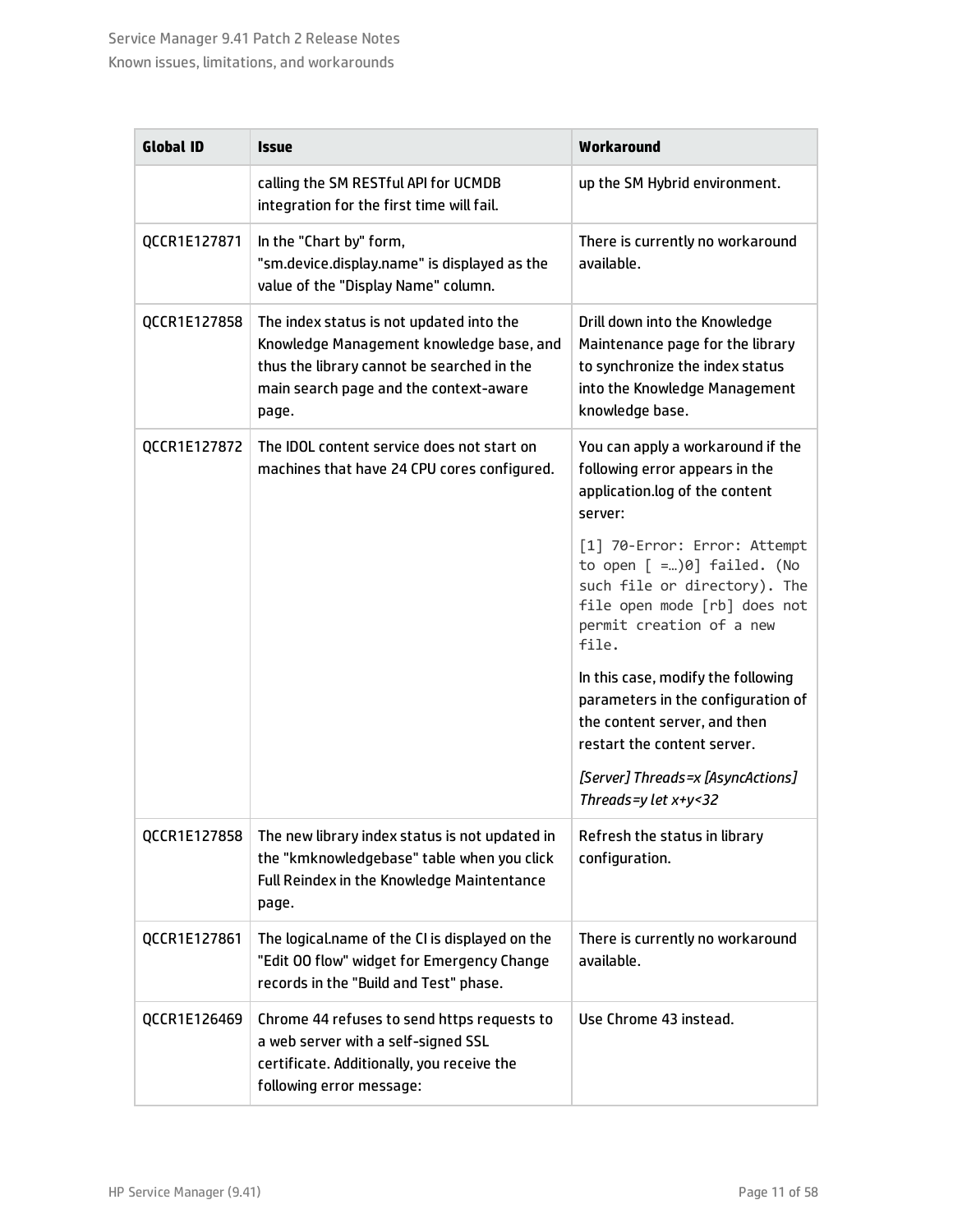| <b>Global ID</b> | <i><b>Issue</b></i>                                                                                                                                                                                     | Workaround                                     |
|------------------|---------------------------------------------------------------------------------------------------------------------------------------------------------------------------------------------------------|------------------------------------------------|
|                  | Failed to load resource: net::ERR_<br>INSECURE_RESPONSE                                                                                                                                                 |                                                |
|                  | Since all requests are blocked, the web server<br>terminates the user session after a while and<br>the user is logged out.                                                                              |                                                |
| QCCR1E124206     | Service Manager survey does not support<br>multiple company.                                                                                                                                            | There is currently no workaround<br>available. |
| QCCR1E124149     | Record that do not satisfy query conditions<br>for selected lines are displayed in the<br>calculation chart report.                                                                                     | There is currently no workaround<br>available. |
| QCCR1E124144     | You cannot drill down into the calculation and<br>duration charts when the aggregator is set to<br>MIN or MAX.                                                                                          | There is currently no workaround<br>available. |
| QCCR1E124821     | Auto-complete does not work when the link<br>line of the associated field has the "Skip Query<br>Rewriting" option enabled.                                                                             | There is currently no workaround<br>available. |
| QCCR1E122174     | SMC does not support RTL.                                                                                                                                                                               | There is currently no workaround<br>available. |
| QCCR1E124466     | Error messages displayed in English are not<br>indexed in localized language versions.                                                                                                                  | There is currently no workaround<br>available. |
| QCCR1E125500     | If you enable the<br>preventDuplicatedAttachmentName parameter<br>in web.xml and then upload the same file<br>twice, an error message is not displayed in the<br>Internet Explorer and Chrome browsers. | There is currently no workaround<br>available. |
| QCCR1E126359     | English text in screenshots is not recognized<br>correctly when your contact language is<br>Arabic.                                                                                                     | There is currently no workaround<br>available. |
| QCCR1E119401     | If you enable the<br>preventDuplicatedAttachmentName parameter<br>in web.xml and then upload the same file<br>twice, an error message is not displayed in the<br>Internet Explorer and Chrome browsers. | There is currently no workaround<br>available. |
| QCCR1E121838     | Labels overlap on Stacked Horizontal bar<br>charts in Reports.                                                                                                                                          | There is currently no workaround<br>available. |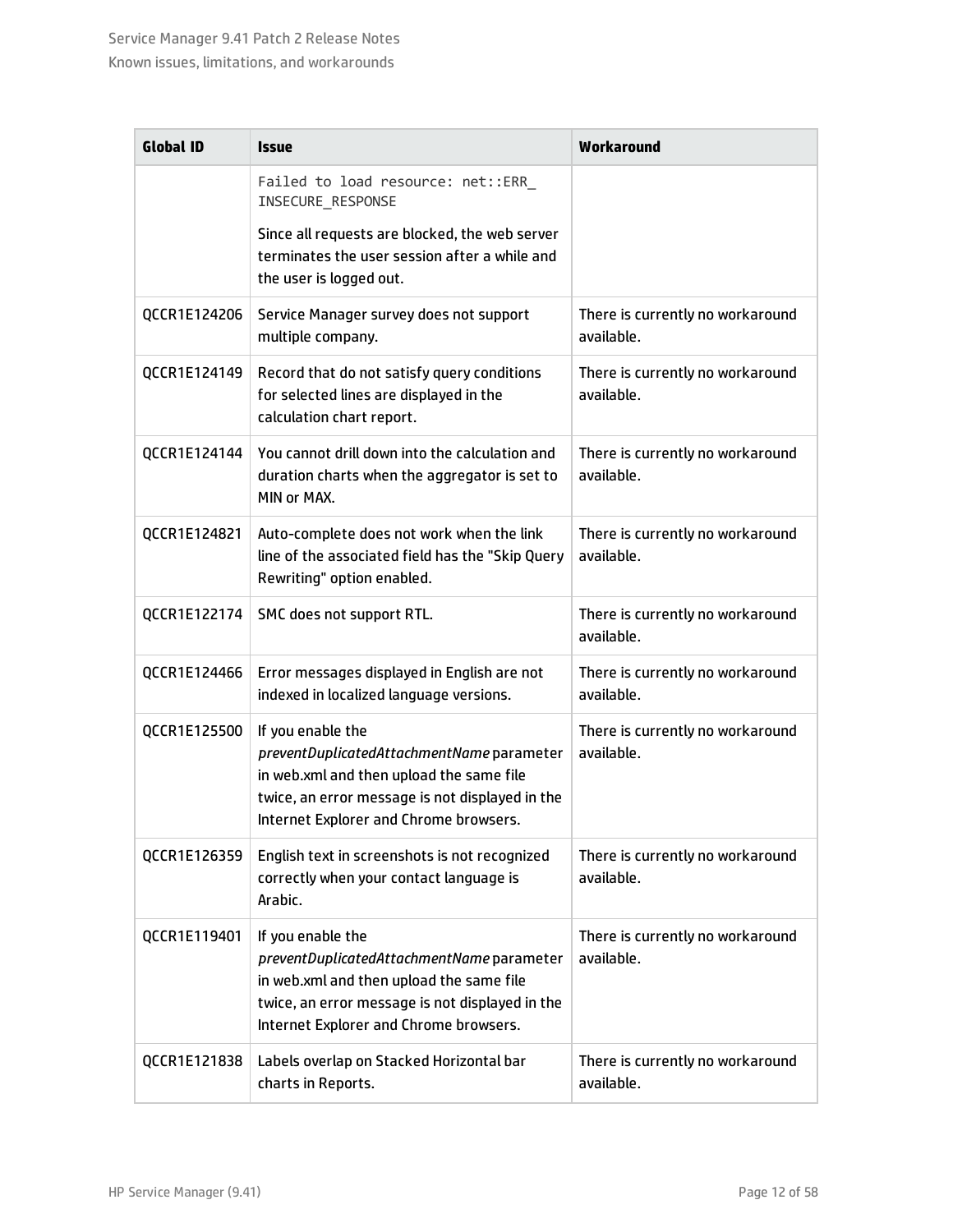| <b>Global ID</b> | <b>Issue</b>                                                                                                          | Workaround                                     |
|------------------|-----------------------------------------------------------------------------------------------------------------------|------------------------------------------------|
| QCCR1E122115     | Values less than 0 are not displayed correctly<br>in bar or area charts.                                              | There is currently no workaround<br>available. |
| QCCR1E125879     | The additional Request Overview (PD) (Global)<br>dashboard and its reports are displayed in<br>Classic mode.          | There is currently no workaround<br>available. |
| QCCR1E122716     | You cannot drill down into the index for fsylib.                                                                      | There is currently no workaround<br>available. |
| QCCR1E127170     | You cannot tailor 00 flows.                                                                                           | There is currently no workaround<br>available. |
| QCCR1E123090     | Special characters cannot be searched for in<br>IDOL.                                                                 | There is currently no workaround<br>available. |
| QCCR1E123438     | An error message with an unclear meaning is<br>displayed when the OMNI Group Server is<br>offline.                    | There is currently no workaround<br>available. |
| QCCR1E124369     | Some returned results from external libraries<br>are not highlighted.                                                 | There is currently no workaround<br>available. |
| QCCR1E124633     | When you set all Index Weight values to "No<br>Index" and then click Save, the configuration is<br>saved incorrectly. | There is currently no workaround<br>available. |
| QCCR1E126198     | The Smart Search Configuration tab is<br>incorrectly named "environment: knowledge<br>management".                    | There is currently no workaround<br>available. |
| QCCR1E126737     | Links in the file system search results do not<br>open in Firefox or Chrome.                                          | There is currently no workaround<br>available. |
| QCCR1E126780     | The pagination count is not correct in the<br>main search page.                                                       | There is currently no workaround<br>available. |
| QCCR1E126842     | The "Set parent" button in Smart Search<br>should not be shown for non-Process<br>Designer-based Incidents.           | There is currently no workaround<br>available. |
| QCCR1E126847     | The reported number of search results from<br>the catalog library is not correct.                                     | There is currently no workaround<br>available. |
| QCCR1E126848     | SharePoint pages are indexed into IDOL<br>incorrectly.                                                                | There is currently no workaround<br>available. |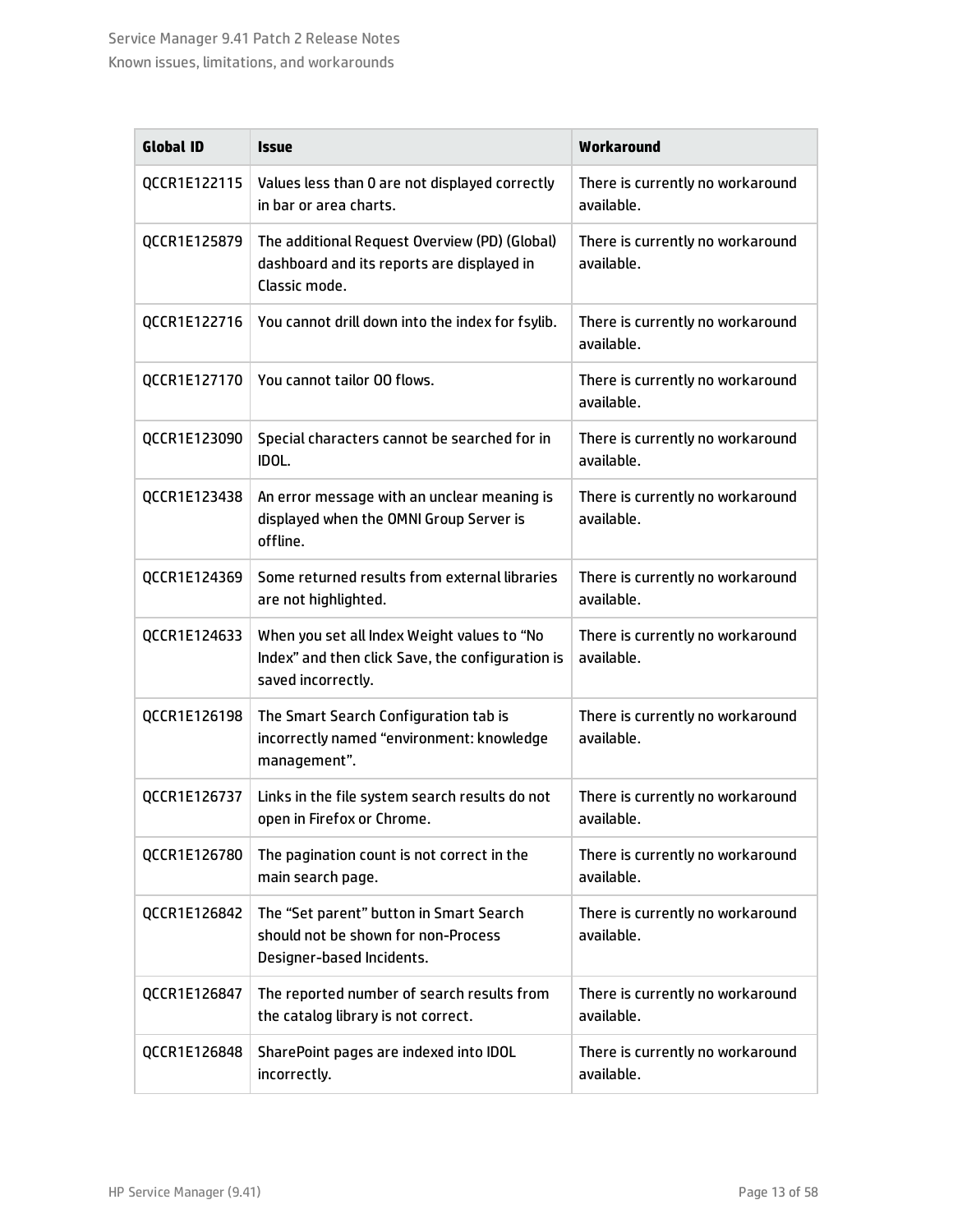| <b>Global ID</b> | <b>Issue</b>                                                                                                                                              | Workaround                                                                                                                                       |
|------------------|-----------------------------------------------------------------------------------------------------------------------------------------------------------|--------------------------------------------------------------------------------------------------------------------------------------------------|
| QCCR1E126852     | Type ahead cannot use the display value of a<br>global list in the advanced filter function in<br>Smart Search.                                           | There is currently no workaround<br>available.                                                                                                   |
| QCCR1E126886     | The Change Service value does not display the<br>CI Display Name.                                                                                         | There is currently no workaround<br>available.                                                                                                   |
| QCCR1E126901     | Preconditions should be merged if there are<br>multiple preconditions for a file, but the<br>criteria conflict.                                           | There is currently no workaround<br>available.                                                                                                   |
| QCCR1E126974     | The reported number of search results is<br>incorrect.                                                                                                    | There is currently no workaround<br>available.                                                                                                   |
| QCCR1E126978     | You cannot select the ID-title in Smart Search<br>in Internet Explorer 10.                                                                                | There is currently no workaround<br>available.                                                                                                   |
| QCCR1E127031     | No error message is displayed in the library if<br>the attachment is not indexed successfully.                                                            | There is currently no workaround<br>available.                                                                                                   |
| QCCR1E127368     | If you use fields that are not in the form in the<br>match criteria of a predefined filter in Smart<br>Search, Smart Search does not work.                | Add the fields used in the match<br>criteria of the predefined filter in<br>context aware search into the<br>form of the current working ticket. |
| QCCR1E127036     | The filter is saved too slowly when you click<br>"search within results" in Internet Explorer 10.                                                         | There is currently no workaround<br>available.                                                                                                   |
| QCCR1E124715     | You cannot connect to IDOL with an IPv6<br>address.                                                                                                       | There is currently no workaround<br>available.                                                                                                   |
| QCCR1E124520     | On a tablet, the back and forward buttons do<br>not work correctly in IDOL external webpage<br>details pages.                                             | There is currently no workaround<br>available.                                                                                                   |
| QCCR1E125084     | The number of search results changes after<br>you click to view the next page.                                                                            | There is currently no workaround<br>available.                                                                                                   |
| QCCR1E126163     | In the HS environment, locked sessions cannot<br>be killed from the Show Locks format<br>(system.status.locks.g).                                         | There is currently no workaround<br>available.                                                                                                   |
| QCCR1E125549     | If there is 127.0.0.1 in the hosts file, the<br>hostname is displayed as<br>"localhost.localdomain" in the result of the<br>command "sm -reportlbstatus". | There is currently no workaround<br>available.                                                                                                   |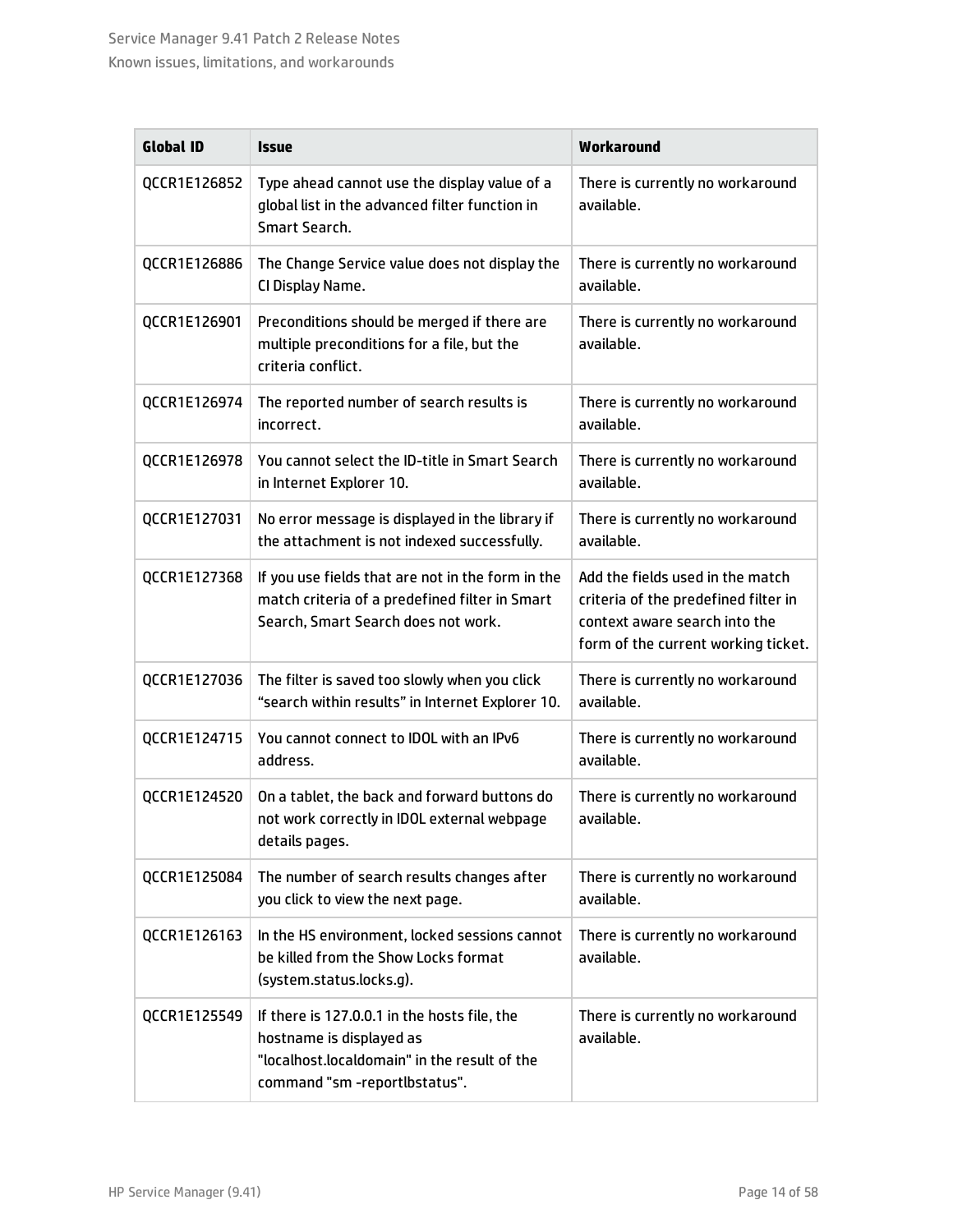| <b>Global ID</b> | <b>Issue</b>                                                                                                                                        | Workaround                                                                                                                                                                                                                                                                                                                                                                                                      |
|------------------|-----------------------------------------------------------------------------------------------------------------------------------------------------|-----------------------------------------------------------------------------------------------------------------------------------------------------------------------------------------------------------------------------------------------------------------------------------------------------------------------------------------------------------------------------------------------------------------|
| QCCR1E127029     | The average response time of the "src01_02_<br>search" transaction is more than 2s in 9.41,<br>compared to that of 0.8s in the previous<br>release. | There is currently no workaround<br>available.                                                                                                                                                                                                                                                                                                                                                                  |
| QCCR1E125884     | The old Knowlege Management search icon is<br>still displayed.                                                                                      | There is currently no workaround<br>available.                                                                                                                                                                                                                                                                                                                                                                  |
| QCCR1E127213     | The "Content1" service cannot be started by<br>the "Start Service" function in the IDOL<br>installer.                                               | There is currently no workaround<br>available.                                                                                                                                                                                                                                                                                                                                                                  |
| QCCR1E121838     | In the "Stacked Horizontal bar" report, the<br>value label is truncated.                                                                            | There is currently no workaround<br>available.                                                                                                                                                                                                                                                                                                                                                                  |
| QCCR1E125879     | An additional Request Overview (Global)<br>dashboard and its reports are displayed in the<br>Classic mode.                                          | There is currently no workaround<br>available.                                                                                                                                                                                                                                                                                                                                                                  |
| QCCR1E122716     | Users cannot drill down into index for fsylib<br>links.                                                                                             | The fsyslib link refers to URLs with<br>the "file://" protocol in search<br>results. However, Firefox and<br>Chrome do not open such links<br>when they are clicked in the result<br>page or in the pages that are<br>originated from outside the local<br>machine. This is a design decision<br>made by those browsers to<br>improve security. Internet Explorer<br>supports this functionality by<br>default. |
| QCCR1E123433     | The display name is not displayed in the mass<br>update interface. Instead, only the logical<br>name is displayed.                                  | There is currently no workaround<br>available.                                                                                                                                                                                                                                                                                                                                                                  |
| QCCR1E120454     | The datadict record cannot be saved when the<br>display name is changed.                                                                            | There is currently no workaround<br>available.                                                                                                                                                                                                                                                                                                                                                                  |
| QCCR1E127326     | <b>UCMDB</b> federation is blocked.                                                                                                                 | There is currently no workaround<br>available.                                                                                                                                                                                                                                                                                                                                                                  |
| QCCR1E126189     | The detail page is not synchorized with the tab<br>on BlackBerry.                                                                                   | There is currently no workaround<br>available.                                                                                                                                                                                                                                                                                                                                                                  |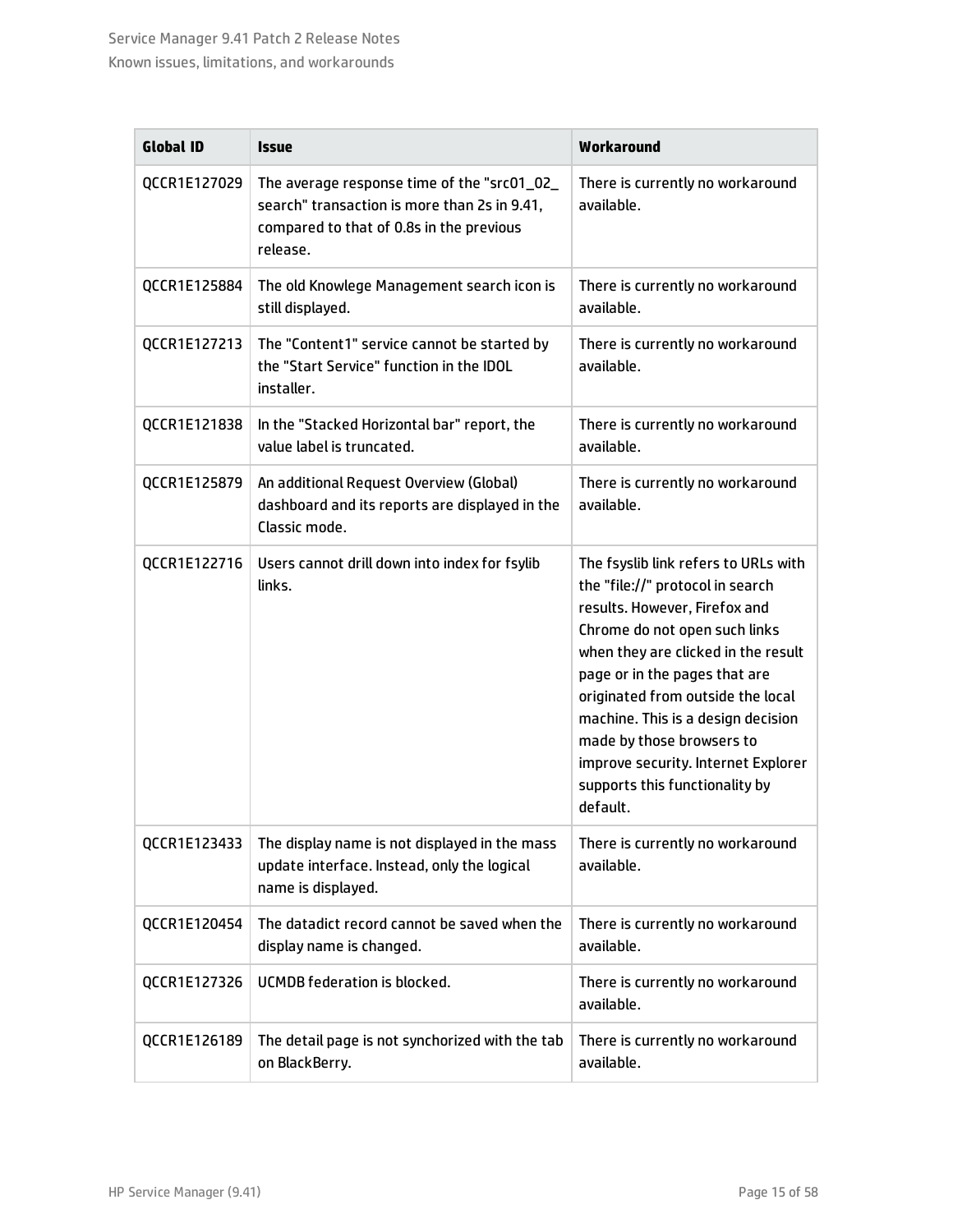| <b>Global ID</b> | <i><b>Issue</b></i>                                                                                                                            | Workaround                                     |
|------------------|------------------------------------------------------------------------------------------------------------------------------------------------|------------------------------------------------|
| QCCR1E127624     | Data unloaded from the SQLSERVER<br>NVARCHAR database cannot be loaded into<br>the Oracle database.                                            | There is currently no workaround<br>available. |
| QCCR1E122190     | If you set a fuzzy search condition before, the<br>comfill box that has the reference table<br>setting on displays an empty list.              | There is currently no workaround<br>available. |
| QCCR1E119964     | When a new record is added in dbdict, the<br>alias of type is not removed and the alias for<br>display.name is not created.                    | There is currently no workaround<br>available. |
| QCCR1E120414     | Logical name, instead of display name, is<br>displayed.                                                                                        | There is currently no workaround<br>available. |
| QCCR1E121852     | The Fill button does not work if the values of<br>the "diaplay list" and "value list" are set in<br>Windows client.                            | There is currently no workaround<br>available. |
| QCCR1E122160     | The comfill control of the CI in the "Add Filter<br>Criteria" wizard does not work.                                                            | There is currently no workaround<br>available. |
| QCCR1E123135     | The CI Display Name is not displayed on the<br>"Asset Allocation" form.                                                                        | There is currently no workaround<br>available. |
| QCCR1E123311     | An "No Record Found" error is displayed when<br>characters are deleted from the end of the<br>value filled by the auto complete functionality. | There is currently no workaround<br>available. |
| QCCR1E123536     | The logical.name of the CI is displayed for the<br>"Create Template from Record" interface of<br>an incident record.                           | There is currently no workaround<br>available. |
| QCCR1E123716     | The order is not correct for CI Name in the<br>pivot table.                                                                                    | There is currently no workaround<br>available. |
| QCCR1E124360     | A tab cannot be closed in the dialog mode.                                                                                                     | There is currently no workaround<br>available. |
| QCCR1E124423     | Reference cannot be set on the member of an<br>array of a structure.                                                                           | There is currently no workaround<br>available. |
| QCCR1E124820     | The view is broken if you sort a field that has<br>been a group field.                                                                         | There is currently no workaround<br>available. |
| QCCR1E125032     | The style of the popup window is lost when the<br>session is refreshed.                                                                        | There is currently no workaround<br>available. |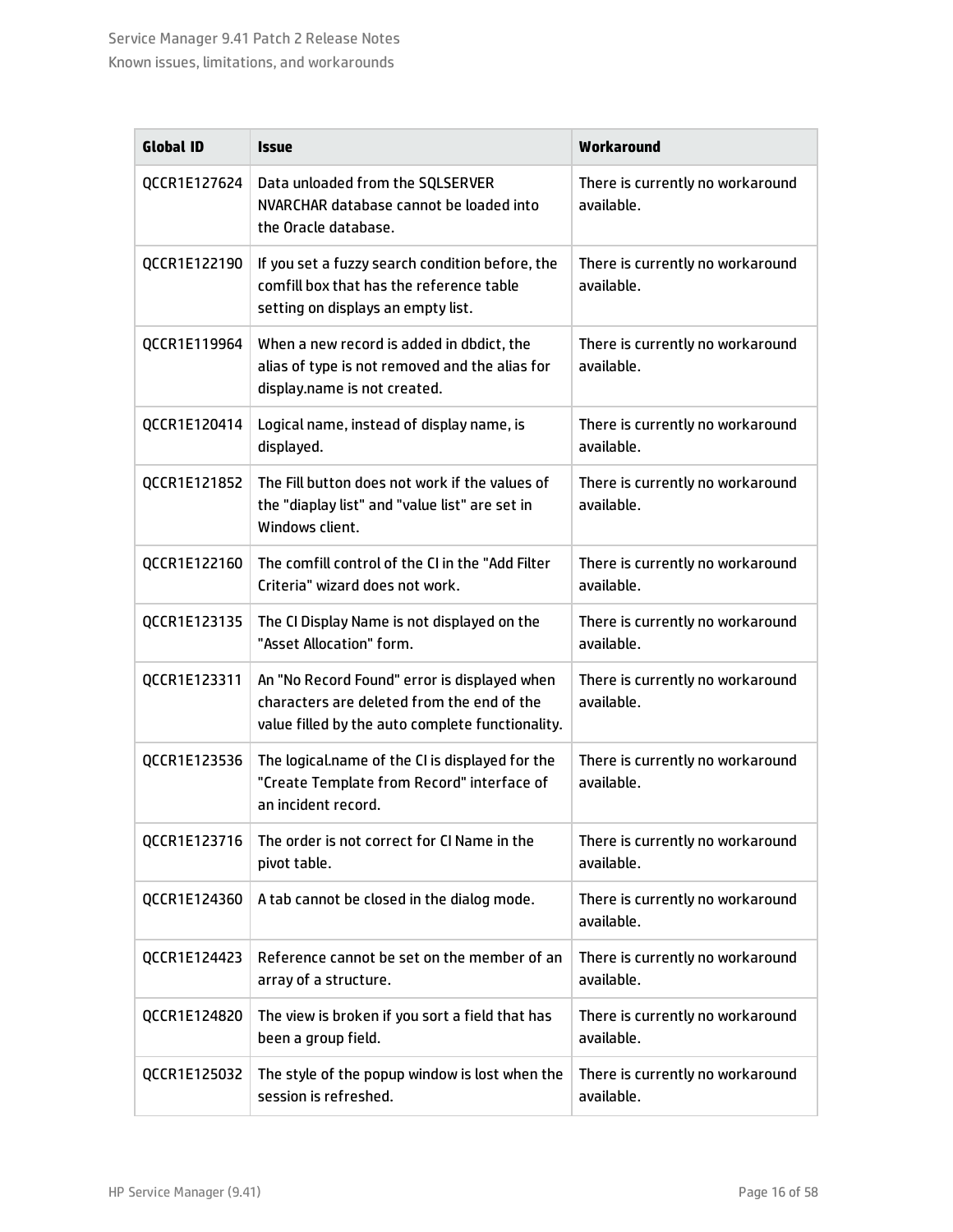| <b>Global ID</b> | <b>Issue</b>                                                                                                                                                                                                                                                                                                                                                                        | Workaround                                                                                                                            |
|------------------|-------------------------------------------------------------------------------------------------------------------------------------------------------------------------------------------------------------------------------------------------------------------------------------------------------------------------------------------------------------------------------------|---------------------------------------------------------------------------------------------------------------------------------------|
| QCCR1E125204     | When the Affected CI in the cross table is<br>exported as a list, the logical name is<br>displayed.                                                                                                                                                                                                                                                                                 | There is currently no workaround<br>available.                                                                                        |
| QCCR1E126003     | No validation is done when you input an invalid<br>CI in a service level target.                                                                                                                                                                                                                                                                                                    | There is currently no workaround<br>available.                                                                                        |
| QCCR1E126006     | The logical name of a CI is displayed in the<br>"Additional Properties" tab in a Request task.                                                                                                                                                                                                                                                                                      | There is currently no workaround<br>available.                                                                                        |
| QCCR1E127712     | An "invalid CI" error message is displayed<br>when you select the CI through the auto<br>complete functionality.                                                                                                                                                                                                                                                                    | There is currently no workaround<br>available.                                                                                        |
| QCCR1E121670     | The value of the comfill control is not restored<br>if it is an array list in the change record.                                                                                                                                                                                                                                                                                    | There is currently no workaround<br>available.                                                                                        |
| QCCR1E127303     | Chinese characters sent from Lync are<br>displayed as "????" in Service Manager<br>Collaboration.                                                                                                                                                                                                                                                                                   | There is currently no workaround<br>available.                                                                                        |
| QCCR1E127732     | The page is hung after you fill the incident<br>subcategory in Chrome (version 44) on<br>Android.                                                                                                                                                                                                                                                                                   | Refresh the page in this case, and<br>the list will be displayed. You can<br>then select an item and save the<br>record successfully. |
| QCCR1E127744     | A few strings that are displayed in the<br>following user interface elements are not<br>translated:                                                                                                                                                                                                                                                                                 | There is currently no workaround<br>available.                                                                                        |
|                  | • Smart Analytics Assistant configuration<br>form and Time Duration Checkpoint form<br>in the upgrade environment                                                                                                                                                                                                                                                                   |                                                                                                                                       |
| QCCR1E127953     | Upgrade Utility dialog boxes<br>The string "has been acknowledged" in the To-                                                                                                                                                                                                                                                                                                       | There is currently no workaround                                                                                                      |
| QCCR1E128218     | do Alert popup message is not translated.<br>When you are adding/modifying CI<br>relationships, the following Relationship Type<br>values are available for selection: Accesses,<br>Aggregation, ClientServer, Composition, and<br>so on, (which are correct values). However,<br>when you are viewing CI relationships in the CI<br>detail form, you can select only the following | available.<br>There is currently no workaround<br>available.                                                                          |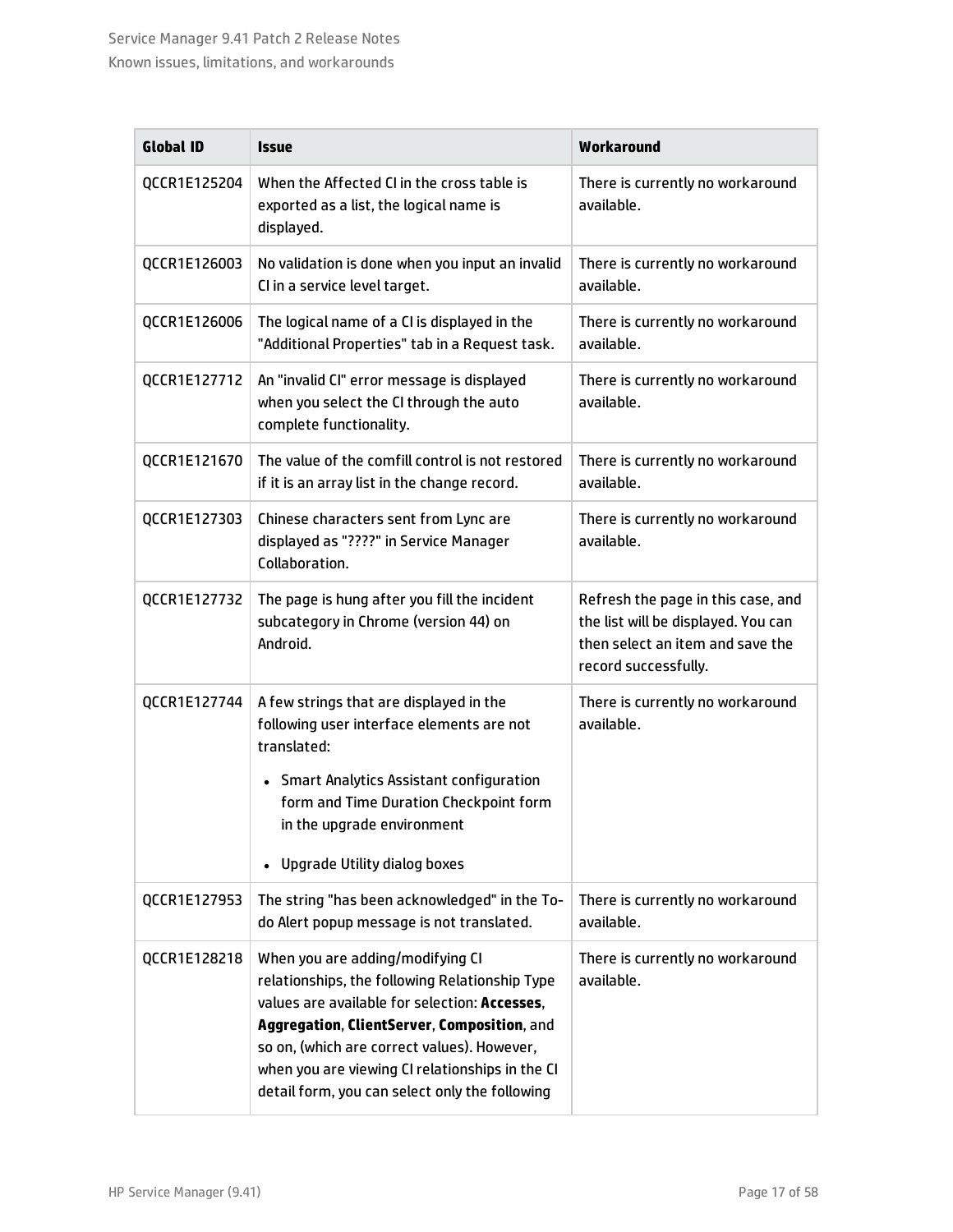#### Service Manager 9.41 Patch 2 Release Notes Known issues, limitations, and workarounds

| <b>Global ID</b> | <i><b>Issue</b></i>                                                                                                                                                                                                                                                                                                            | Workaround                                                                                  |
|------------------|--------------------------------------------------------------------------------------------------------------------------------------------------------------------------------------------------------------------------------------------------------------------------------------------------------------------------------|---------------------------------------------------------------------------------------------|
|                  | Relationship Type values as a filter: All,<br>Logical, and Physical (which are no longer<br>used in Service Manager 9.41).                                                                                                                                                                                                     |                                                                                             |
| QCCR1E127567     | The incident category "request for change" is<br>not localized in the Service Manager Hybrid<br>mode.                                                                                                                                                                                                                          | There is currently no workaround<br>available.                                              |
| QCCR1E126631     | When you select a value for a task category in<br>the task planner two times, only one value is<br>available the second time.                                                                                                                                                                                                  | To see all list items, clean the<br>combo field and click the drop-<br>down button again.   |
| QCCR1E126641     | Related record information for Phase, Status,<br>and Title in the Interaction details page is not<br>displayed until you exit the related Incident<br>session.                                                                                                                                                                 | There is currently no workaround<br>available.                                              |
| QCCR1E127857     | An error that indicates the query field<br>"pd.enabled" in "upginfo" is not defined in<br>"dbdict" is generated when smupgrade is<br>invoked.                                                                                                                                                                                  | Purge data and reload preupg.bin<br>again after preupg.bin is loaded<br>for the first time. |
| QCCR1E119102     | Internet Explorer 10 or 11 cannot open some<br>Service Manager pages, such as calendar and<br>dashboard pages, because of the pages<br>hanging and not loading. Additionally, when<br>you access one of these pages with the F12<br>developer tools open, an "Access is denied"<br>message appears on the console.             | Restart your Windows operating<br>system.                                                   |
|                  | This issue may occur when an automatic<br>Internet Explorer upgrade has happened in<br>the background, because both Internet<br>Explorer 10 and 11 have an Install new<br>versions automatically setting in the About<br>Internet Explorer dialog.                                                                             |                                                                                             |
|                  | The Service Manager web tier uses the local<br>storage functionality of Internet Explorer. The<br>local storage file is stored under your user<br>profile folder (normally, it is<br>C:\Users\ <username>\Appdata\LocalLow).<br/>When Internet Explorer is upgraded, this<br/>folder is probably protected, and any</username> |                                                                                             |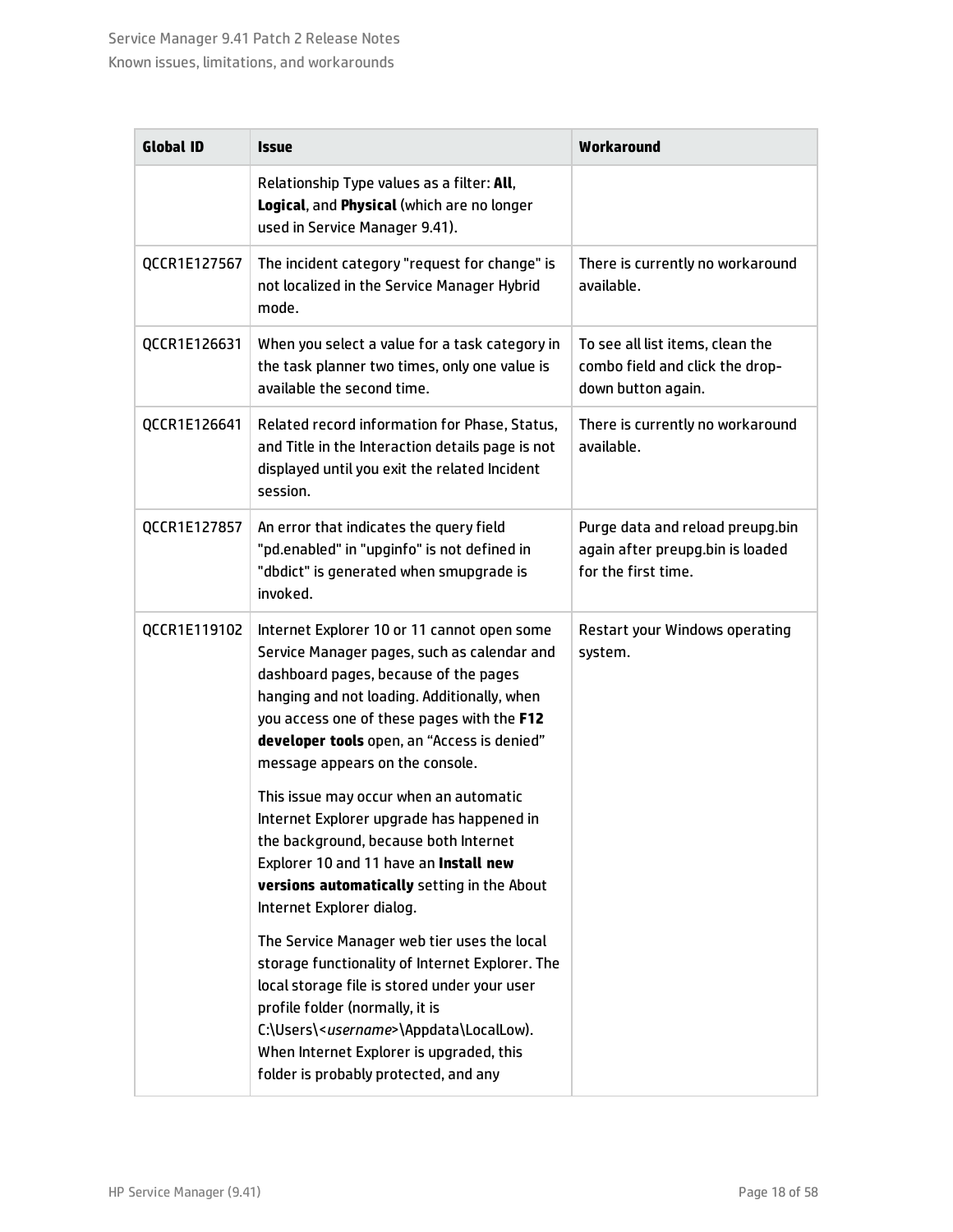| <b>Global ID</b> | <i><b>Issue</b></i>                                                                                                                                                                                                                                                                                | Workaround                                                                                 |
|------------------|----------------------------------------------------------------------------------------------------------------------------------------------------------------------------------------------------------------------------------------------------------------------------------------------------|--------------------------------------------------------------------------------------------|
|                  | attempts to visit the local storage object will<br>throw a Javascript error.                                                                                                                                                                                                                       |                                                                                            |
| QCCR1E115514     | Auto-complete for the the comfill in the "Link<br>to Parent Incident" field in the Incident form<br>does not work correctly.                                                                                                                                                                       | There is currently no workaround<br>available.                                             |
| QCCR1E115283     | The color indicator does not work for the field<br>that retrieves the values from the DVD.                                                                                                                                                                                                         | There is currently no workaround<br>available.                                             |
| QCCR1E113128     | You cannot select the foreground color in<br>Color Indicator Setting by using the keyboard.                                                                                                                                                                                                        | There is currently no workaround<br>available.                                             |
| QCCR1E114911     | Fields in ERDs that are duplicated in dbdict are<br>not displayed<br>There is currently no workaround available.<br>correctly.                                                                                                                                                                     |                                                                                            |
| QCCR1E116553     | Truncation and overlapping of elements on<br>the details page of records occurs when you<br>use the vertical view.                                                                                                                                                                                 | Resize the details page to make it<br>wider or use the horizontal layout.                  |
| QCCR1E118066     | Truncation and overlapping of elements on<br>the details page of the Missing Reference<br>Report occurs when you use the vertical view.                                                                                                                                                            | Resize the details page to make it<br>wider or use the horizontal layout.                  |
| QCCR1E117293     | When you rebuild relationships in Relationship<br>Manager, link type relationships that have a<br>"fixed" status are removed.                                                                                                                                                                      | There is currently no workaround<br>available.                                             |
| QCCR1E115272     | ERDs cannot be recovered when you open<br>another tab in the same browser.                                                                                                                                                                                                                         | There is currently no workaround<br>available.                                             |
| QCCR1E93098      | When you modify a problem record, and then<br>try to close the record whilst a backend<br>process modifies the record at the same time,<br>you are prompted with a message that asks<br>you to merge the conflict.<br>However, after the record is merged, you<br>cannot close the problem record. | There is currently no workaround<br>available.                                             |
| QCCR1E118260     | When you search for an incident, interaction,<br>or change in a heavily-populated database,<br>the operation takes more than 20 seconds.                                                                                                                                                           | Change the first unique key to the<br>primary key for the modules that<br>have this issue. |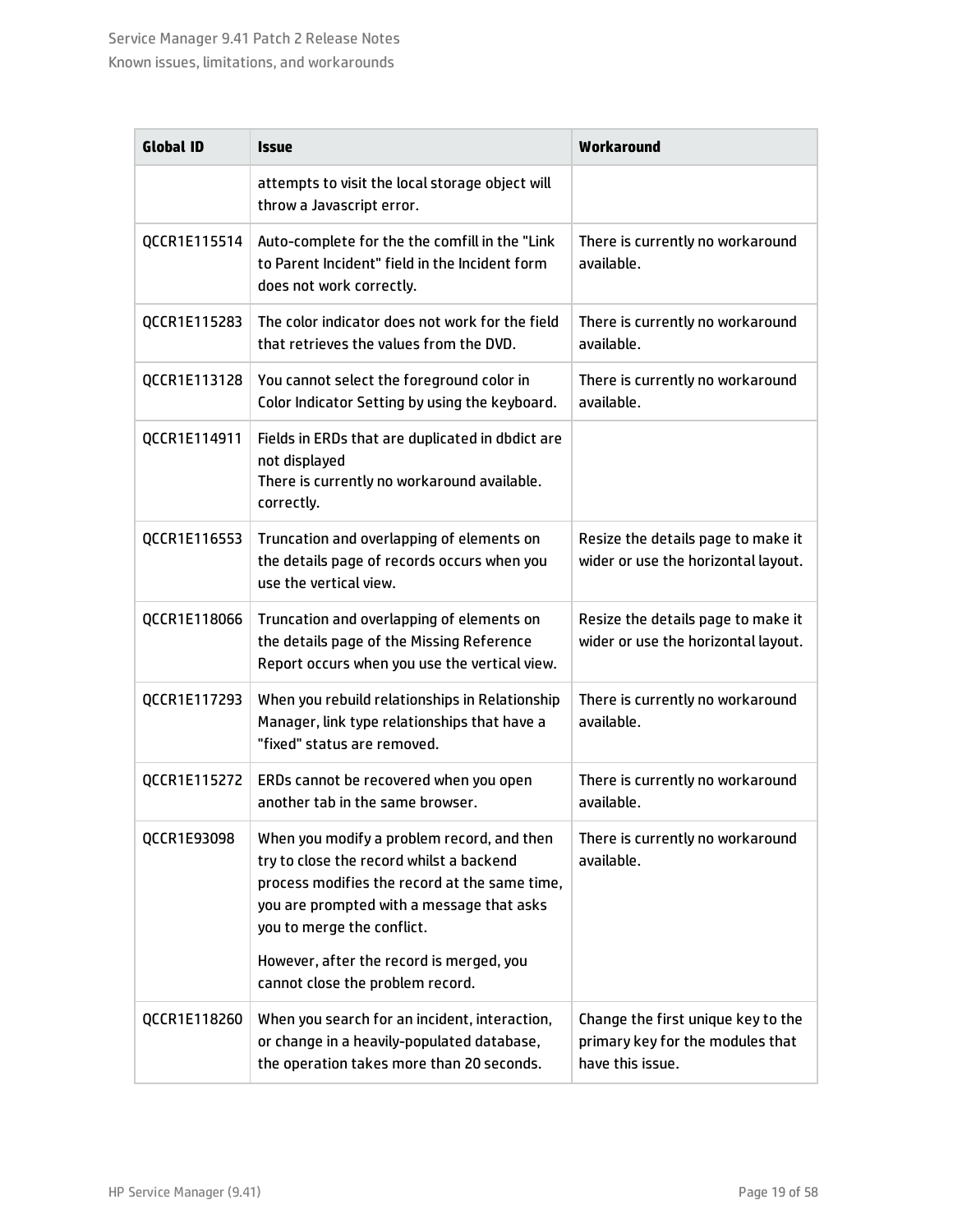#### Service Manager 9.41 Patch 2 Release Notes Known issues, limitations, and workarounds

| <b>Global ID</b> | <b>Issue</b>                                                                                                                                                                          | Workaround                                                                                                                 |
|------------------|---------------------------------------------------------------------------------------------------------------------------------------------------------------------------------------|----------------------------------------------------------------------------------------------------------------------------|
| QCCR1E116869     | The primary key is lost after you change the<br>length of a field in a dbdict.                                                                                                        | Manually recreate the primary key.                                                                                         |
| QCCR1E112005     | Due to a limitation in Oracle 11g, records in<br>the patchrelresults and scmessage tables<br>that have a Primary Key cannot be unloaded<br>correctly in an Oracle 11g database.       | Change the Primary Key of the<br>patchrelresults and scmessage<br>tables to a Unique Key before you<br>perform the unload. |
| QCCR1E119311     | On Linux, if you run the server configuration<br>script ( <sm installation<br="">path&gt;/Server/configure) on a graphic user<br/>interface (GUI), an error occurs.</sm>              | Run the script on a console by<br>using this command:<br>configure -consolemode                                            |
| QCCR1E111068     | When you click a Change model in the<br>navigation tree in Firefox, a TypeError occurs.                                                                                               | Use Internet Explorer or Chrome.                                                                                           |
| QCCR1E112202     | When a workflow description tooltip contains<br>too many lines, the background color is<br>incorrectly displayed as white.                                                            | There is currently no workaround<br>available.                                                                             |
| QCCR1E113131     | When you save a record for which an<br>additional form is configured, the display<br>returns to the primary form.                                                                     | There is currently no workaround<br>available.                                                                             |
| QCCR1E115310     | Hotkeys are not supported for menu items in<br>the workflows page.                                                                                                                    | There is currently no workaround<br>available.                                                                             |
| QCCR1E115608     | You cannot modify the option ID of workflow-<br>based actions, and an option ID that<br>duplicates an ID in display options may be<br>generated.                                      | Manually change the display option<br>ID.                                                                                  |
| QCCR1E115772     | In Internet Explorer, the workflow viewer may<br>unexpectedly scroll right or down if you have a<br>scroll bar and the browser zooms in.                                              | There is currently no workaround<br>available.                                                                             |
| QCCR1E115828     | You cannot expand or collapse the workflow<br>list folder by using the Space key. This<br>behavior is therefore not consistent with<br>accesibility behaviour in the standard client. | There is currently no workaround<br>available.                                                                             |
| QCCR1E116043     | The workflow viewer moves to next phase<br>incorrectly when an automatic transition is<br>blocked by an unclosed task.                                                                | Reload the record.                                                                                                         |
| QCCR1E116343     | The query editor may be launched with an                                                                                                                                              | There is currently no workaround                                                                                           |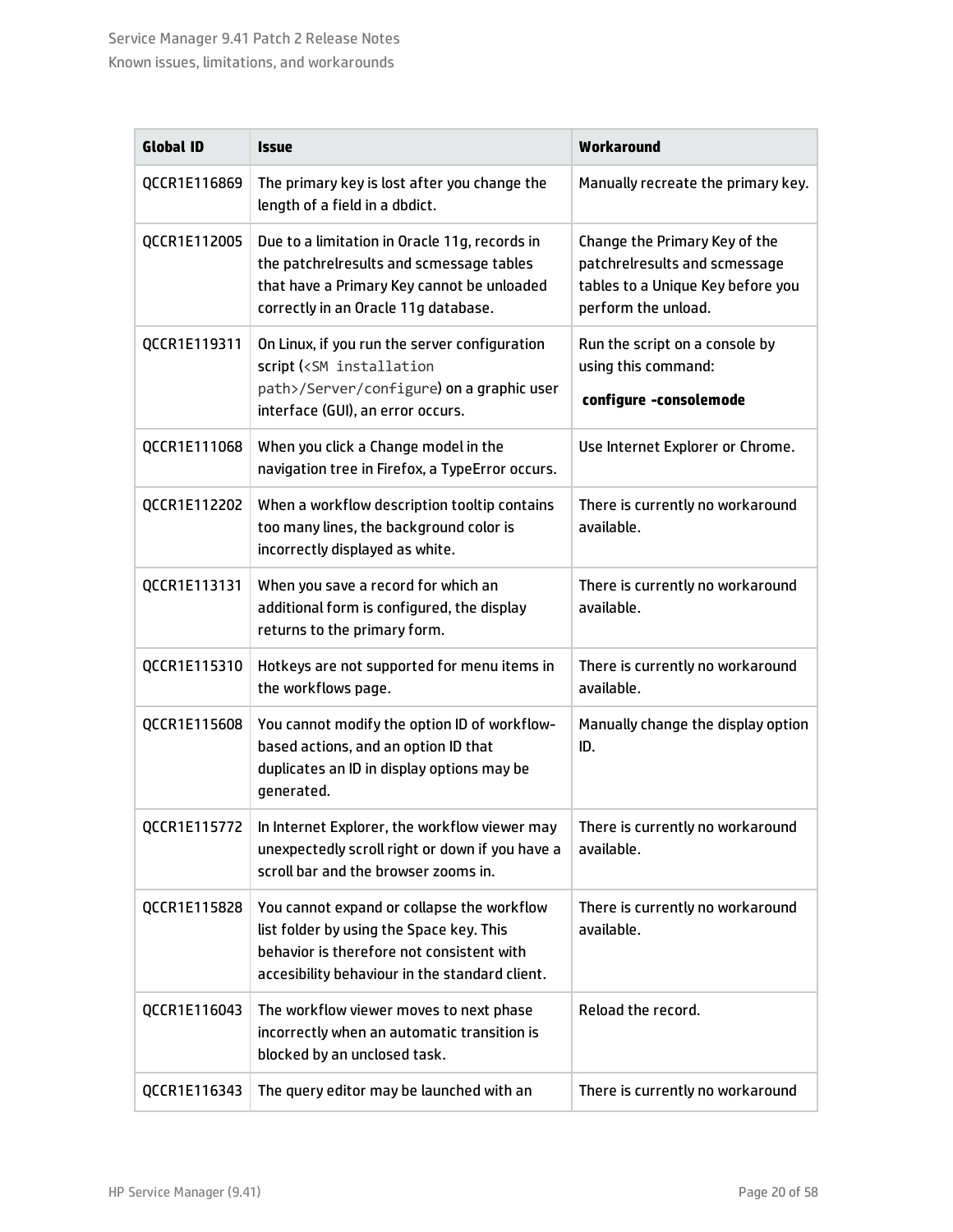| <b>Global ID</b> | <i><b>Issue</b></i>                                                                                                                                                                                                       | Workaround                                                                                                                              |
|------------------|---------------------------------------------------------------------------------------------------------------------------------------------------------------------------------------------------------------------------|-----------------------------------------------------------------------------------------------------------------------------------------|
|                  | incorrect query record table name.                                                                                                                                                                                        | available.                                                                                                                              |
| QCCR1E116937     | Requests that have an open request task<br>cannot transition to the next phase, but<br>activities can be saved.                                                                                                           | There is currently no workaround<br>available.                                                                                          |
| QCCR1E117042     | When you approve a record, and that<br>approval triggers an automatic transition,<br>open task validation is bypassed and the<br>automatic transition occurs even if open tasks<br>exist.                                 | There is currently no workaround<br>available.                                                                                          |
| QCCR1E117154     | There is no reminder to users that they must<br>set the table name of a rule set in order to<br>populate the "Group Field Name" and "Service<br>Field Name" drop-down lists in the Assignment<br>rule configuration form. | There is currently no workaround<br>available.                                                                                          |
| QCCR1E117366     | The User Option condition does not work<br>correctly when the option value is an array<br>type.                                                                                                                           | In Condition Editor, set the value of<br>User Option $UO1 = \{ "1" \}$ instead of<br>User Option UO1 = "1"                              |
| QCCR1E118589     | If you use the task editor to edit a task in a<br>change model, and then try to save the<br>change model, you receive a "The record being<br>updated has been modified since read" error<br>message.                      | Close the current change model<br>and open it again to update the<br>changes in the change model other<br>than the task editor changes. |
| QCCR1E118741     | Inconsistencies can occur between Change<br>categories and "Open in Phase'/'Close by<br>Phase" tasks in change models.                                                                                                    | Manually update the "Open in<br>Phase" and "Close by Phase" in<br>Task Planner.                                                         |
| QCCR1E117762     | If you tailor the primary key in the inbox dbdict<br>before you perform an upgrade, an error<br>occurs during the upgrade process.                                                                                        | Return the primary key to its<br>original state.                                                                                        |
| QCCR1E117551     | You receive the following error after you<br>upgrade Service Manager:                                                                                                                                                     | There is currently no workaround<br>available.                                                                                          |
|                  | Invalid object name 'CM3RM2'                                                                                                                                                                                              |                                                                                                                                         |
|                  | Note: Ignore this error if CM3RM2 is<br>created after the upgrade.                                                                                                                                                        |                                                                                                                                         |
| QCCR1E118790     | The operators/groups in Approval Definition                                                                                                                                                                               | To workaround this issue, add the                                                                                                       |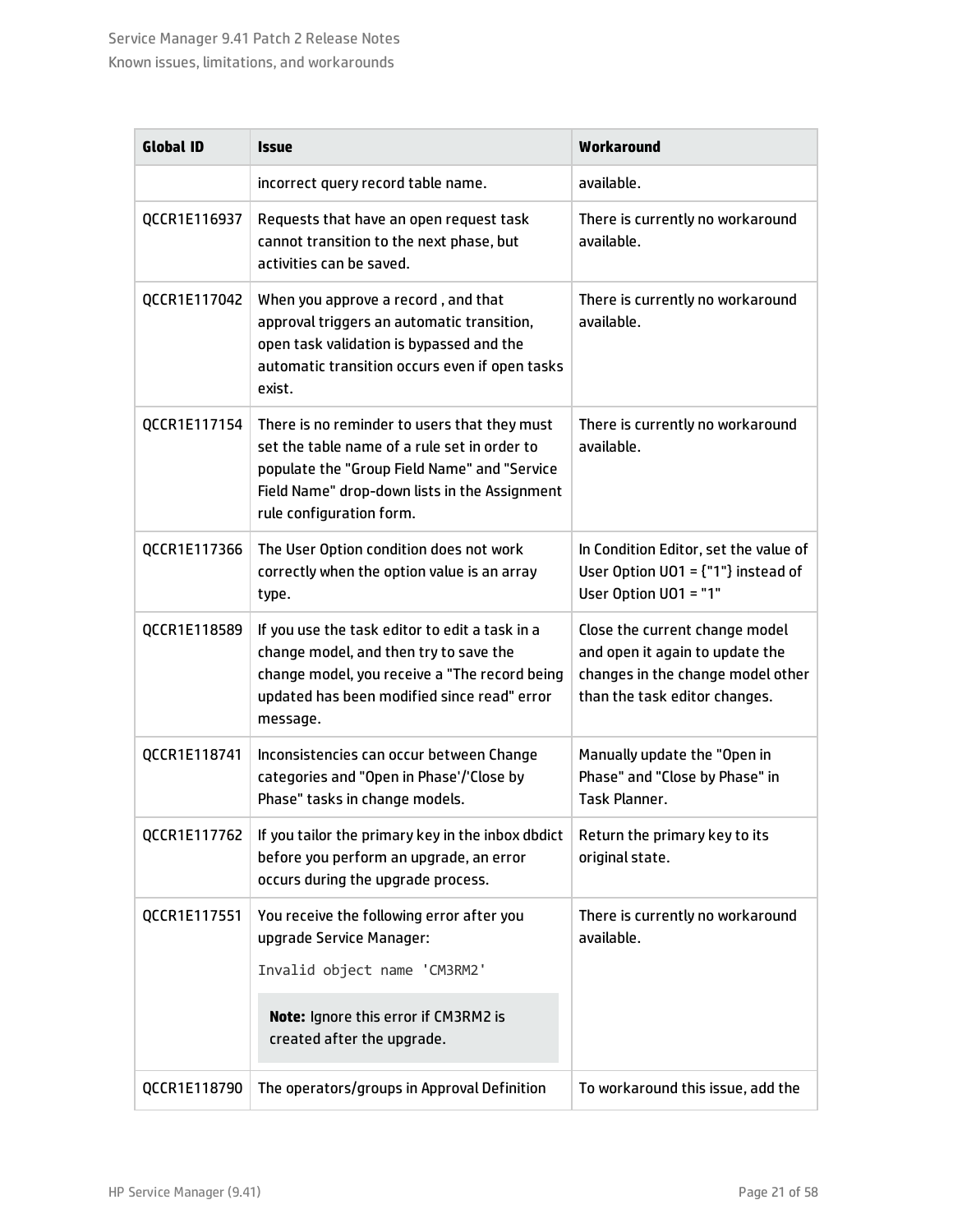| <b>Global ID</b> | <b>Issue</b>                                                                                                                                                                                                               | Workaround                                                                                        |
|------------------|----------------------------------------------------------------------------------------------------------------------------------------------------------------------------------------------------------------------------|---------------------------------------------------------------------------------------------------|
|                  | are not correct after you upgrade to Service<br>Manager 9.41.                                                                                                                                                              | correct operators/groups to the<br>Approval Definition manually.                                  |
| QCCR1E118814     | Several secRights and secRole records are<br>suffixed by "_migrated" after you upgrade<br>Service Manager 9.3x (with Process Designer<br>applied) to Service Manager 9.41.                                                 | Manually remove the "_migrated"<br>suffix from the profile name.                                  |
| QCCR1E118817     | Some lines of links are suffixed by "_disabled_<br>by_PDRM" after you upgrade Service Manager<br>9.3x (with Process Designer applied) to Service<br>Manager 9.41.                                                          | Manually remove the lines of links<br>that are suffixed by "_disabled_<br>by_PDRM."               |
| QCCR1E118821     | Several records are suffixed by "_disabled_<br>by_PDRM" or "_disabled_by_PDHD" after you<br>upgrade Service Manager 9.3x (with Process<br>Designer applied) to Service Manager 9.41.                                       | Manually remove the records that<br>have a "_disabled_by_PDRM" or "_<br>disabled_by_PDHD" suffix. |
| QCCR1E118823     | Several records are suffixed by "_for_pd4_<br>tobe_used" after you upgrade Service                                                                                                                                         | There is currently no workaround<br>available.                                                    |
|                  | Manager 7.11, 9.21, or 9.3x to Service<br>Manager 9.41.                                                                                                                                                                    | <b>Note:</b> Do not delete these<br>records.                                                      |
| QCCR1E117439     | The chm.cm3r.release.mobile form retrieves<br>members from the "COORDINATOR" group as<br>the Change Coordinator values. However, the<br>current data source table is "cm3groups,"<br>which is for Service Manager Classic. | Use the "assignment" table<br>instead of the "cm3groups" table<br>in Service Manager Codeless.    |
| QCCR1E103336     | There is no split line between the Updates tab<br>and the Approval tab in an Emergency Change<br>record when you use the Google Chrome<br>browser for Android.                                                             | There is currently no workaround<br>available.                                                    |
| QCCR1E117328     | A Reject Reason is filed in the retraction page<br>with an empty Reject Reason option.                                                                                                                                     | There is currently no workaround<br>available.                                                    |
| QCCR1E117598     | The Array comfill is displayed as a black block<br>when you use the Mobile Applications in the<br>self-service user view.                                                                                                  | There is currently no workaround<br>available.                                                    |
| QCCR1E115349     | Items in the "My open Requests" and "My<br>Closed Requests" lists are not displayed in the                                                                                                                                 | There is currently no workaround<br>available.                                                    |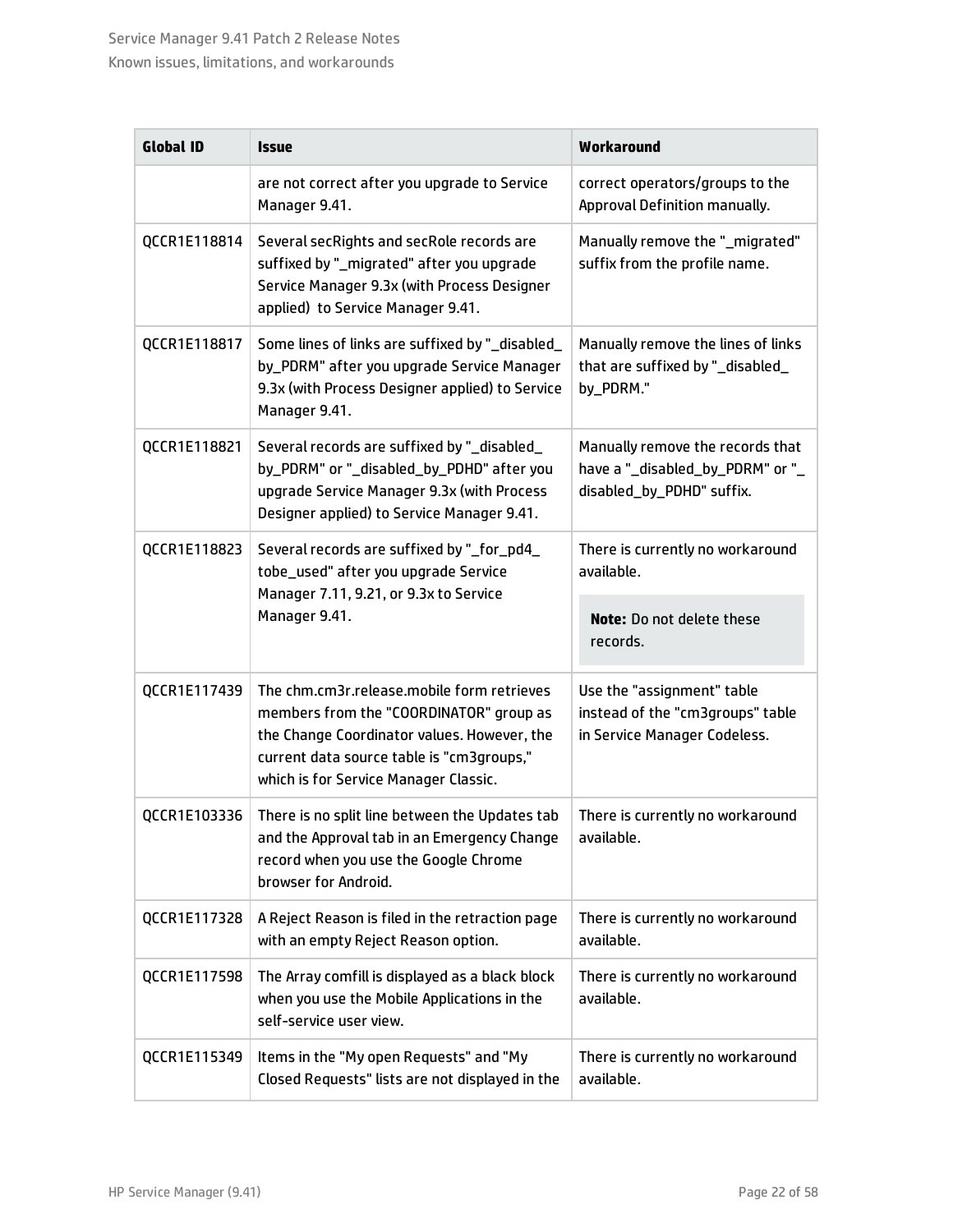| <b>Global ID</b> | <i><b>Issue</b></i>                                                                                                                                                                                                      | Workaround                                                                    |
|------------------|--------------------------------------------------------------------------------------------------------------------------------------------------------------------------------------------------------------------------|-------------------------------------------------------------------------------|
|                  | correct order. The latest request to be<br>created does not appear at the top.                                                                                                                                           |                                                                               |
| QCCR1E118626     | Pictures attached to interactions are not<br>saved to the local gallery in IOS 8.1.1.                                                                                                                                    | Use the Chrome browser instead<br>of Safari.                                  |
| QCCR1E118509     | The "not" condition is missing when you<br>perform hot topic analytics from a list.                                                                                                                                      | There is currently no workaround<br>available.                                |
| QCCR1E118508     | When you perform hot topic analytics from a<br>list, and the condition field is not in the IDOL<br>index, error messages are displayed.                                                                                  | There is currently no workaround<br>available.                                |
| QCCR1E118215     | The Distributed Image Server does not<br>support large size images (over 1MB) in<br>concurrent user testing.                                                                                                             | There is currently no workaround<br>available.                                |
| QCCR1E118907     | Hot Topic Analytics does not support<br>accessibility as expected.                                                                                                                                                       | There is currently no workaround<br>available.                                |
| QCCR1E113455     | The remote path and mapping path cannot be<br>set in the File Server Base Path if you do not<br>start Service Manager with administrative<br>privelages.                                                                 | Start Service Manager as an<br>administrator.                                 |
| QCCR1E102485     | You cannot drill down into a pie chart that<br>uses a simple query.                                                                                                                                                      | There is currently no workaround<br>available.                                |
| QCCR1E104840     | Only administrators can create a report on the<br>activity table of each module. However, if an<br>administrator creates and shares a report,<br>users who receive the shared report can<br>subsequently create reports. | Administrators can share reports<br>with users who need to create<br>reports. |
| QCCR1E116868     | You cannot modify the order of pivot fields in<br>Hebrew in a dashboard or preview panel.                                                                                                                                | There is currently no workaround<br>available.                                |
| QCCR1E113689     | You cannot export schedules to the file server<br>if the schedule name includes a question mark<br>("?").                                                                                                                | There is currently no workaround<br>available.                                |
| QCCR1E103975     | Daylight saving time is not supported by the<br>tochar() method in adhoc SQL.                                                                                                                                            | There is currently no workaround<br>available.                                |
| QCCR1E102491     | The partition color of charts with simple<br>queries is incorrect.                                                                                                                                                       | There is currently no workaround<br>available.                                |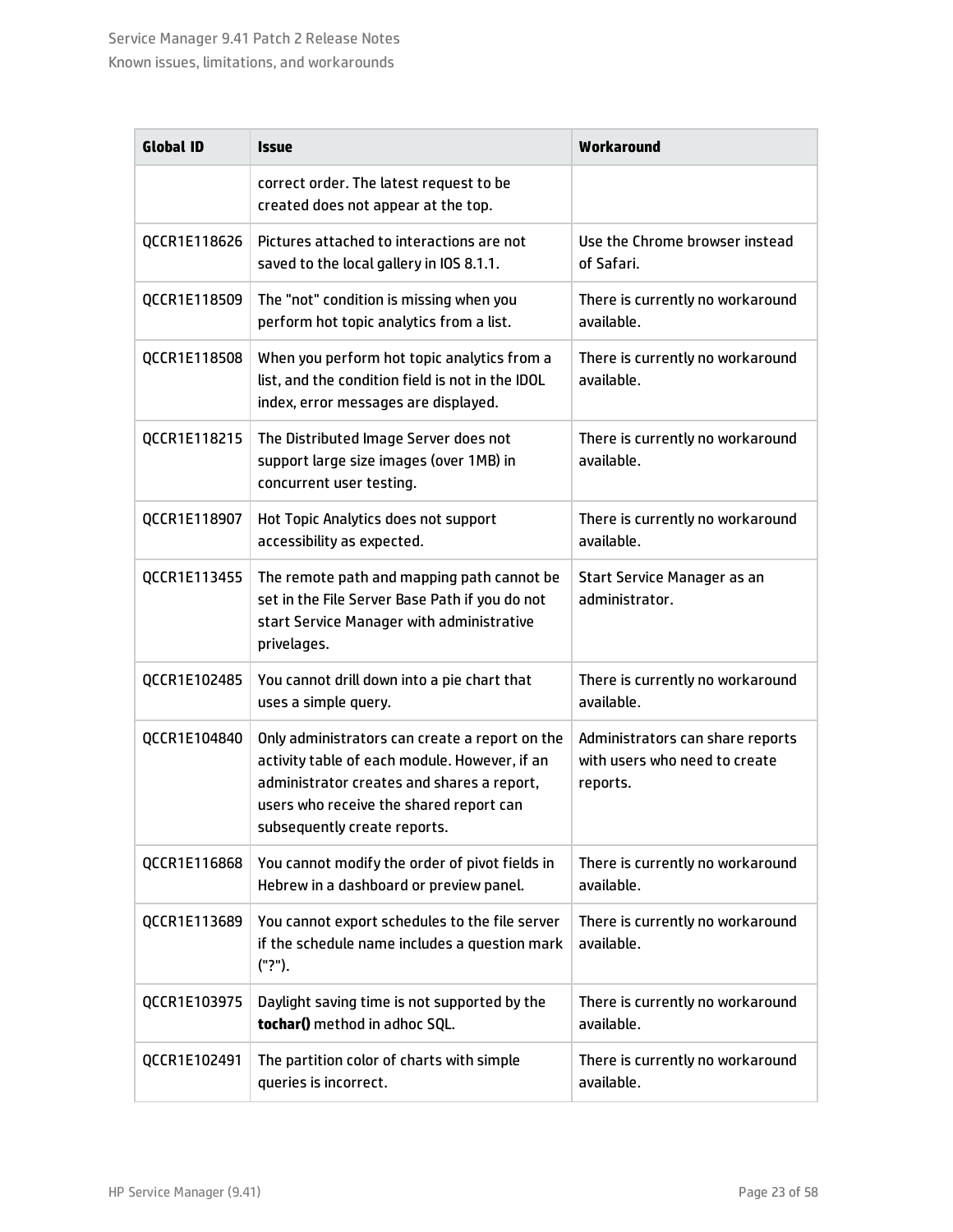| <b>Global ID</b> | <b>Issue</b>                                                                                                                                                                                                                                | Workaround                                                           |
|------------------|---------------------------------------------------------------------------------------------------------------------------------------------------------------------------------------------------------------------------------------------|----------------------------------------------------------------------|
| QCCR1E109588     | List reports cannot retrieve data from<br>replicated databases.                                                                                                                                                                             | There is currently no workaround<br>available.                       |
| QCCR1E109691     | Date/time values are not supported in multi-<br>level "group by" fields.                                                                                                                                                                    | There is currently no workaround<br>available.                       |
| QCCR1E110835     | Reports that have long legend text do not<br>print as expected.                                                                                                                                                                             | Shorten the legend label.                                            |
| QCCR1E105868     | Service Manager loads reports in a dashboard<br>one-by-one.                                                                                                                                                                                 | There is currently no workaround<br>available.                       |
| QCCR1E105815     | Service Manager server CPU utilization is<br>higher than expected when the ToDo queue is<br>set as the landing page and the inbox size<br>exceeds 50K.                                                                                      | Check the inbox size periodically,<br>and control the size manually. |
| QCCR1E109576     | When you export a report from the webtier,<br>the report data and definition are fetched<br>from server. Therefore, the exported and on-<br>screen reports may differ if you have modified<br>the report data but not refreshed the screen. | Refresh the dashboard before<br>exporting a report.                  |
| QCCR1E118434     | The temp file in the Tomcat temp directory<br>cannot be deleted after the session is closed.                                                                                                                                                | There is currently no workaround<br>available.                       |
| QCCR1E106689     | The list header of a view in the dashboard and<br>in the ToDo queue are not the same.                                                                                                                                                       | Define the list field to match the<br>gbe of the table.              |
| QCCR1E109286     | The whole pivot table report is exported when<br>you de-select some options in the filter.                                                                                                                                                  | There is currently no workaround<br>available.                       |
| QCCR1E112905     | The report/Dashboard definition page is<br>displayed in the old style when you open it<br>from the favorites and dashboard area.                                                                                                            | There is currently no workaround<br>available.                       |
| QCCR1E112573     | Exported charts are inconsistent with the<br>charts in the browser because the export<br>function and the dashboard use different<br>rendering methods.                                                                                     | There is currently no workaround<br>available.                       |
| QCCR1E111387     | "Title list" type reports are displayed with all<br>columns in the ToDo queue.                                                                                                                                                              | There is currently no workaround<br>available.                       |
| QCCR1E106640     | Query conditions in the condition box and<br>condition builder are not consistent.                                                                                                                                                          | There is currently no workaround<br>available.                       |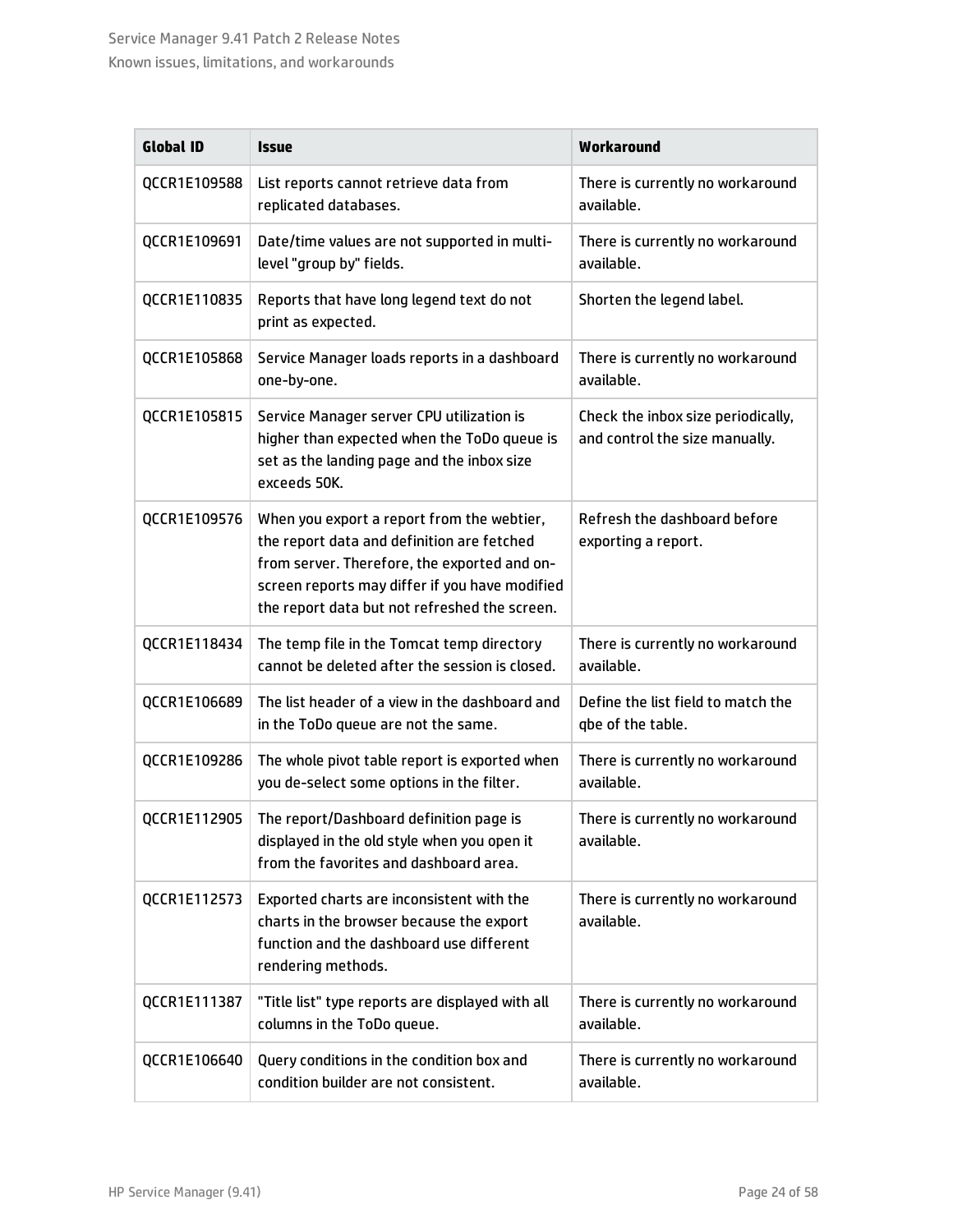#### Service Manager 9.41 Patch 2 Release Notes Known issues, limitations, and workarounds

| <b>Global ID</b> | <b>Issue</b>                                                                                                                                                                                                                                                                                                                                                                                                                                                                                                                                            | Workaround                                                                                                                                                                                                                                                                         |
|------------------|---------------------------------------------------------------------------------------------------------------------------------------------------------------------------------------------------------------------------------------------------------------------------------------------------------------------------------------------------------------------------------------------------------------------------------------------------------------------------------------------------------------------------------------------------------|------------------------------------------------------------------------------------------------------------------------------------------------------------------------------------------------------------------------------------------------------------------------------------|
| QCCR1E118269     | The JVM heap size for the report.export<br>thread needs to be at least 1024MB when the<br>export threads are configured to 10.                                                                                                                                                                                                                                                                                                                                                                                                                          | Set a dedicated Service Manager<br>instance for the reporting<br>schedule.                                                                                                                                                                                                         |
| QCCR1E111234     | You can export reports as a PDF only in the<br>system language font.                                                                                                                                                                                                                                                                                                                                                                                                                                                                                    | There is currently no workaround<br>available.                                                                                                                                                                                                                                     |
| QCCR1E117603     | The meaning of the text string "inbox" is not<br>always clear.                                                                                                                                                                                                                                                                                                                                                                                                                                                                                          | There is currently no workaround<br>available.                                                                                                                                                                                                                                     |
| QCCR1E118983     | If your SQL Server database uses Unicode with<br>a collation that does not support a specific<br>language (for example, Latin1_General_100_<br>BIN, which does not support Chinese), when<br>you create an HTML Template with a name<br>containing text in that language, save the<br>template and open the template again<br>through a search, the template name is<br>displayed incorrectly - characters in that<br>language are displayed as unrecognizable<br>text.                                                                                 | <b>Click Tailoring &gt; Database</b><br>Dictionary, search for<br>"htmltemplates," click the<br>htmlcode field, and then change<br>the SQL RC value to "true."                                                                                                                     |
| QCCR1E119106     | If your SQL Server database uses Unicode with<br>a collation that does not support a specific<br>language (for example, Latin1_General_100_<br>BIN, which does not support Chinese), when<br>you create a knowledge document whose title<br>contains characters in the unsupported<br>language, the document is displayed correctly.<br>However, if you search in the Knowledge<br>Library using keywords from the document,<br>the document is returned in the search results<br>with characters in that language displayed as<br>unrecognizable text. | <b>Click Tailoring &gt; Database</b><br>Dictionary, search for<br>"kmknowledgebaseupdates,"click<br>the recdata field, and then change<br>the SQL RC value to "True."<br>If you already have garbled data in<br>your search results, perform a full<br>index against that library. |
| QCCR1E89819      | The "Request TCAB Approval" step in the<br>Normal Change workflow takes more than 100<br>seconds to complete when there are 6000<br>users in the database.                                                                                                                                                                                                                                                                                                                                                                                              | Modify the "operator" dbdict<br>manually to fix this issue. First,<br>create a new "a6" table in the SQL<br>Tables tab. Then, modify the value<br>of the "secRole" field from "m1" to<br>"a6" in the Fields tab for both<br>fields (array field and child field).                  |
| QCCR1E117326     | The total cost of a Request, Incident, Problem,                                                                                                                                                                                                                                                                                                                                                                                                                                                                                                         | There is currently no workaround                                                                                                                                                                                                                                                   |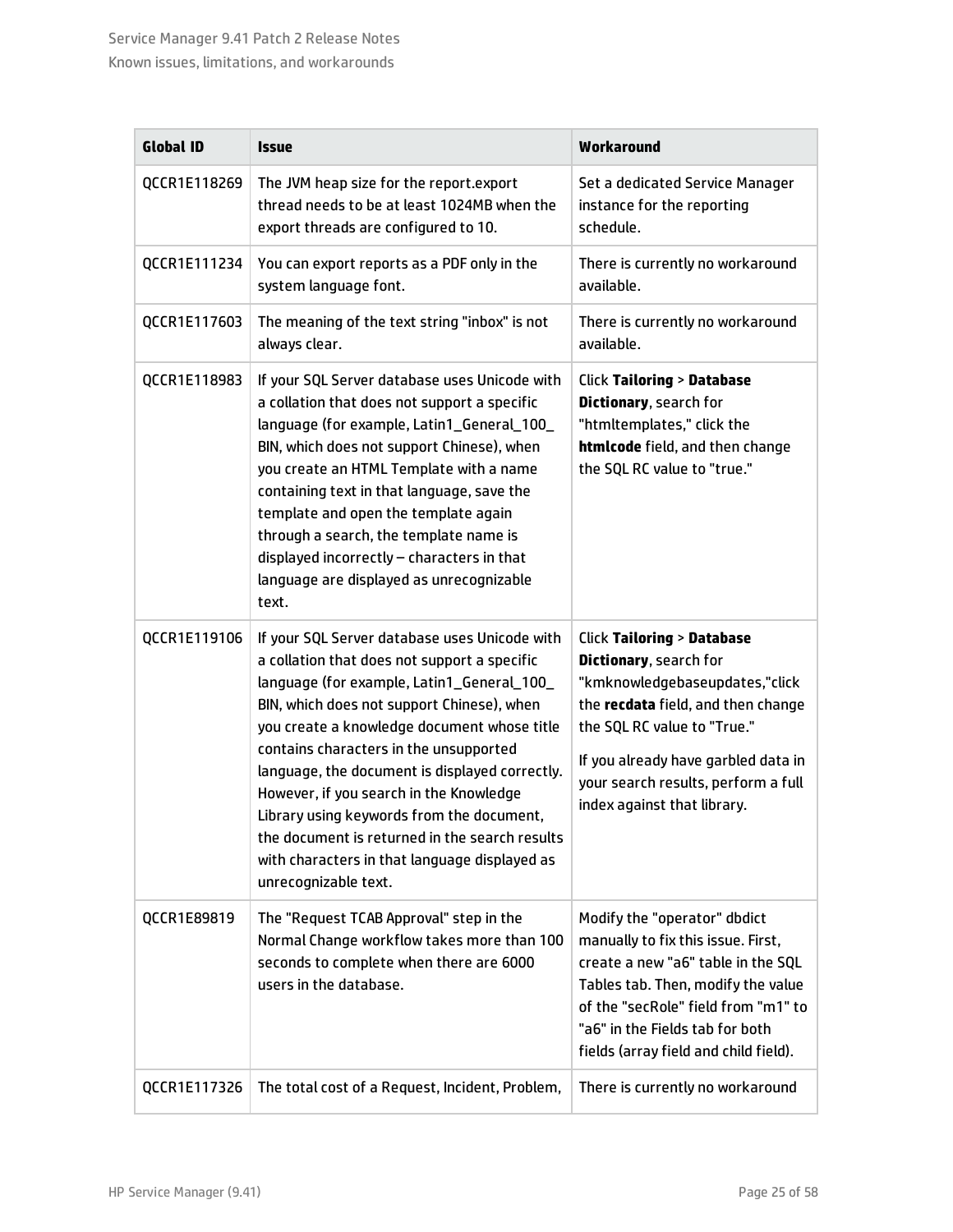| <b>Global ID</b> | <b>Issue</b>                                                                                                                                                                                                                                                  | Workaround                                                                       |  |
|------------------|---------------------------------------------------------------------------------------------------------------------------------------------------------------------------------------------------------------------------------------------------------------|----------------------------------------------------------------------------------|--|
|                  | Change, or task record is recalculated when<br>you update the cost information. Therefore,<br>when you update an operator's hourly rate,<br>the historical cost of the record (that is, cost<br>that is already incurred) may also be updated<br>incorrectly. | available.                                                                       |  |
| QCCR1E118616     | The Create One Request Fulfillment Record<br>for each Device of Class X at location Y<br>effect option in Scheduled Maintenance does<br>not work correctly.                                                                                                   | There is currently no workaround<br>available.                                   |  |
| QCCR1E114145     | If two items in a bundle have the same user<br>option name, only the last user option can be<br>referenced by the system for evaluation.                                                                                                                      | Do not use duplicate user options<br>for items in one service catalog<br>bundle. |  |
| QCCR1E117903     | When you cancel a planned purchase task<br>before you finish creating it, validation of the<br>task still occurs.                                                                                                                                             | There is currently no workaround<br>available.                                   |  |
| QCCR1E113121     | When you order a bundle without a connector,<br>and when this bundle contains a sub-bundle<br>with a connector, the connector that is<br>defined in sub-bundle does not take effect.                                                                          | There is currently no workaround<br>available.                                   |  |
| QCCR1E119273     | The "Significant" and "KM Change" change<br>subcategories are not added during the<br>upgrade process.                                                                                                                                                        | Manually add the subcategories.                                                  |  |

## <span id="page-25-0"></span>Deferred issues

| <b>Global ID</b> | <b>Problem Description</b>                                                                                                            | <b>Deferral comment</b>                                                                                                                                                                                                                                                                                                                                            |
|------------------|---------------------------------------------------------------------------------------------------------------------------------------|--------------------------------------------------------------------------------------------------------------------------------------------------------------------------------------------------------------------------------------------------------------------------------------------------------------------------------------------------------------------|
| OCCR1E105815     | Service Manager server CPU utilization is<br>higher than the benchmark during peak<br>time if landing page (dashboard) is<br>enabled. | The potential inbox size was validated<br>with customers in the early design<br>review phase. According to feedback<br>at the time, inbox sizes are not likely<br>to exceed 50,000 records in the next<br>two years. The CPU issue occurs only<br>when the inhox size exceeds the<br>restricted quantity. When the inbox<br>size is 100,000 records, the peak time |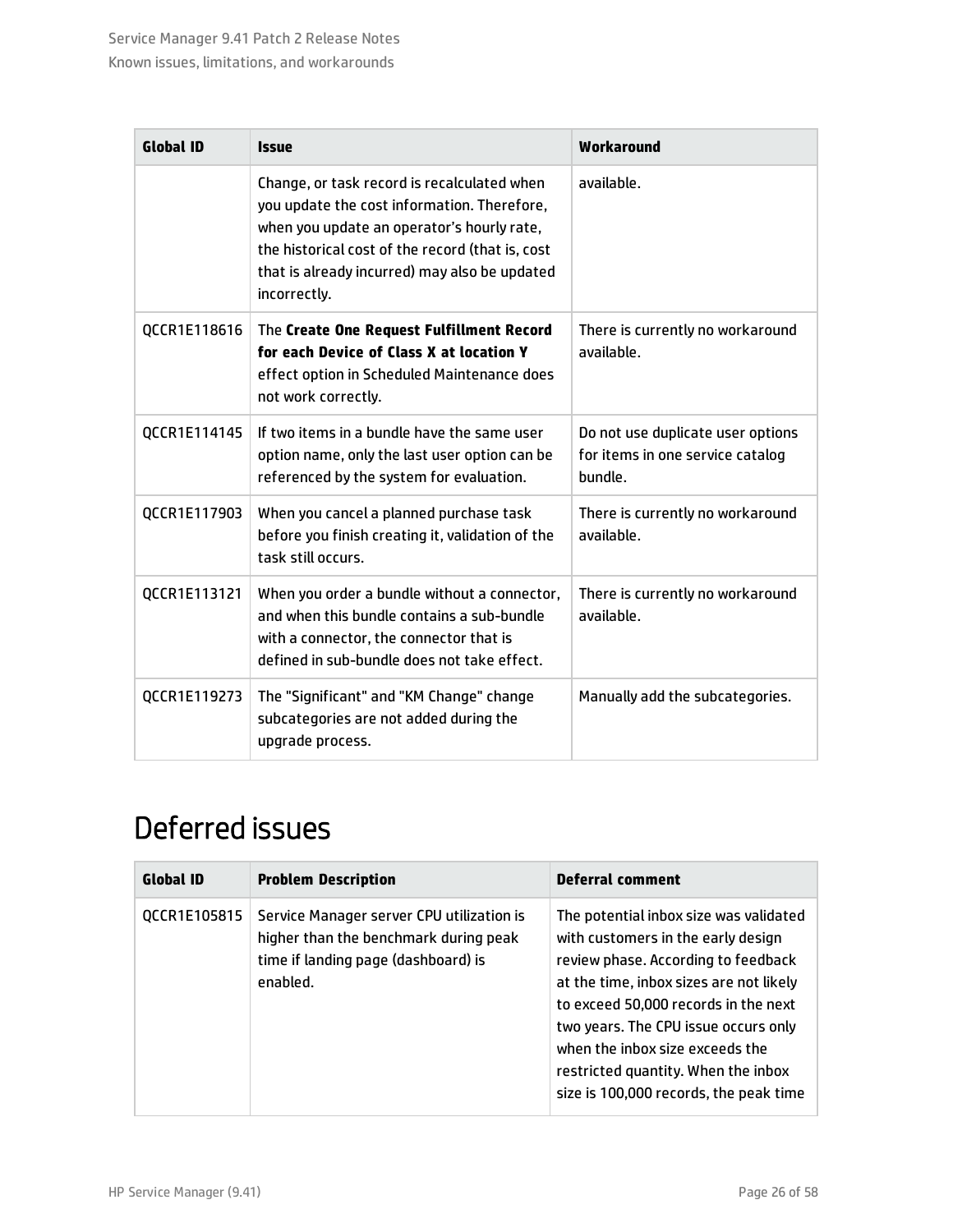| <b>Global ID</b> | <b>Problem Description</b>                                                                                                              | <b>Deferral comment</b>                                                                                                                                                |
|------------------|-----------------------------------------------------------------------------------------------------------------------------------------|------------------------------------------------------------------------------------------------------------------------------------------------------------------------|
|                  |                                                                                                                                         | database CPU% is 44%. When the<br>inbox size is 50,000 records, the peak<br>time database CPU% is 16%.                                                                 |
| QCCR1E105868     | The Service Manager server should support<br>more threads loading data simultaneously<br>in one user session.                           | This is a legacy RTE issue; Service<br>Manager does not support multiple<br>threads. Changing this requires a<br>major effort to redesign the whole<br>implementation. |
| QCCR1E100987     | In the Mobile client, the user session count<br>increases until no new users can log in.                                                | To work around this issue, add a<br>Service Manager servlet to increase<br>the maximum number of sessions.                                                             |
| QCCR1E111283     | Every click on the Problem Hunter button<br>triggers a search of the IDOL server.                                                       | Deferred as there is limited impact,<br>according to current performance<br>testing results.                                                                           |
| QCCR1E118210     | Synchronous API calls to IDOL on Smart<br>Ticket OCR are not supported.                                                                 | Deferred as OCR is a back-end task<br>which will not impact the experience<br>of end users.                                                                            |
| QCCR1E118215     | The Distributed Image Server does not<br>support large size images (over 1MB) in<br>concurrent users testing.                           | Deferred as over 96% of customers'<br>attached images are below 500KB.                                                                                                 |
| QCCR1E111026     | There is no warning message to access the<br><b>Restful API Service Doc if the</b><br>restaccessviabrowser parameter is not<br>enabled. | This is by design but will be changed in<br>a later release.                                                                                                           |
| QCCR1E113589     | The response time when a large number of<br>tasks is mass updated is longer than<br>expected.                                           | There is a popup window to warn end<br>users that performance may suffer<br>when they update more than 10<br>tasks.                                                    |
| QCCR1E127817     | Fulfillment Process should be configurable<br>for Legacy Service Desk workflow                                                          | Do not use this configuration for the<br>legacy Service Desk module. This is<br>only for streamlined interaction.                                                      |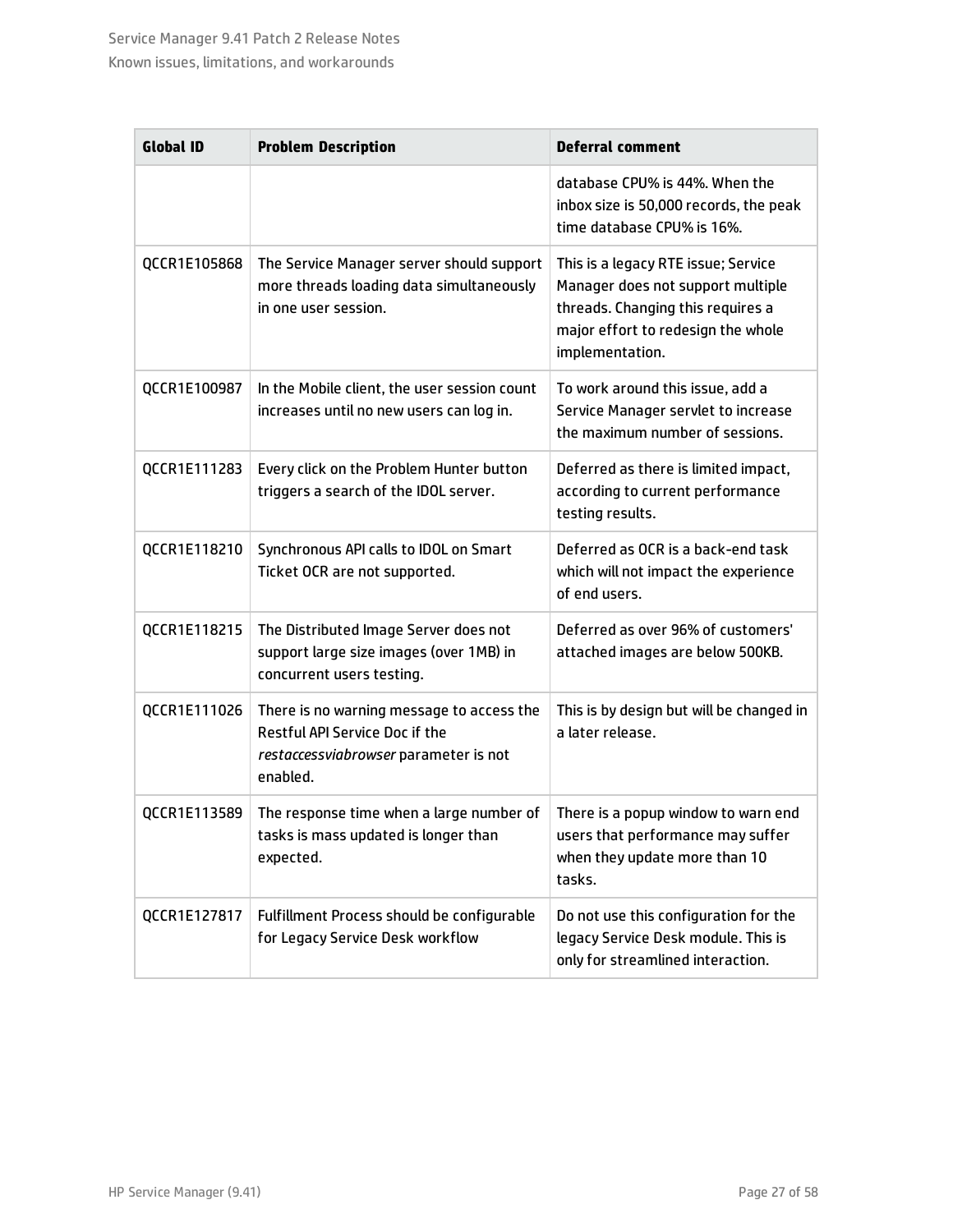# <span id="page-27-0"></span>Installation notes

This section provides instructions for installing each component in this patch release:

- Server
- Web tier
- Windows client
- Service Request Catalog (SRC)
- Mobility client

For Service Manager 9.4*x* components that are not included in this release, you can find the download links to their latest versions and specific release notes [here](https://softwaresupport.hp.com/group/softwaresupport/search-result/-/facetsearch/document/KM01384297).

Before you proceed, we recommend that you consult the latest *Service Manager 9.41 Support Matrix*.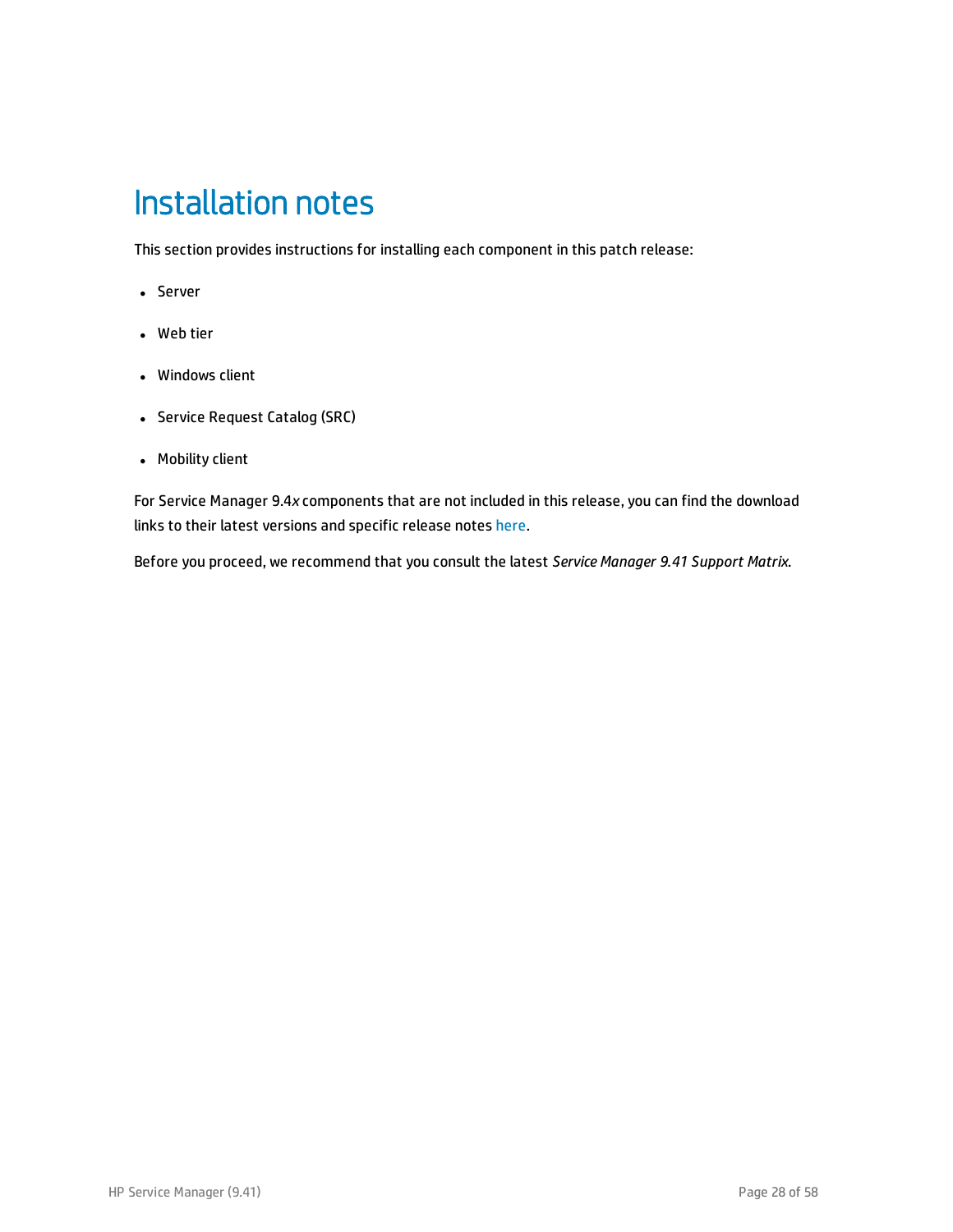### <span id="page-28-0"></span>Backup and backout instructions

In case you need to restore your Service Manager system to its original state after installing the component patches in this release, make necessary backups before each patch installation. If a rollback is needed, follow the backout instructions.

### <span id="page-28-1"></span>Server

#### **Backup**

Before you apply the server patch, make a backup of the server installation folder. For example, C:\Program Files\HP\Service Manager 9.41\Server.

**Note:** If you have a horizontally-scaled system, you must back up the server installation folder for each server instance.

#### **Backout**

Service Manager has supported FIPS mode since version 9.32. To run Service Manager in FIPS mode, you must upgrade your database to the 256-bit AES encryption algorithm. Once you change all of the encrypted fields to use the new 32 character encryption you cannot roll back the RTE and still read the encrypted data.

Follow these steps to back out the installation:

- 1. Stop the Service Manager server.
- 2. Remove the existing server installation folder.
- 3. Copy the backup folder back.

**Note:** Make sure that the embedded Tomcat is also replaced with the backup, because the version of the embedded Tomcat may have dependency on a specific server version.

**Note:** If you have a horizontally-scaled system, make sure that every server instance is replaced with its backup.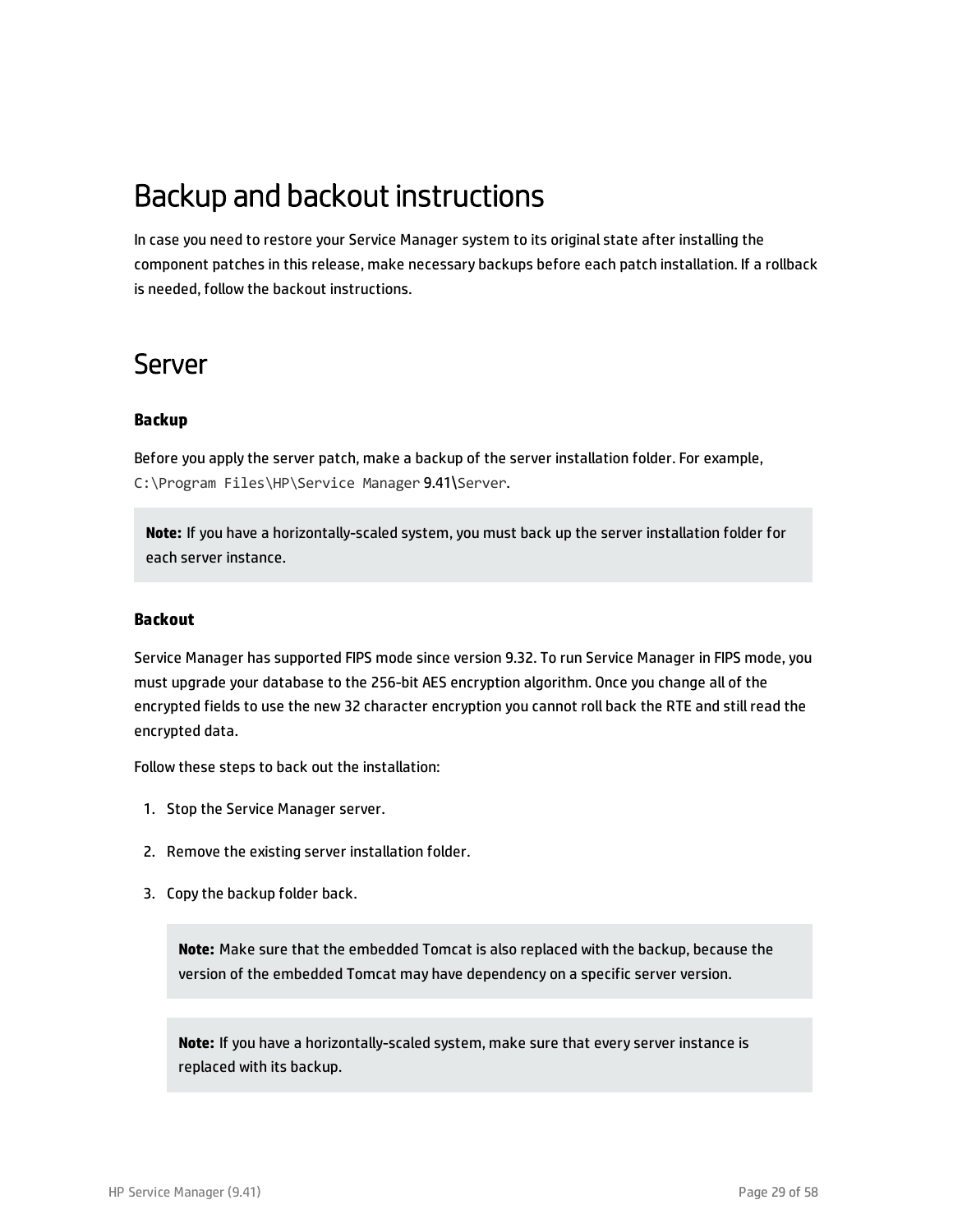- 4. If you have also loaded platform unload files required for your server changes, you must also roll back the application changes made by the unload files. See ["Applications"](#page-30-1) on the next page.
- <span id="page-29-0"></span>5. Restart the Service Manager server.

### Web tier

#### **Backup**

Before you deploy the new web tier, back up the following items:

- lwssofmconf.xml
- $\bullet$  web.xml file
- application-context.xml
- log4j.properties
- splash screen
- style sheets
- **.** The folder that is defined in the *customize-folder* parameter in the web.xml file
- <webtier>\images\obj16\folder
- <sup>l</sup> Any other customizations that you made, including your webtier-<*version*>.war (webtier-ear- <*version*>.ear) file.

#### **Backout**

To roll back to the old web tier, follow these steps:

- 1. Delete or uninstall the existing web tier.
- 2. Clear the cache of your web application server (for example, Tomcat).
- 3. Redeploy the old web tier.
- 4. Restore your old customizations.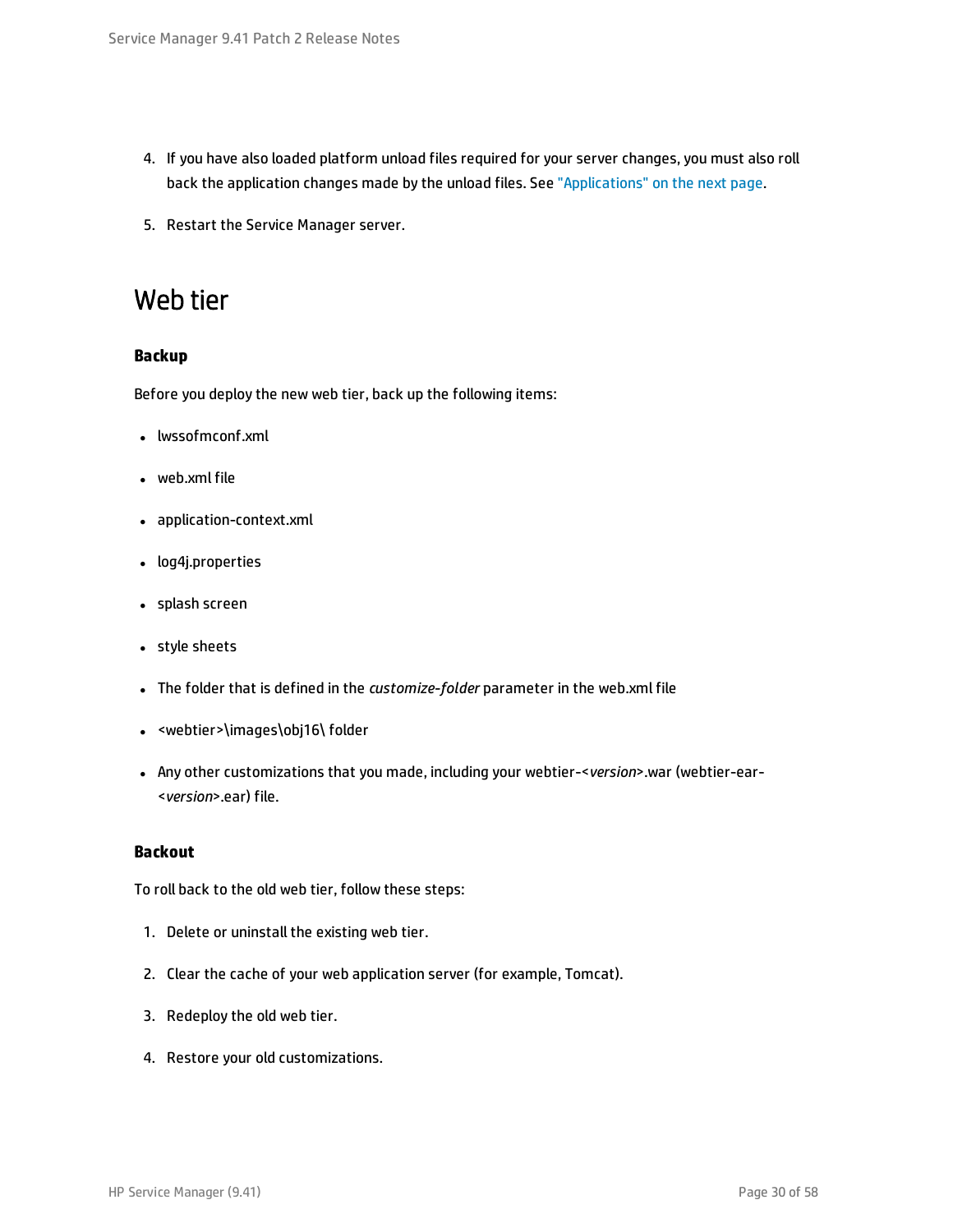### <span id="page-30-0"></span>Windows client

#### **Backup**

1. Make a backup of your Windows client home folder. For example, C:\Users\<username>\ServiceManager. Your connections and personalized settings are stored in this folder.

**Note:** This is the out-of-the-box home directory, and could differ from yours if you made changes to <*Client*>\configuration\config.ini file. If so, back up the files from the location specified in that file.

- 2. Make a backup of your certificate configuration files if any (**Window** > **Preferences** > **HP Service Manager** > **Security**). For example, your CA certificates file and client keystore file.
- 3. Make a backup of the following folder: <Client>\plugins\com.hp.ov.sm.client.eclipse.user\_ x.xx.xxxx\src\resources\icons\obj16\.

#### **Backout**

- 1. Uninstall the new Windows client.
- 2. Reinstall the previous Windows client.
- <span id="page-30-1"></span>3. Restore your old Windows connections and configurations.

### Applications

If you plan to upgrade your applications to this patch level, make a backup of your database before the upgrade, in case you need to restore your database after the upgrade. Creating a backup of the entire database and restoring the database if needed is a better approach for a full applications upgrade.

If you plan to load individual unload files in this release, follow the backup and backout instructions below.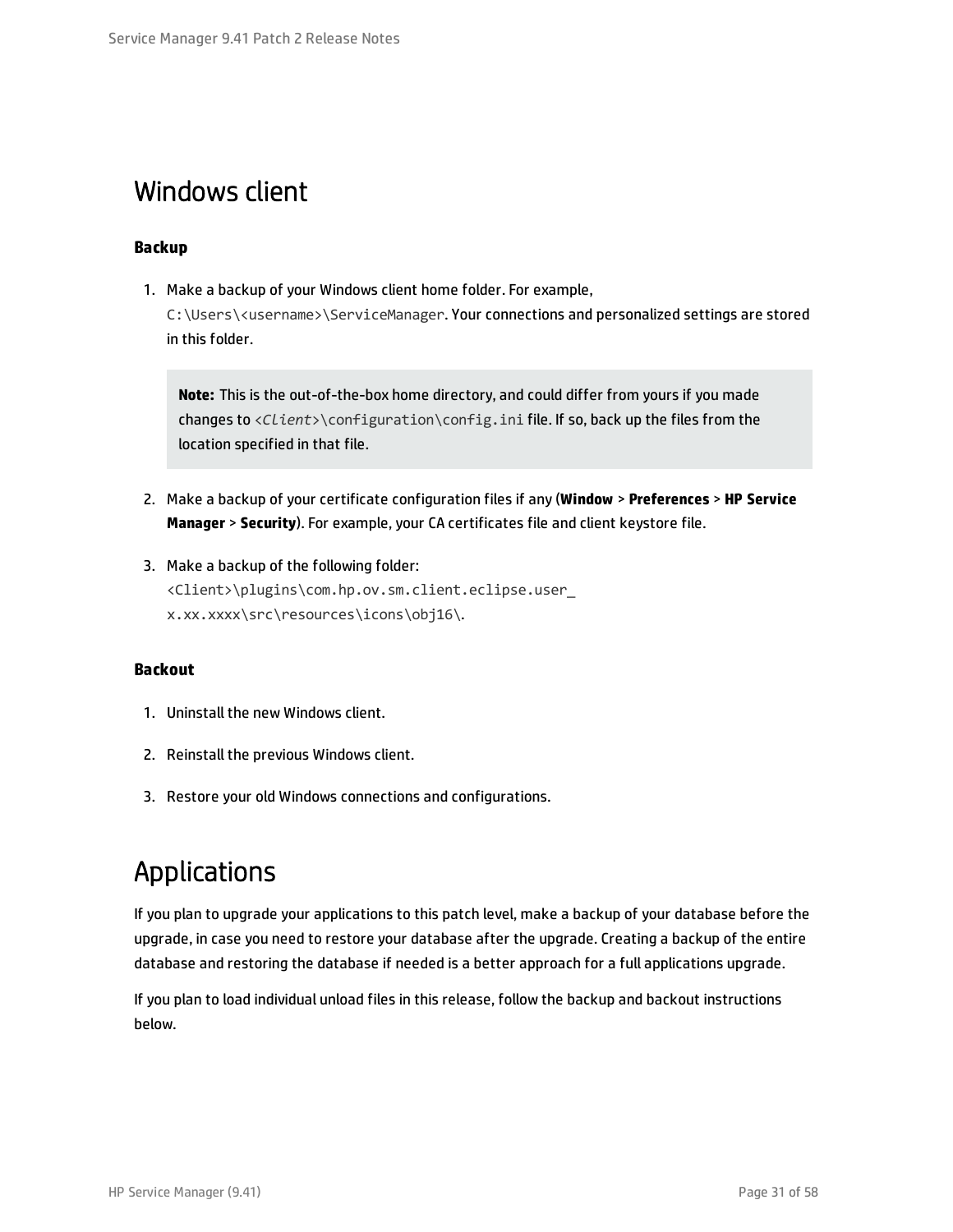#### **Backup**

**Tip:** If your application version is 7.11 ap3, 9.21 ap3, 9.30 ap3, 9.31 or later, we recommended that you use Unload Manager to make a backup of the files to be modified by an unload file, because Unload Manager can create a backup of your old data during the installation of the unload. If your application version is not listed above, Unload Manager is not available, and you can use Database Manager instead.

To use Unload Manager to make a backup, follow these steps:

- 1. Go to **System Administration** > **Ongoing Maintenance** > **Unload Manager**.
- 2. Double-click **Apply Unload** to open the wizard.
- 3. Select the unload file you want to apply, also specify a backup file, and then click **Next**. Details of the unload file appear.
- 4. Double-click a conflicting object in the table to open the merge tool:
	- a. Merge the object, and then select the **Reconciled** check box.
	- b. Click **Save** to go back to the wizard.
- 5. Click **Next** after all the conflicting objects are reconciled.
- 6. Click **Yes** on the confirmation window to apply the unload.
- 7. Click **Finish**.

Now, the unload has been applied and at the same time your old data backed up.

To use Database Manager to make a backup, follow these steps:

- 1. Go to Database Manager, select **Import/Load** from **More** or the More Actions menu, and browse to the unload file.
- 2. Click **List Contents** on the menu bar to view a list of files that have been updated in this unload.

See the following figure for an example.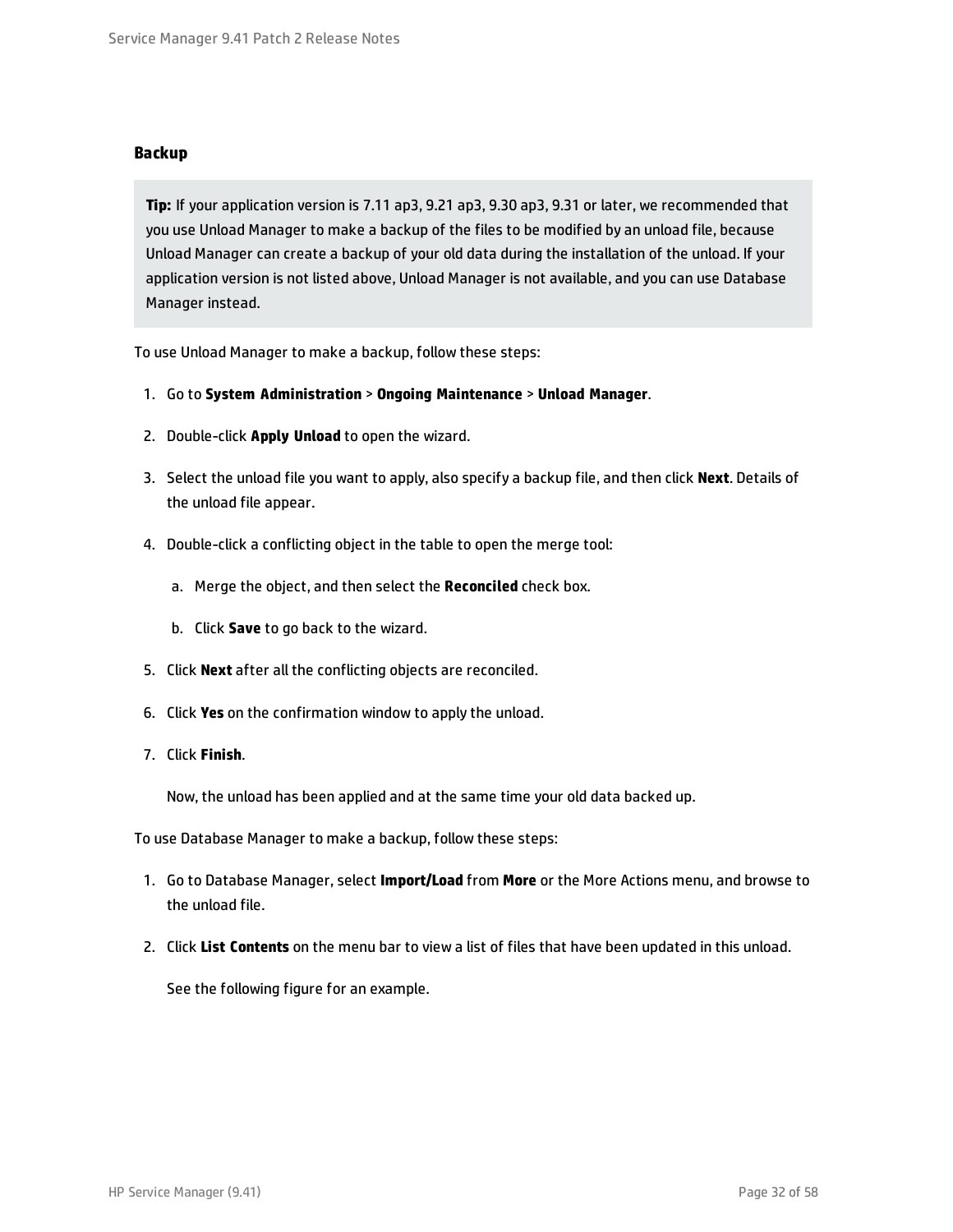| <b>Process</b>                                                                                                                                                                                               |
|--------------------------------------------------------------------------------------------------------------------------------------------------------------------------------------------------------------|
| {["svc.add.cart", {\$L.callnextprocess=true}, {}, {{["se.get.record", {"name", "file", "text", "string1"}, {"incident.id in \$L.file", "\$L.svcCart", "\"sdID\"", "\"svcCart\""}, not null(incident.id in \$ |
| RAD - money.format (10)                                                                                                                                                                                      |
| scmessage                                                                                                                                                                                                    |
| {["cs", "10", 20, "Neopravitelná chyba v aplikaci: %5 na panelu %5", "error", {}, '02/28/12 15:33:24', 4, "ramuro"]}                                                                                         |
| {["de", "10", 20, "Nicht behebbarer Fehler in der Anwendung: %S auf Feld %S", "error", {}, '02/28/12 15:33:32', 3, "ramuro"]}-                                                                               |
| {["en", "10", 20, "Unrecoverable error in application: %S on panel %S", "error", {}, '02/28/12 15:33:12', 66, "ramuro"]}                                                                                     |
| {["es", "10", 20, "Error irrecuperable en la aplicación: %5 en panel %5", "error", {}, '02/28/12 15:33:36', 5, "ramuro"]}                                                                                    |
| {["fr", "10", 20, "Erreur non récupérable dans l'application : %5 sur le panneau %5", "error", {}, '02/28/12 15:33:46', 3, "ramuro"]}                                                                        |
| {["hu", "10", 20, "Visszaállíthatatlan hiba lépett fel az %5  alkalmazásban a %5 panelen", "error", {}, '02/28/12 15:33:51', 3, "ramuro"]}-                                                                  |
| {["it", "10", 20, "Errore irreversibile nell'applicazione: %S nel riquadro %S", "error", {}, '02/28/12 15:35:08', 3, "ramuro"]}                                                                              |
| {["iten", "10", 20, "Unrecoverable error in application: %5 on panel %5", "error", {}, '02/28/12 15:35:23', 3, "ramuro"]}                                                                                    |
| {["ja", "10", 20, "şAşvşŠşPğ[şVşĚşűŞÂŞÌŢñčţčsČ\\şGşŢğ[(şpşlşŻ%S[2]ķãŞÌ%S[1])", "error", {}, '02/28/12 15:35:34', 3, "ramuro"]}-                                                                              |
| {["ko", "10", 20, "머플리케이션에 복구할 수 없는 오류 %5미(가) 패널 %5에서 발생했습니다.", "error", {}, '02/28/12 15:35:44', 3, "ramuro"]}                                                                                              |
| {["nl", "10", 20, "Unrecoverable error in application: %S on panel %S", "error", {}, '02/28/12 15:35:51', 3, "ramuro"]}                                                                                      |
| {["pl", "10", 20, "\"Nieodwracalny bild w aplikacji: %S, panel %S.\"", "error", {}, '02/28/12 15:36:01', 3, "ramuro"]}                                                                                       |
| {["pt", "10", 20, "Erro irrecuperável no aplicativo: %S no painel %S", "error", {}, '02/28/12 15:36:14', 3, "ramuro"]}                                                                                       |
| {["pt-Br", "10", 20, "Unrecoverable error in application: %5 on panel %5", "error", {}, '02/28/12 15:36:24', 3, "ramuro"]}-                                                                                  |
| {["ru", "10", 20, "Unrecoverable error in application: %5 on panel %5", "error", {}, '02/28/12 15:36:35', 3, "ramuro"]}                                                                                      |
| {["zh-Hans", "10", 20, "åąČçČŪçŪŻâąķäųļåĔąçů×äąăäųŮåķŲæğ¢åŁŮçšİéČňèŲŲ: %SīĖĕäĻŮäąůéŘ¢æŘ¿ %SīĖŢ", "error", {}, '03/14/13 01:34:16', 5, "Imingyan"]}-                                                          |
| ScriptLibrary                                                                                                                                                                                                |
| {["svcCartHelper", "/** @fileoverview svcCartHelper - contains functions used by the Service Catalog module when dealing with svcCart and svcCartItems* @author Alex Corvino*//** This function i            |
| datadict                                                                                                                                                                                                     |
| ("activity", {}, "miscellaneous", , , "FALCON", '01/21/96 17:00:00', "cblanck", '06/19/07 00:58:57', , , , , "cust.visible", "datestamp", "description", "negdatestamp", "number", "sperator", "syshom       |
| achivity.                                                                                                                                                                                                    |

activity scmessage

 $\{['en", "1000", 10, "Please specify Area name", "fc", {}}, '12/01/1009:33:44", 0, "roffe]'\}$ 

#### This figure shows the contents of an unload file that contains changes to the following files.

| <b>File</b>    | <b>Record</b>                                                                                                                                    |  |
|----------------|--------------------------------------------------------------------------------------------------------------------------------------------------|--|
| <b>Process</b> | svc.add.cart                                                                                                                                     |  |
| application    | money.format                                                                                                                                     |  |
|                | <b>Note:</b> The scmessage records listed under each RAD application are<br>messages used in this RAD application; no backup is needed for them. |  |
| ScriptLibrary  | svcCartHelper                                                                                                                                    |  |
| datadict       | activity                                                                                                                                         |  |
| dbdict         | activity                                                                                                                                         |  |
|                | <b>Note:</b> The "activity" file with no records actually represents the dbdict record<br>of the activity file.                                  |  |
| scmessage      | The record whose message class is "fc" and message number is 1000.                                                                               |  |

3. Go to Database Manager, in the Table field enter a file name you got in step 2, and click the Search button.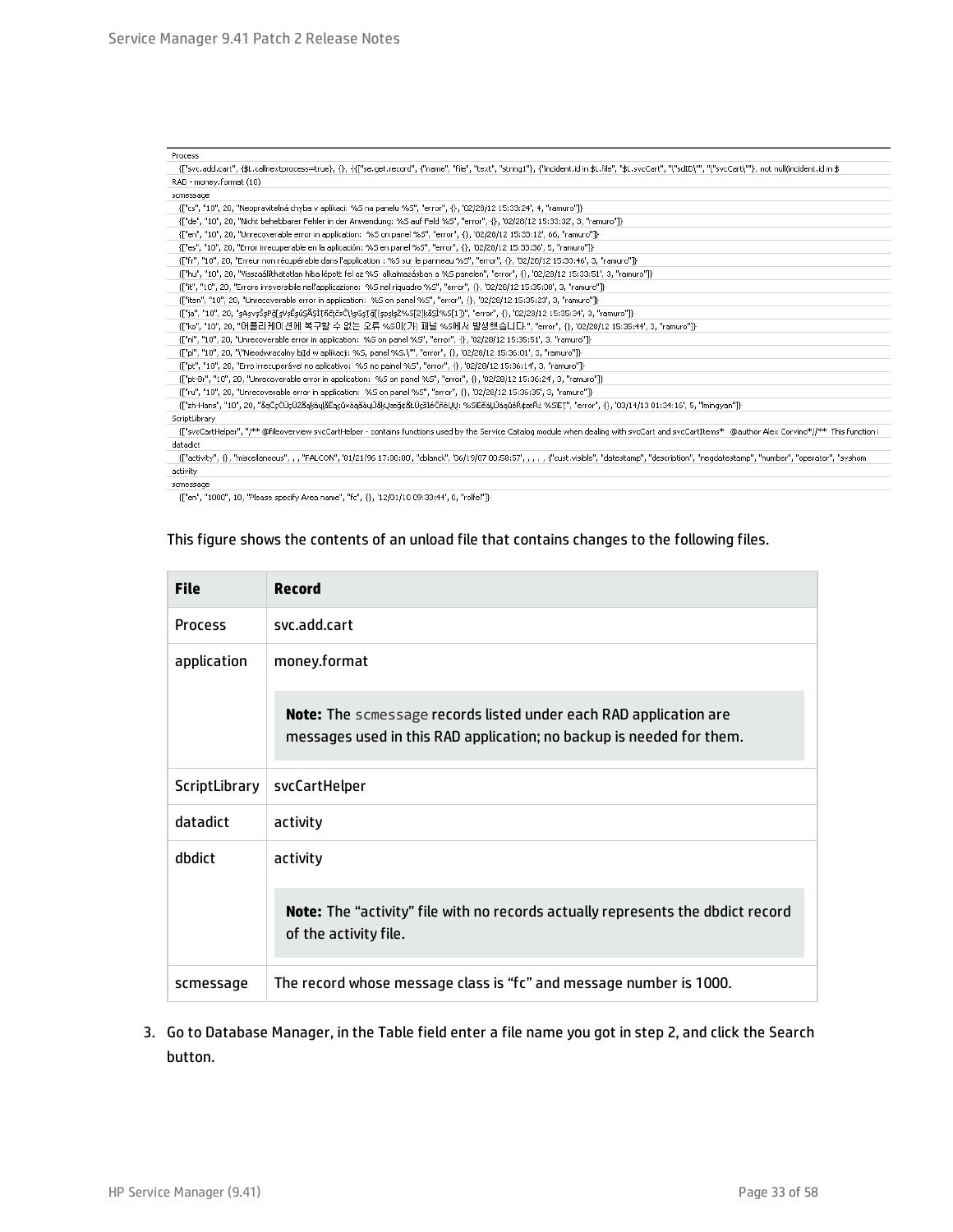- 4. If the format selection page shows, select the proper format by double-clicking it (for example, select the device format for the device file), and then search for the file record.
- 5. Click **More** (or the More Actions menu) > **Export/Unload** after the file record is displayed.

**Note:** If **Export/Unload** is not available, check the **Administration Mode** check box in Database Manager and try again.

6. In the pop-up window, specify your backup upload file path/name, and click **Unload Appl**.

**Caution:** Make sure that **Append to file** is selected.

7. Repeat steps 3 through 6 to back up the rest of the files you got in step 2.

#### **Backout**

**Tip:** You can use Unload Manager (recommended) or Database Manager (if Unload Manager is not available in your application version) to roll back to your old data, as described in the following instructions.

To roll back to your old data using Unload Manager, follow these steps:

- 1. Go to **System Administration** > **Ongoing Maintenance** > **Unload Manager**.
- 2. Double-click **Apply Unload** to open the wizard.
- 3. Select the unload file generated in the backup process, specify a backup file, and then click **Next**. Details of the unload file are displayed.
- 4. Double-click a conflicting object in the table to open the merge tool: a. Merge the object, and then select the **Reconciled** check box.
	- b. Click **Save** to return to the wizard.
- 5. Click **Next** after all the conflicting objects are reconciled.
- 6. Click **Yes** on the confirmation window to apply the backup unload.
- 7. Click **Finish**.

To roll back to your old data using Database Manager, follow these steps: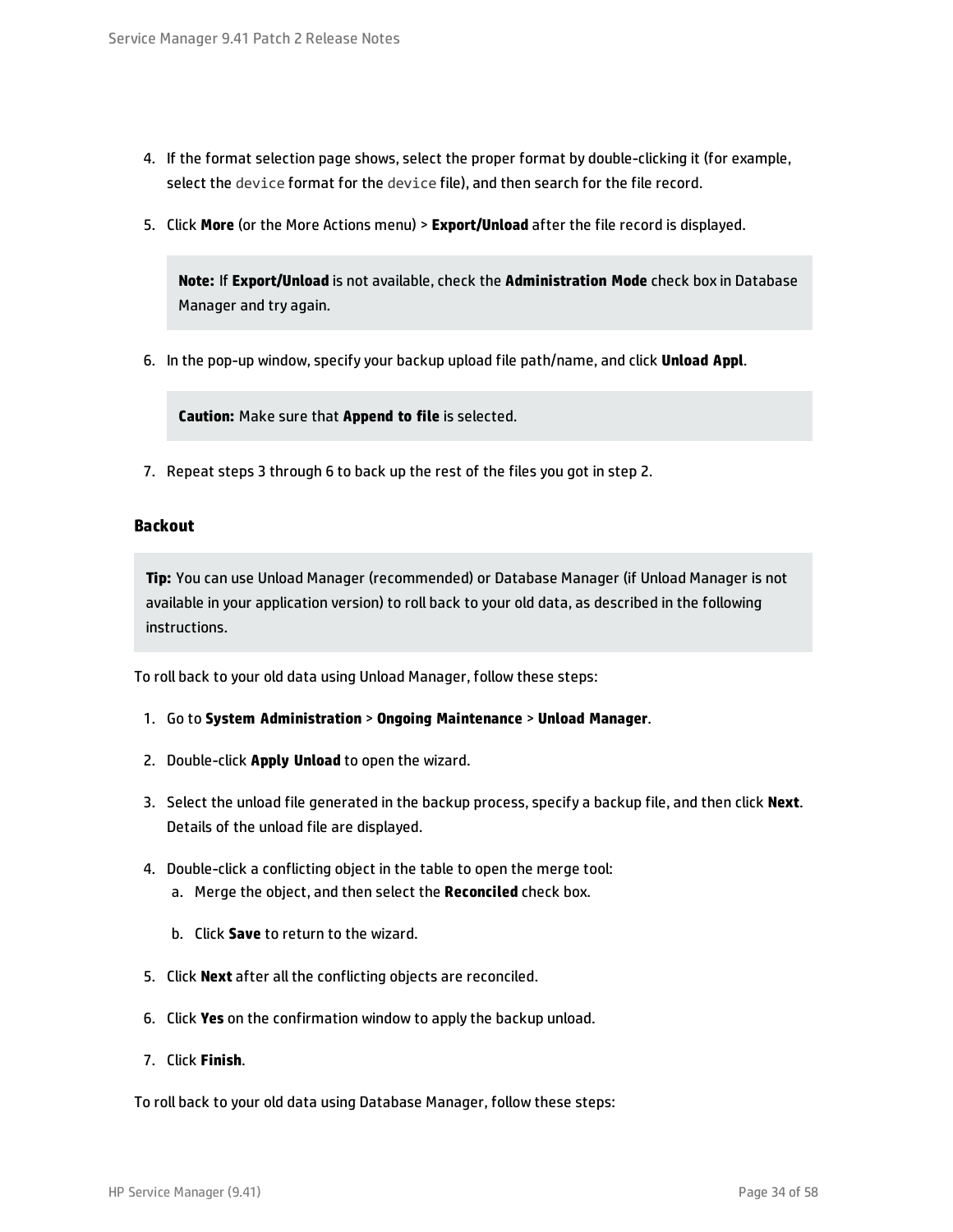- 1. Go to Database Manager, click **More** > **Import/Load**.
- 2. Browse to the backup unload file you created.
- <span id="page-34-0"></span>3. Click **Load FG**.

### **SRC**

#### **Backup**

Before deploying new SRC war package, back up the following files if they have been customized:

- WEB-INF/classes/applicationcontext.properties
- WEB-INF/classes/lwssofmconf.xml
- WEB-INF/classes/cacConfiguration.properties
- WEB-INF/web.xml
- Custom.properties
- secure/configuration folder

#### **Backout**

To roll back to the old SRC, follow these steps:

- 1. Delete or uninstall the existing SRC.
- 2. Clear the cache of your web application server.
- 3. Redeploy the old SRC war package.
- <span id="page-34-1"></span>4. Restore your old customizations.

### Solr Search Engine

To back out your Solr search engine changes, make a backup before your KM patch installation.

**Note:** Keep in mind that you also need to roll back KM-related server side and application side changes. For details, see the Server and Application backup and backout Instructions.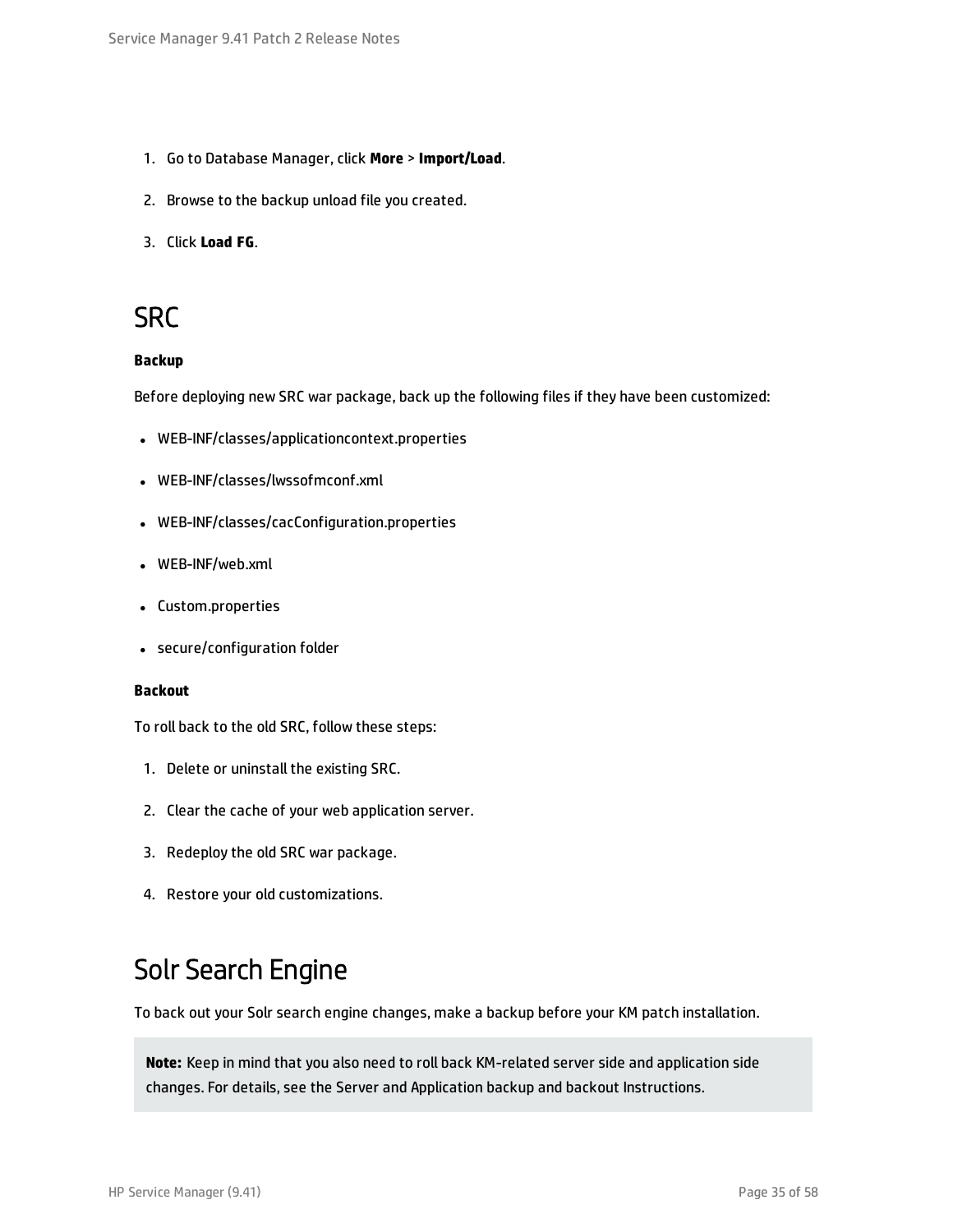#### **Backup**

Before installing the KM patch component and upgrading the JDK and KM-embedded Tomcat, perform the following tasks:

- Make a backup of the search engine installation folder. For example,  $C:\PPogram$ Files\HP\Service Manager 9.41\Search Engine Backup
- Make a backup of the files to be modified by the unload files in the KM patch.
- Make a backup of your schemastub.xml file under directory <SM server>/RUN/km/styles/.

#### **Backout**

After installing the KM patch, follow these steps:

- 1. Stop your Solr search engine.
- 2. Remove the existing search engine installation folder.
- 3. Copy the backup folder back.
- 4. Rollback the previous JDK installation and change the JAVA HOME environment variable back.
- 5. Be sure to roll back KM related changes on the Service Manager server and application sides, including the kmsolr unloads files and the server's schemastub file.
- 6. Restart your Solr search engine.
- <span id="page-35-0"></span>7. Perform a full re-indexing on all of your knowledgebases.

### Digital signature notice

HP signs Windows executable files with a digital signature. Since January 2012, this process has been updated to use a new VeriSign root certificate. On a Windows system that does not have the new VeriSign root or intermediate certificate installed, when the user right-clicks the file and then goes to **Properties** > **Digital Signatures** > **Details**, the following verification error is displayed:

**The certificate in this signature cannot be verified.**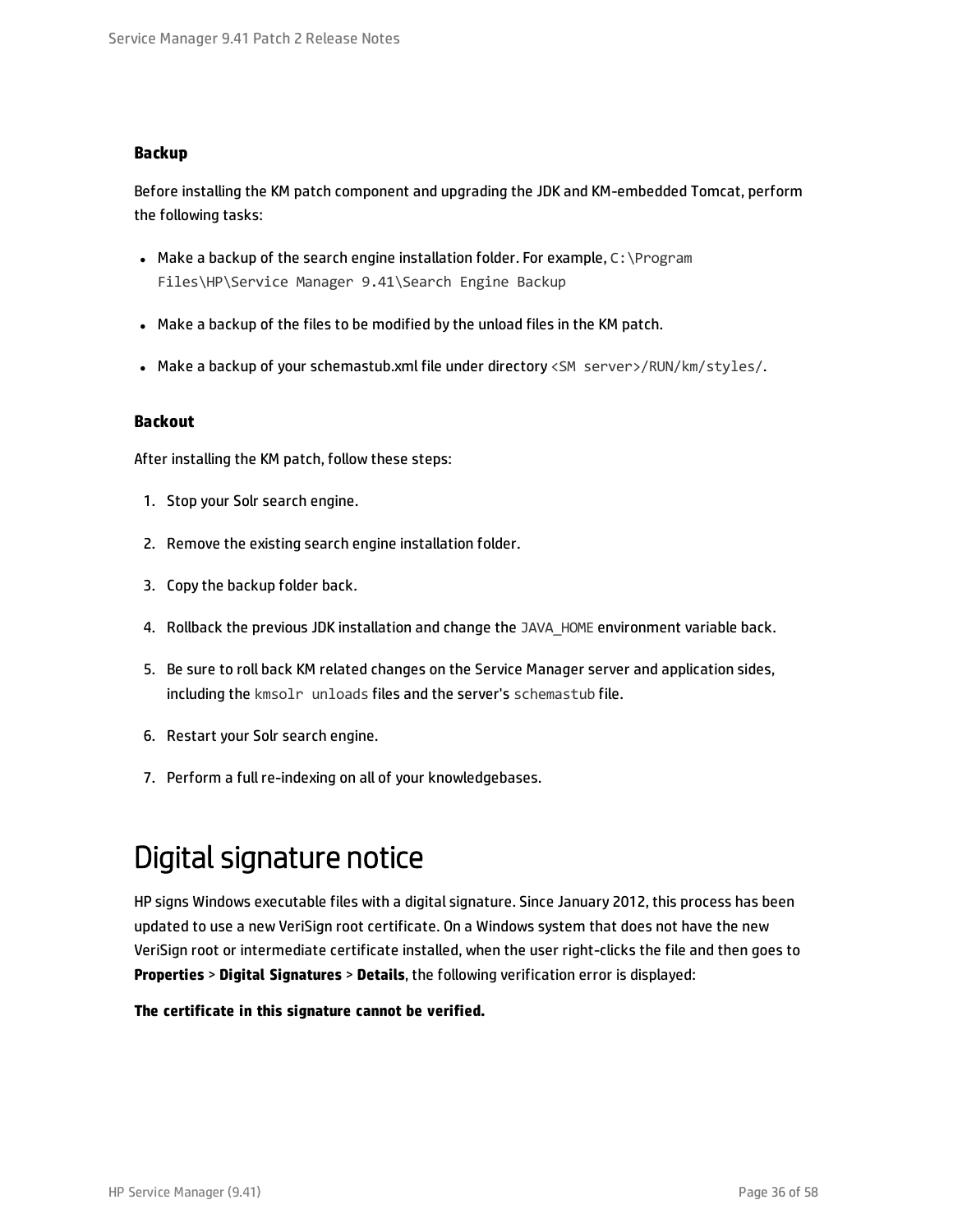| <b>Digital Signature Details</b> |                                                                                              |                         |
|----------------------------------|----------------------------------------------------------------------------------------------|-------------------------|
| General<br>Advanced              |                                                                                              |                         |
| <b>Unit</b>                      | <b>Digital Signature Information</b><br>The certificate in the signature cannot be verified. |                         |
| Signer information               |                                                                                              |                         |
| Name:                            | Hewlett-Packard Company                                                                      |                         |
| E-mail:                          | Not available                                                                                |                         |
| Signing time:                    | Tuesday, January 10, 2012 8:13:50 PM                                                         |                         |
|                                  |                                                                                              | <b>View Certificate</b> |
| Countersignatures                |                                                                                              |                         |
| Name of signer:                  | E-mail address:                                                                              | Timestamp               |
| VeriSign Time St                 | Not available                                                                                | Tuesday, January 1      |
|                                  |                                                                                              | <b>Details</b>          |
|                                  |                                                                                              | <b>OK</b>               |

To resolve this issue, either enable Windows Update or download and install the G5 Root certificate as documented at: **[https://knowledge.verisign.com/support/ssl-certificates](https://knowledge.verisign.com/support/ssl-certificates-support/index?page=content&actp=CROSSLINK&id=SO19140)[support/index?page=content&actp=CROSSLINK&id=SO19140](https://knowledge.verisign.com/support/ssl-certificates-support/index?page=content&actp=CROSSLINK&id=SO19140)**

### <span id="page-36-0"></span>Server update installation

The server update for your operating system consists of a compressed file, sm9.41.2003-P2\_<OS>.zip (or .tar), which contains updated files of the HP Service Manager server. These files add to or replace the files in the [SM Server Root]\([SM Server Root]/)RUN, irlang, bin, legacyintegration, and platform\_ unloads directories.

**Note:** If you use an Oracle RDBMS, be aware that Oracle Call Interface (OCI) 11.2.0.3 or later is required for Service Manager. For more information, see the latest *Service Manager 9.41 Support Matrix* at https://softwaresupport.hp.com/group/softwaresupport/support-matrices

#### **Built-in troubleshooting tool (SM Doctor)**

The server patch will install the HP Service Manager Doctor (SM Doctor) tool in the <*SM server root*>\ (<*SMserver root*>/)smdoctor directory. For information on how to use this tool, see the **Guides and reference** > **Troubleshooting** > **HP Service Manager Doctor** section in the Help Center.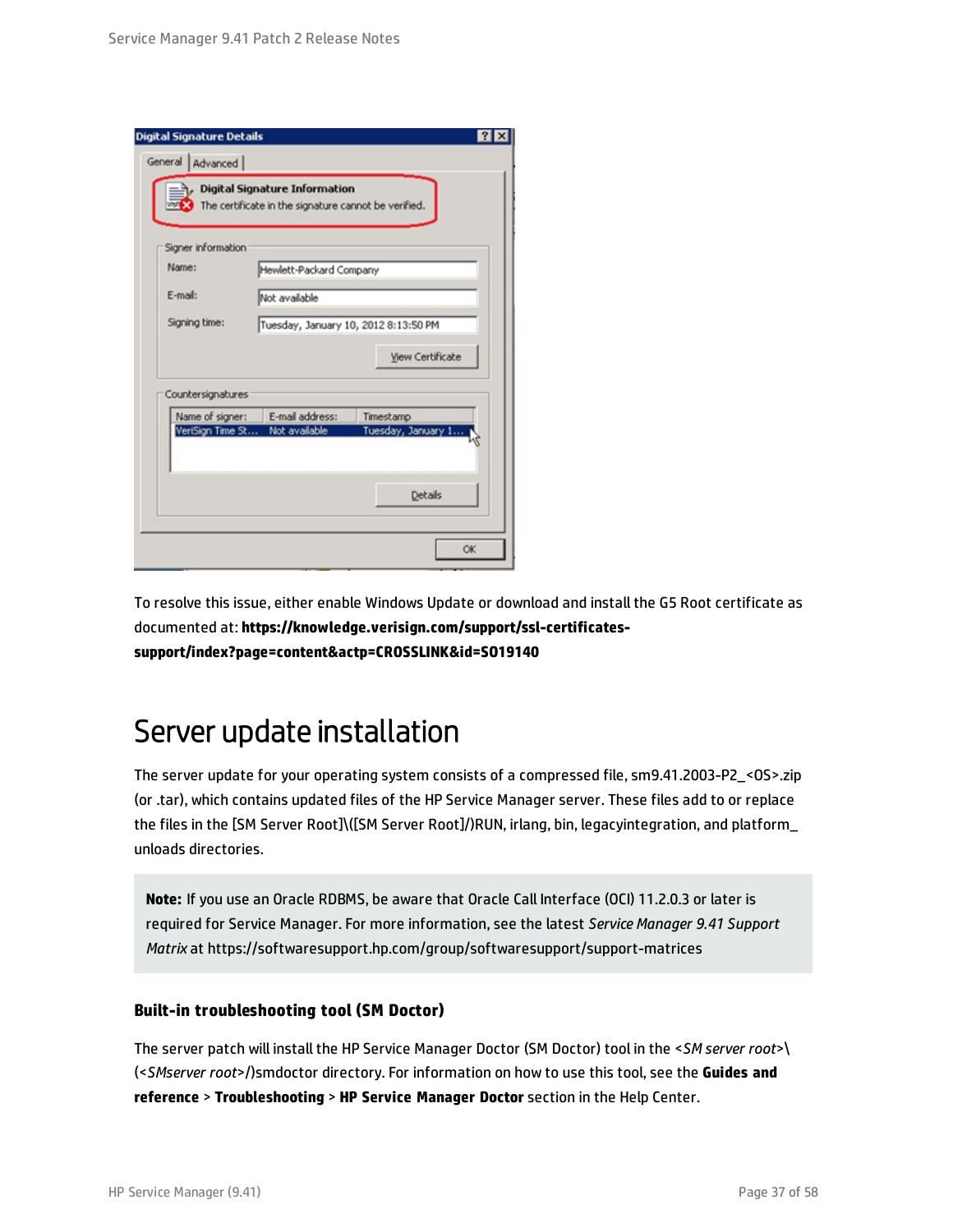### <span id="page-37-0"></span>Upgrade paths

This server patch must be applied on top of an earlier Service Manager 9.4*x* system.

The following server upgrade paths are recommended:

- <sup>l</sup> **New customers**: Install the Service Manager 9.40 GA server, and then apply this server patch.
- <sup>l</sup> **Existing SC6.2, Service Manager 7.11/9.21/9.3x customers**: Uninstall the old server, install the Service Manager 9.40 GA server, and then apply this server patch.
- <sup>l</sup> **Existing Service Manager 9.4x customers**: Apply this server patch.

For installation instructions for the Service Manager 9.40 server, see the *Service Manager 9.40 Interactive Installation Guide*, which you can download from this site:

https://softwaresupport.hp.com/group/softwaresupport/search-result/- /facetsearch/document/KM01294561

### JRE upgrade

For Windows and Linux, the server's embedded JRE is automatically upgraded to version 8 after you apply the server patch; for other Unix-based platforms, you need to manually perform this JRE upgrade. Before you proceed, pay attention to the following issues.

#### **Preventing failure of external web service calls over SSL**

The JRE upgrade will cause external web service calls over SSL to fail if the remote endpoint does not support Server Name Indication (SNI), which is by default activated in JRE 8. Once Service Manager is upgraded to use JRE 8, it starts to use SNI extensions during the SSL handshake. If the remote endpoint does not support SNI, the web service call will fail with an error message.

To solve this issue, do either of the following:

- Activate SNI at the remote end point (recommended)
- . If the remote endpoint does not support SNI extensions, SNI cannot be activated. In this case, add the following JVMOption<*n*> parameter either to the sm.ini file, or to the start command of the servlet(s) in the sm.cfg file: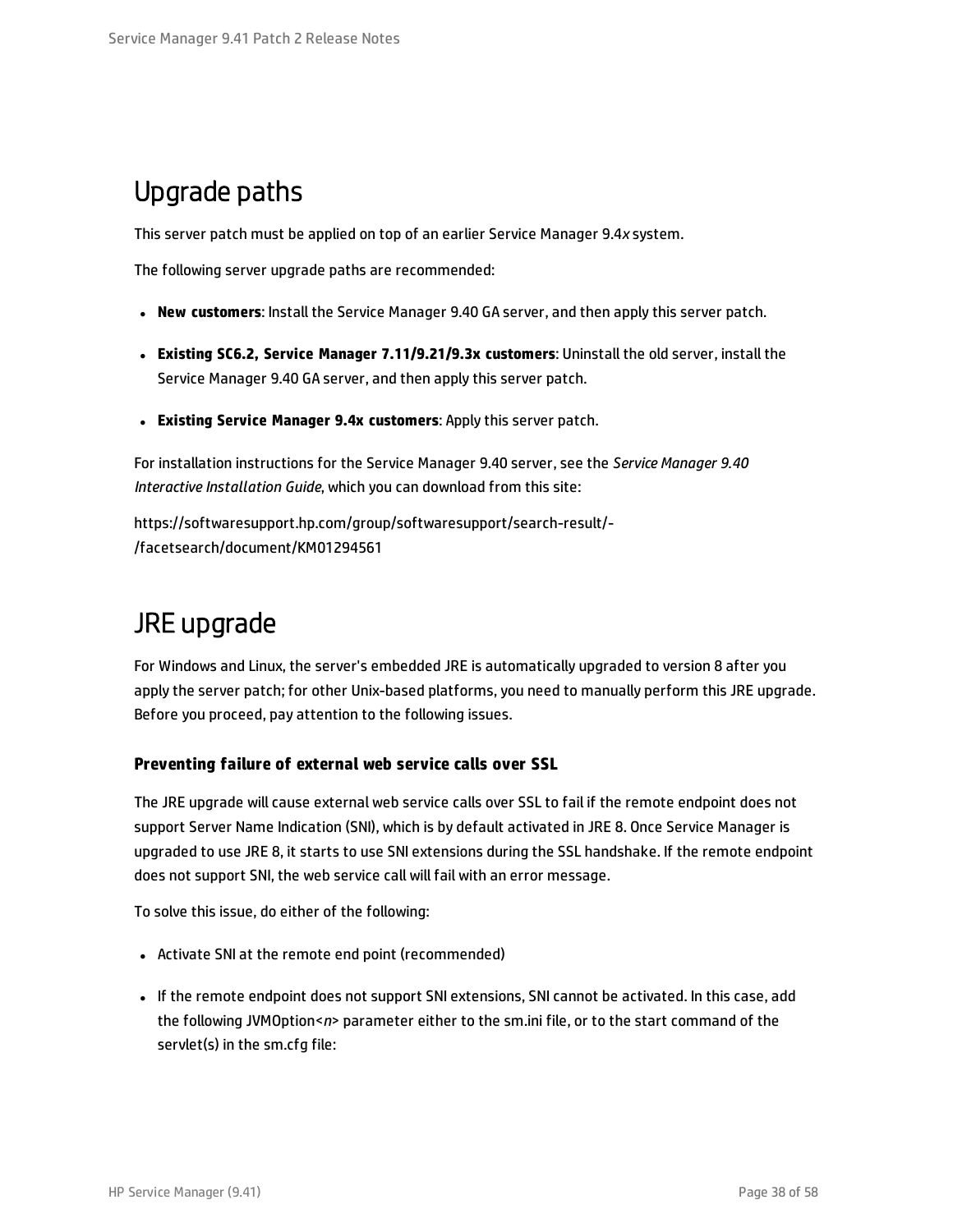JVMOption2:-Djsse.enableSNIExtension=false (in sm.ini)

sm -JVMOption2:-Djsse.enableSNIExtension=false (in sm.cfg)

#### **Running the server on Linux with JRE 8**

If you are using a horizontal implementation on Linux, after you upgrade the server, you may not be able to kill a locked session from the Show Locks format (system.status.locks.g). This issue occurs only when JRE 8 is used and only on certain Linux versions.

If it occurs, perform the following steps for the hosts file of each server to the solve the issue:

- 1. Open the hosts file of your server host (/etc/hosts).
- 2. Comment out the following line: 127.0.0.1 localhost

That is, change the line to the following: #127.0.0.1 localhost

- 3. Make sure the hosts file specifies only one host name for your server's IP.
- 4. Repeat the steps above for the rest of the server hosts.

### Server patch installation steps

#### **Caution:**

- The server patch will upgrade your embedded Tomcat to version 6.0.44, and therefore requires additional steps.
- The server patch will upgrade your JGroups (in the RUN/lib directory) to version 3.2.

**Note:** If you have a horizontally-scaled system, you must upgrade all your server instances.

To install the new sever patch, follow these steps:

- 1. Stop all Service Manager clients.
- 2. Stop the Service Manager server.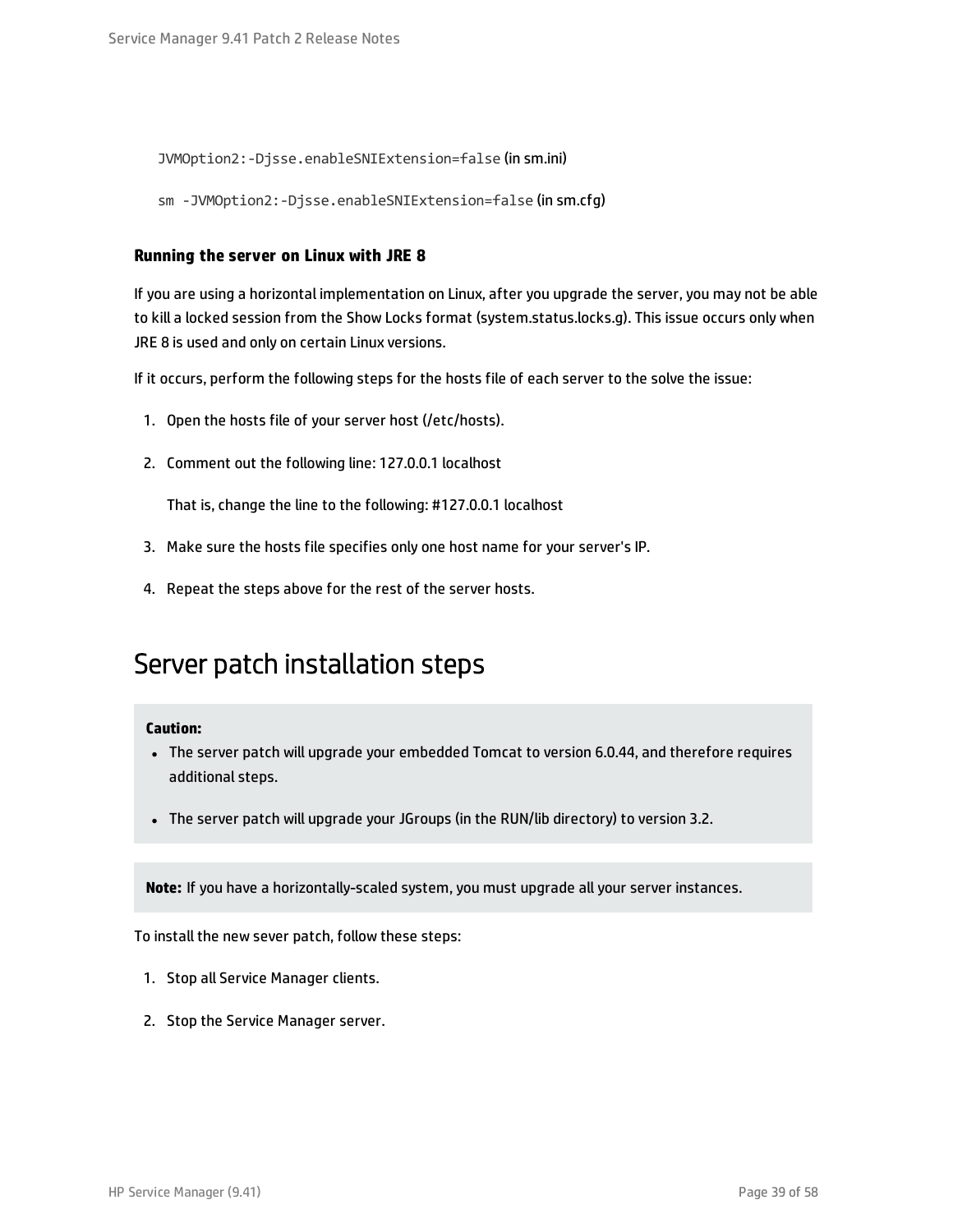- 3. Make a backup of the Server installation directory. See also "Backup and backout [instructions"](#page-28-0) on [page](#page-28-0) 29.
- 4. Delete the RUN/tomcat directory. Tomcat in this directory will be upgraded to a higher version after the server patch is installed.
- 5. Delete the RUN/lib directory.
- 6. (For Windows and Linux platforms only) Delete the RUN/jre directory.

**Note:** This is to avoid conflicts between the old JRE and new JRE.

- 7. Extract the compressed files for your operating system into the main Service Manager directory on the server.
- 8. (For UNIX servers only) Set the file permissions for all Service Manager files to "755."
- 9. For the following Unix servers, manually upgrade to one of the following JRE versions, if you have not already done so.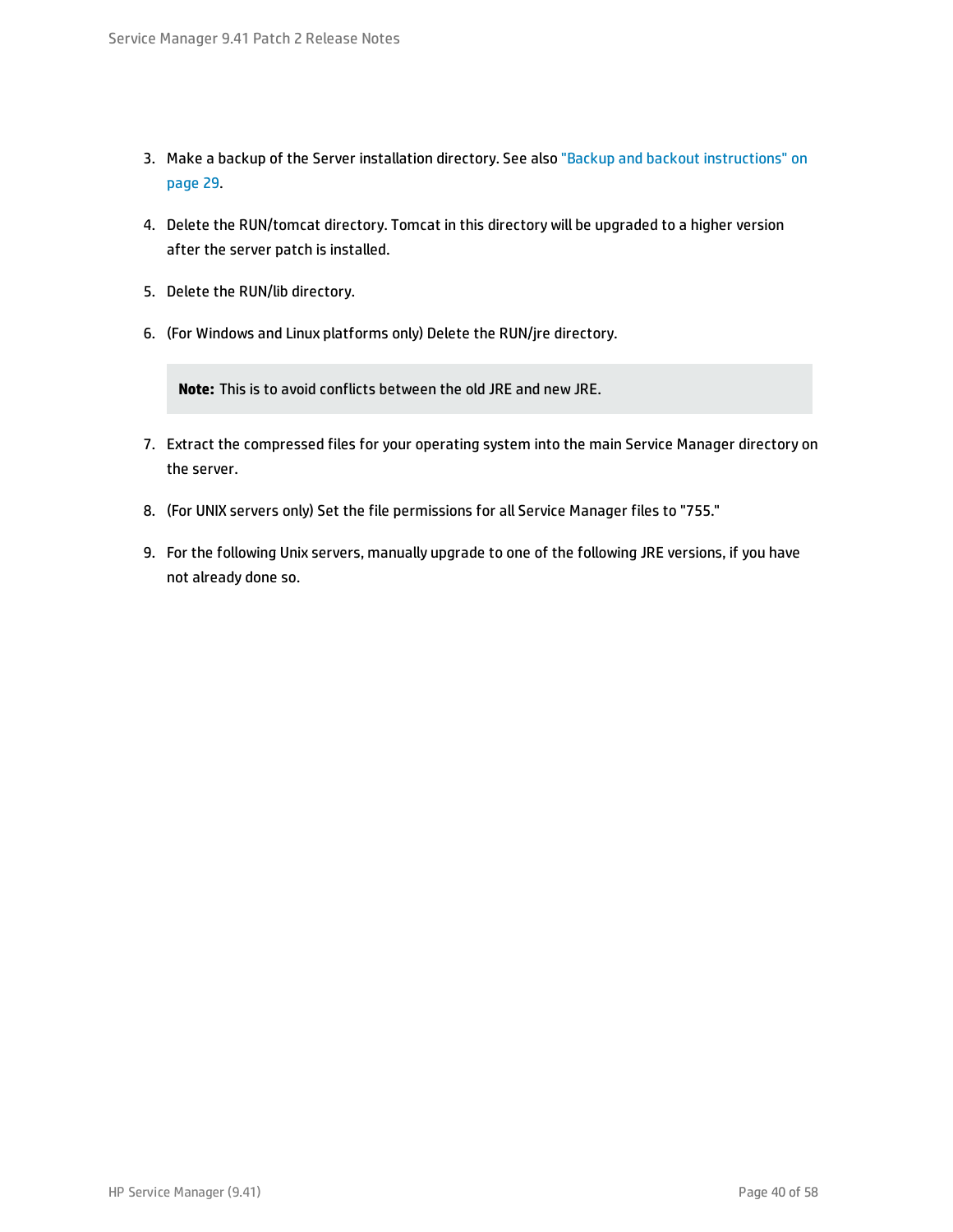a. Install an appropriate version of JRE for your platform.

| HP-<br>UX.  | JRE 8 (JRE_8.0.03 or greater)                                                                                                                                                                                                                                                                                                                                                                     |
|-------------|---------------------------------------------------------------------------------------------------------------------------------------------------------------------------------------------------------------------------------------------------------------------------------------------------------------------------------------------------------------------------------------------------|
| AIX         | <b>JRE 8 (SR1FP10)</b>                                                                                                                                                                                                                                                                                                                                                                            |
|             | <b>Caution:</b> To use JRE 8, your AIX version must be one of the following:<br>• AIX7 7100-03 or later<br>• AIX6 6100-07 or later                                                                                                                                                                                                                                                                |
|             | <b>Note:</b> You can check the JRE version on AIX by running the $\frac{2}{3}$ < <i>JRE INSTALL</i><br>DIR>/bin/java -version command, in which <jre_install_dir> is the<br/>JRE installation directory. Make sure that the system output consists of the<br/>following line:<br/>Java(TM) SE Runtime Environment (build pap3280sr1fp10ifix-<br/>20150723_01(SR1 FP10+IV75420))</jre_install_dir> |
| Sola<br>ris | JRE 7 (update 80 or greater)                                                                                                                                                                                                                                                                                                                                                                      |

- b. Set your JAVA\_HOME environment variable to point to the correct JDK (if you have JDK installed) or JRE (if you have only JRE installed).
- c. Execute **\RUN\removeLinks.sh** to remove the old symbolic links and then execute **\RUN\setupLinks.sh** to create new symbolic links.
- d. Run the following command to check that the JRE version is correct:

#### **RUN\jre\bin\java –version**

- 10. If you have made any customizations/changes to the original RUN/tomcat folder, restore them in the new RUN/tomcat folder.
- 11. Your old schemastub.xml file (in the <*SM\_Server\_Home*>\RUN\km\styles\ directory) has been updated to a newer version. Either keep your old file by copying it back or keep the updated version (a full reindex for the knowledgebases is then required).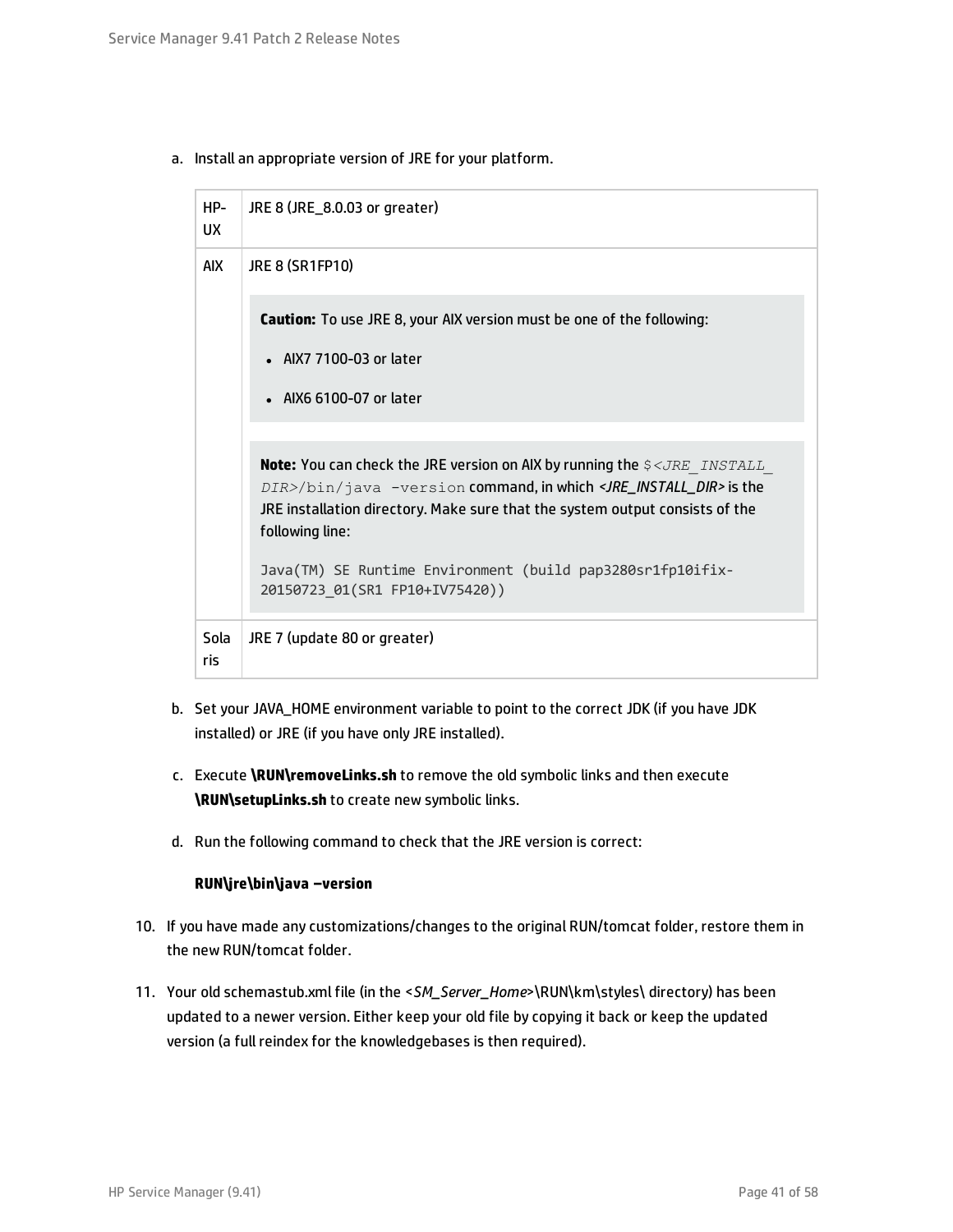12. Run the **sm -unlockdatabase** command.

**Note:** This step is required the first time you upgrade to 9.30p4 or later; it is also required whenever you change the server's IP address after your upgrade to 9.30p4 or later. The purpose of this step is to prevent stale license information from being kept in the system. In a scaling implementation, you can run this command from any one of your servers.

- 13. Restart the Service Manager server.
- 14. Restart the Service Manager clients.
- 15. Verify the version using either of the methods:
	- <sup>o</sup> From the Windows client, click **Help** > **About Service Manager Server**. The server version should be:

#### **Release9.41.2003 build P2**

<sup>o</sup> From the server's RUN folder, run the **sm -version** command. The server version should be:

**Version: 9.41.2003**

**Patch Level: P2**

### <span id="page-41-0"></span>Web tier installation

The web tier update consists of a compressed file, sm9.41.2003-P2\_Web\_Tier.zip, which contains the installation files (both the .war and .ear files) that are required to install the HP Service Manager web tier. Installing the new web tier will upgrade your web client to this release level.

For detailed deployment steps, see the *Service Manager9.41 Interactive Installation Guide*, which is available to download from [here.](https://softwaresupport.hp.com/group/softwaresupport/search-result/-/facetsearch/document/KM01294561)

**Note:** Service Manager 9.41p1 adds support of JBoss EAP 6.4. For information on how to deploy the web tier on JBoss, see ["Deploying](#page-43-0) the web tier on JBoss EAP 6.4" on page 44.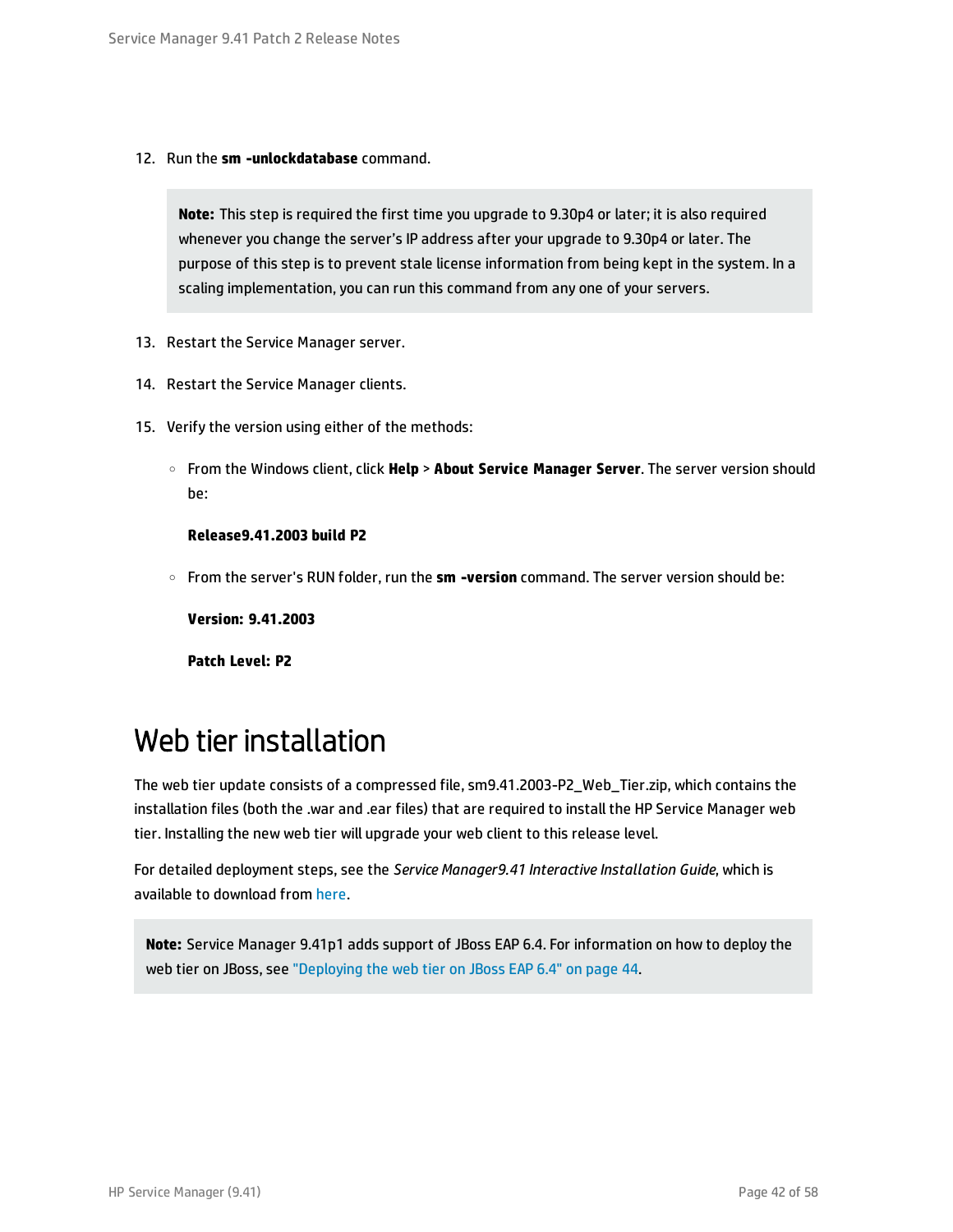### New customers

You only need to install the new web tier using the .war or .ear file from the sm9.41.2003-P2 Web Tier.zip file in this release.

### Existing customers

To upgrade your web tier to this patch level, you must back up and uninstall your old web tier, and then install the new web tier. To keep your custom changes, you must back up your customized files and then merge your customizations into the new deployment.

To install the new web tier, follow these steps:

- 1. Make the necessary backups. For more information about how to do this, see Web tier [backout](#page-29-0) [instructions.](#page-29-0)
- 2. Delete or uninstall the existing web tier .war (or the .ear) file.
- 3. Clear the cache of your web application server.
- 4. Deploy the new webtier-9.41.war file or webtier-ear-9.41.ear file.

**Note:** It is best practice to deploy with a unique context root. For example, /webtier-9.41.

- 5. Use a diff utility to compare the new web tier's web.xml file against your backed-up version to ensure that any new parameters are properly merged into the files used in your final deployment. Do this for **application-context.xml** as well as any other files you may have customized (such as style sheets and splash screens).
- 6. Make any new customizations that are necessary for your deployment.
- 7. Restart the web application server.
- 8. Check the version by clicking the HP logo (About HP Service Manager) icon.

The web tier version should be: **9.41.2003-P2**.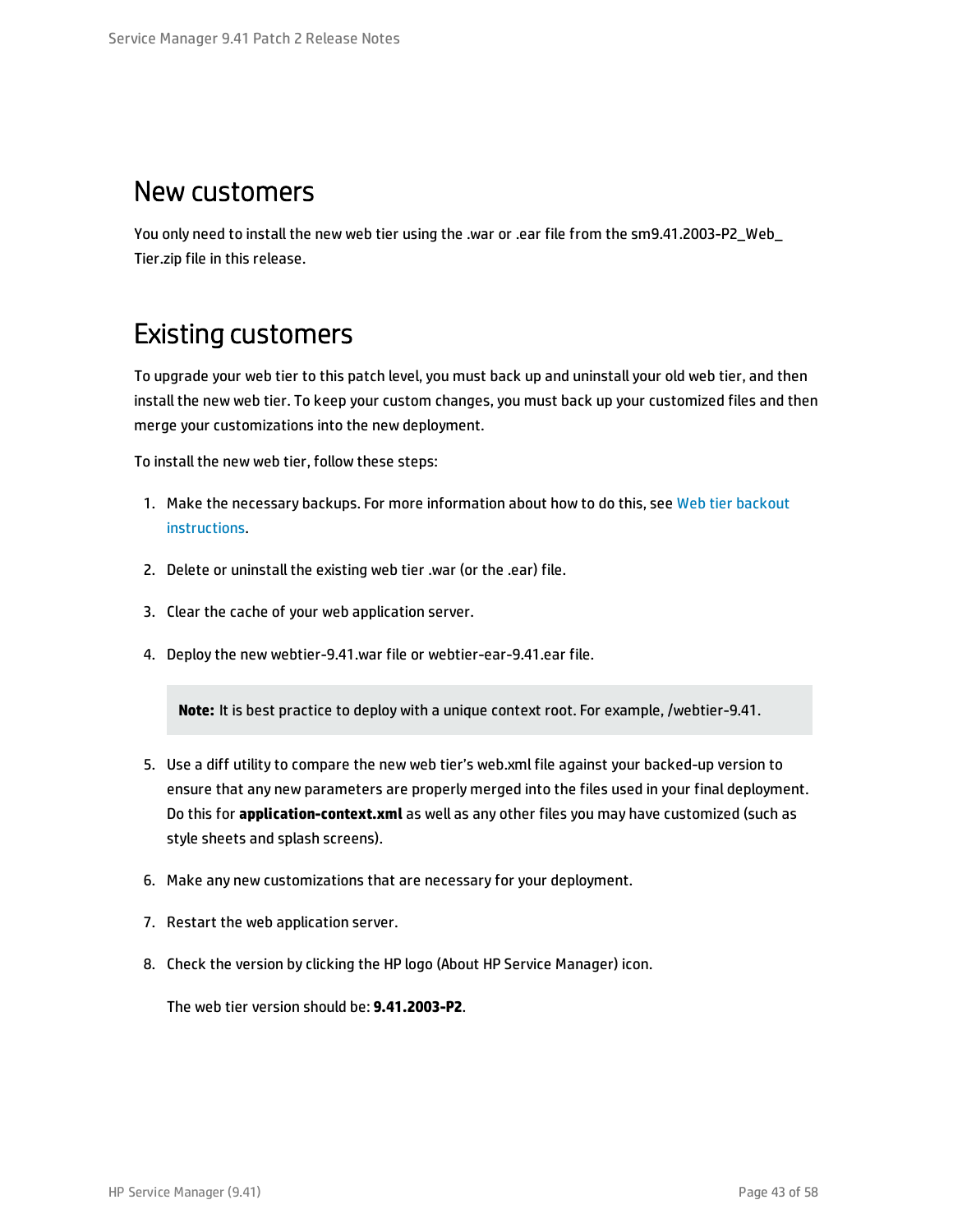### <span id="page-43-0"></span>Deploying the web tier on JBoss EAP 6.4

As of version 9.41p1, the Service Manager web tier adds support for JBoss. Currently, the supported version is JBoss EAP 6.4.

**Note:** The following steps are for Windows. The steps for other operating systems are similar.

To deploy the web tier on JBoss EAP 6.4, follow these steps:

- 1. Download and install Oracle JDK 1.8 from the Oracle web site.
- 2. Set the JAVA\_HOME environment variable to your JDK 1.8 installation directory.
- 3. Download the binary version of JBoss EAP 6.4 from the JBoss website.
- 4. Extract the JBoss package to a local directory.

**Tip:** For more information about JBoss deployment, refer to the %JBOSS\_ HOME%\standalone\deployments\README.txt file.

- 5. Add the JBOSS HOME environment variable, and set it to the JBoss installation directory (see step 4).
- 6. Make the following changes to JBoss.
	- a. Add the following path entries (which are highlighted in red) to the %JBOSS\_ HOME%\modules\system\layers\base\sun\jdk\main\module.xml file :

<dependencies>

<system export="true">

<paths>

<path name="com/sun/org/apache/xalan/internal/xsltc"/>

```
<path
```
name="com/sun/org/apache/xalan/internal/xsltc/dom"/>

<path

name="com/sun/org/apache/xalan/internal/xsltc/runtime"/>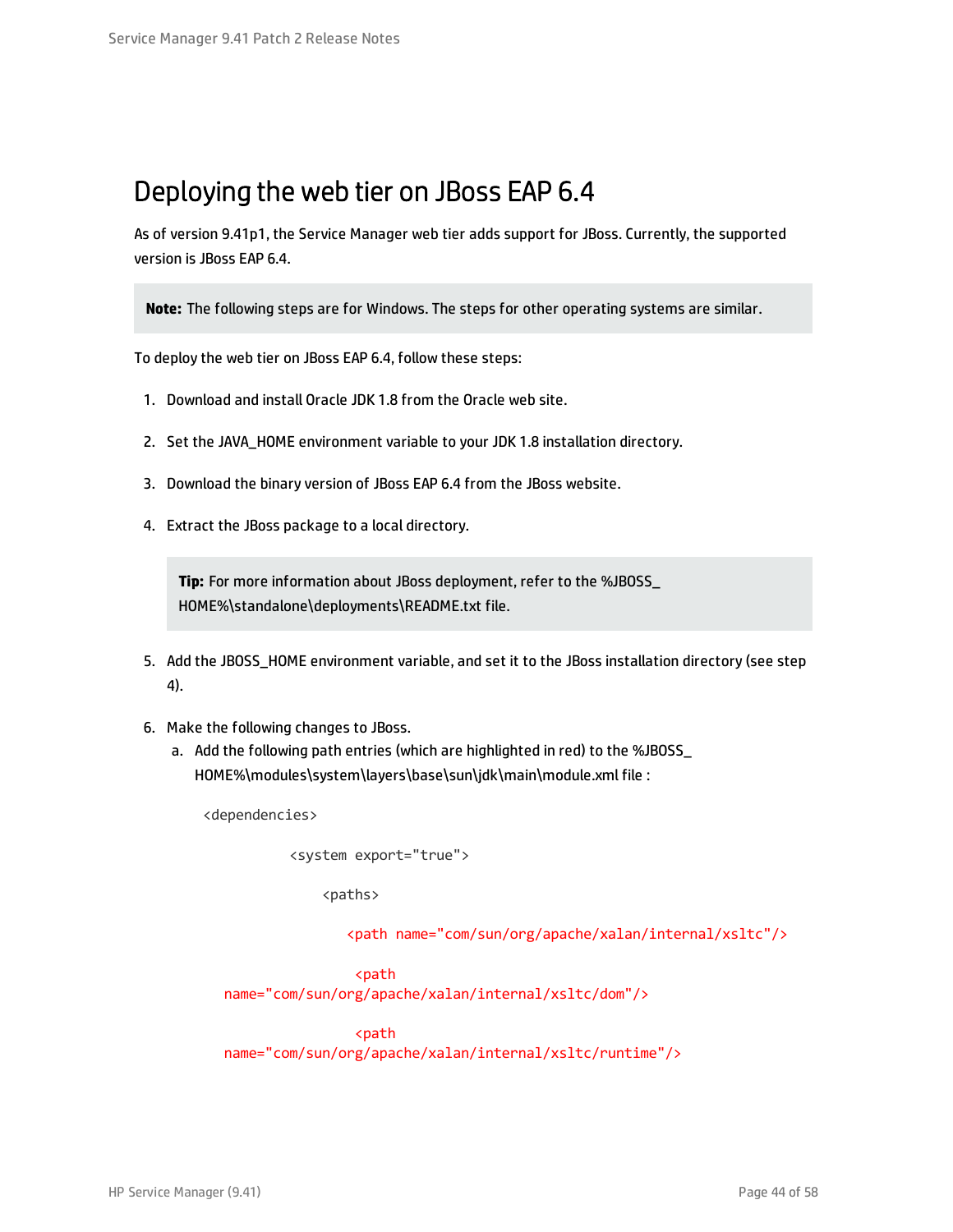```
<path name="com/sun/org/apache/xerces/internal/dom"/>
                <path name="com/sun/org/apache/xerces/internal/jaxp"/>
                <path name="com/sun/org/apache/xerces/internal/util"/>
                <path name="com/sun/org/apache/xml/internal/dtm"/>
                <path name="com/sun/org/apache/xml/internal/dtm/ref"/>
                <path
name="com/sun/org/apache/xml/internal/serializer"/>
                ...
              </paths>
            <exports>
                <include-set>
                    <path name="META-INF/services"/>
                </include-set>
            </exports>
        </system>
    </dependencies>
```
b. In the %JBOSS\_HOME%\modules\system\layers\base\javax\xml\jaxpprovider\main\module.xml file, comment out the "xalan" dependency:

<module xmlns="urn:jboss:module:1.1" name="javax.xml.jaxp-provider">

<dependencies>

<!--<module name="org.apache.xalan" services="import"/>-->

<module name="org.apache.xerces" services="import"/>

<module name="org.codehaus.woodstox" services="import"/>

</dependencies>

</module>

c. In the %JBOSS\_HOME%\modules\system\layers\base\javax\ws\rs\api\main\module.xml file, comment out the "resteasy" dependency:

<dependencies>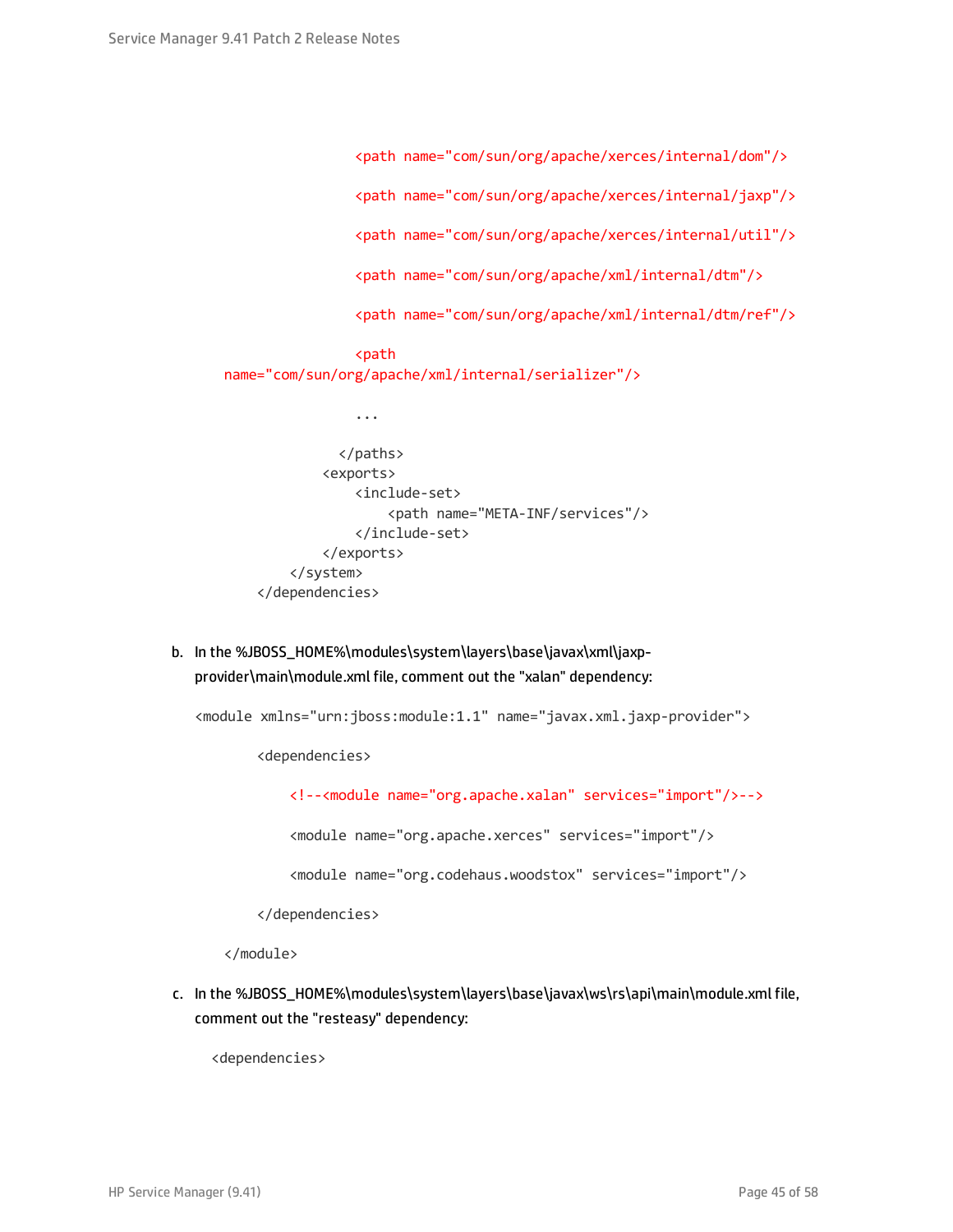```
<!--<module name="org.jboss.resteasy.resteasy-jaxrs"
services="export"/>-->
```

```
</dependencies>
```
d. In the %JBOSS\_HOME%\standalone\configuration\standalone.xml file, comment out the extension and subsystem reference (according to the specific JBoss launch mode):

```
...
   <!--<extension module="org.jboss.as.jaxrs"/>-->
   ...
   <!--<subsystem xmlns="urn:jboss:domain:jaxrs:1.0"/>-->
```
- 7. Extract the webtier-9.41.war file to a folder. For example, a folder named webtier-9.41.
- 8. Rename the webtier-9.41 folder to webtier-9.41.war.
- 9. Make necessary changes to the web.xml located in the webtier-9.41.war/WEB-INF/ directory.
- 10. Copy the webtier-9.41.war folder to %JBOSS\_HOME%\standalone\deployments\ folder.
- 11. Open your operating system command prompt, and execute the following command to create a deployment marker file:

echo>> %JBOSS HOME%\standalone\deployments\webtier-9.41.war.dodeploy

The filesystem deployment scanner in JBoss EAP 6 relies on this marker file, which serves as a sort of command, to deploy or redeploy the web tier content.

- 12. Start JBOSS manually from the %JBOSS\_HOME%\bin directory by clicking the standalone.bat file.
- 13. Wait until **webtier-9.41.war.dodeploy** in the %JBOSS\_HOME%\standalone\deployments\ directory is changed to **webtier-9.41.war.deployed**.
- 14. Launch the web client URL to test the connection.

For example, test with this URL: http://localhost:8080/webtier-9.41

**Note:** The JBoss communications ports are defined in the %JBOSS\_ HOME%\standalone\configuration\standalone.xml file. The default HTTP port is 8080.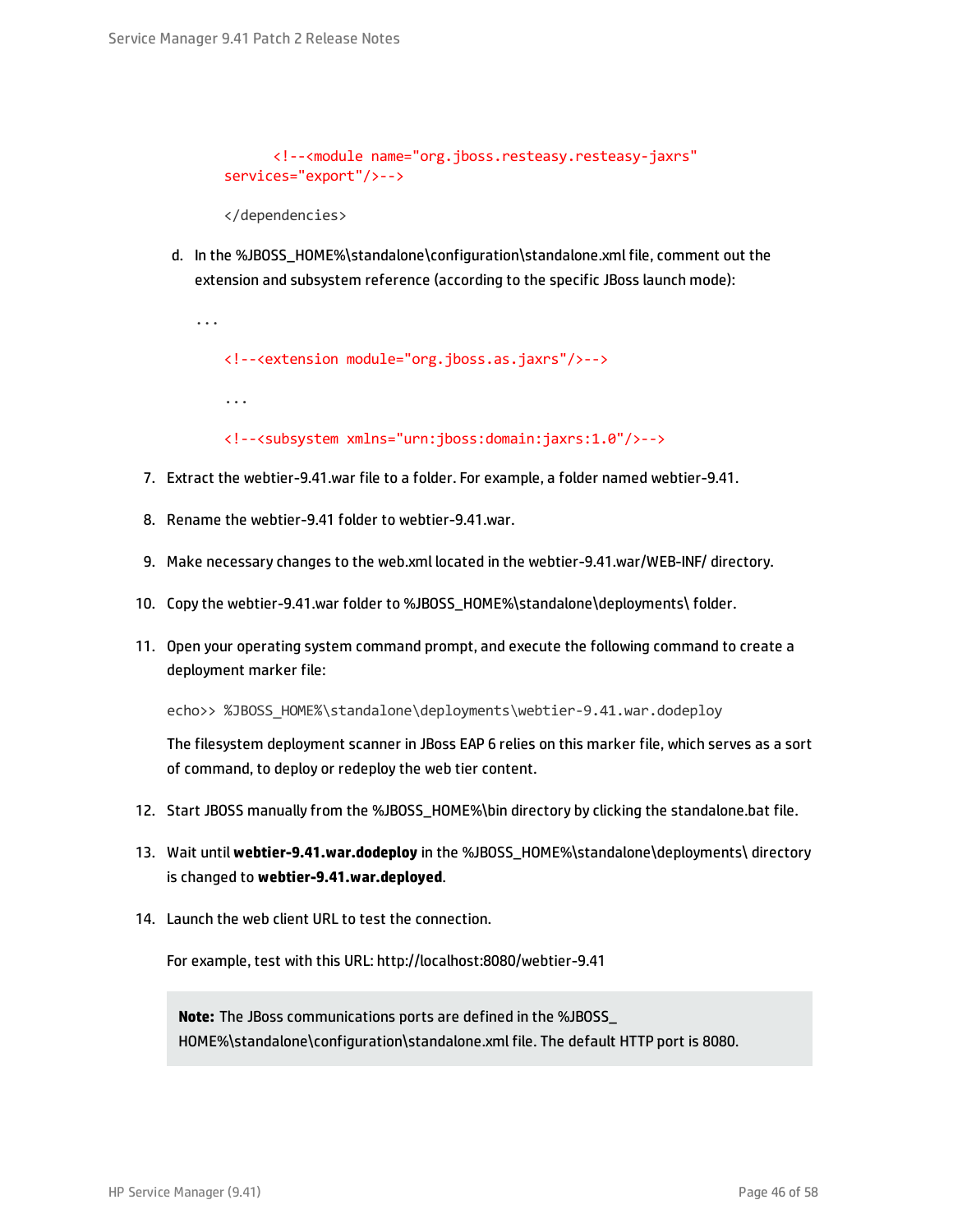## <span id="page-46-0"></span>Configuration notes for the user experience improvements in the web client

#### **Sidebar mode**

The sidebar mode only works in Power User view (index.do) and Employee Self-Service view (ess.do), but does not work in Accessible view (accessible.do) and Self-Service Accessible view (accessible\_ess.do).

#### **Accordion mode**

When you deploy the Service Manager 9.4*x* web client together with a version of the Service Manager applications that is earlier than 9.40, you need to perform the following actions:

- You must install the QCCR1E114612\_SM940\_SM930.unl file. Otherwise, the System Navigator does not work.
- <sup>l</sup> We recommend that you set the *Enablesidebarmenu* parameter to "False" to disable the icons and the sidebar mode of the System Navigator. Otherwise, the Service Manager web client uses the default icon for all menu items.

#### **Quick help**

Service Manager 9.40 or later moves the keyboard shortcut configurations from the web.xml file to the shortcut.xml file, which is located in the web tier's WEB-INF folder.

If you have customized keyboard shortcuts in a previous version of Service Manager and you upgrade to Service Manager 9.40 or later, you must move the keyboard shortcut configurations from your old web.xml file into the shortcut.xml file. Otherwise, your customized keyboard shortcuts do not work. For more information about how to configure the shortcut.xml file, refer to the following online help topic:

```
System Administration > Tailoring > Web tier > Editing Web client Key bindings
```
<span id="page-46-1"></span>If the configuration of the shortcut.xml file is incorrect, the shortcut list displays an error message.

### Windows client installation

**Note:** No features are being added to the Service Manager Windows (Eclipse) client. We recommend that Service Manager administrators deploy one of the other three clients (web client, SRC client, or Mobility client) to end users. You still need the Windows client to perform administrative tasks.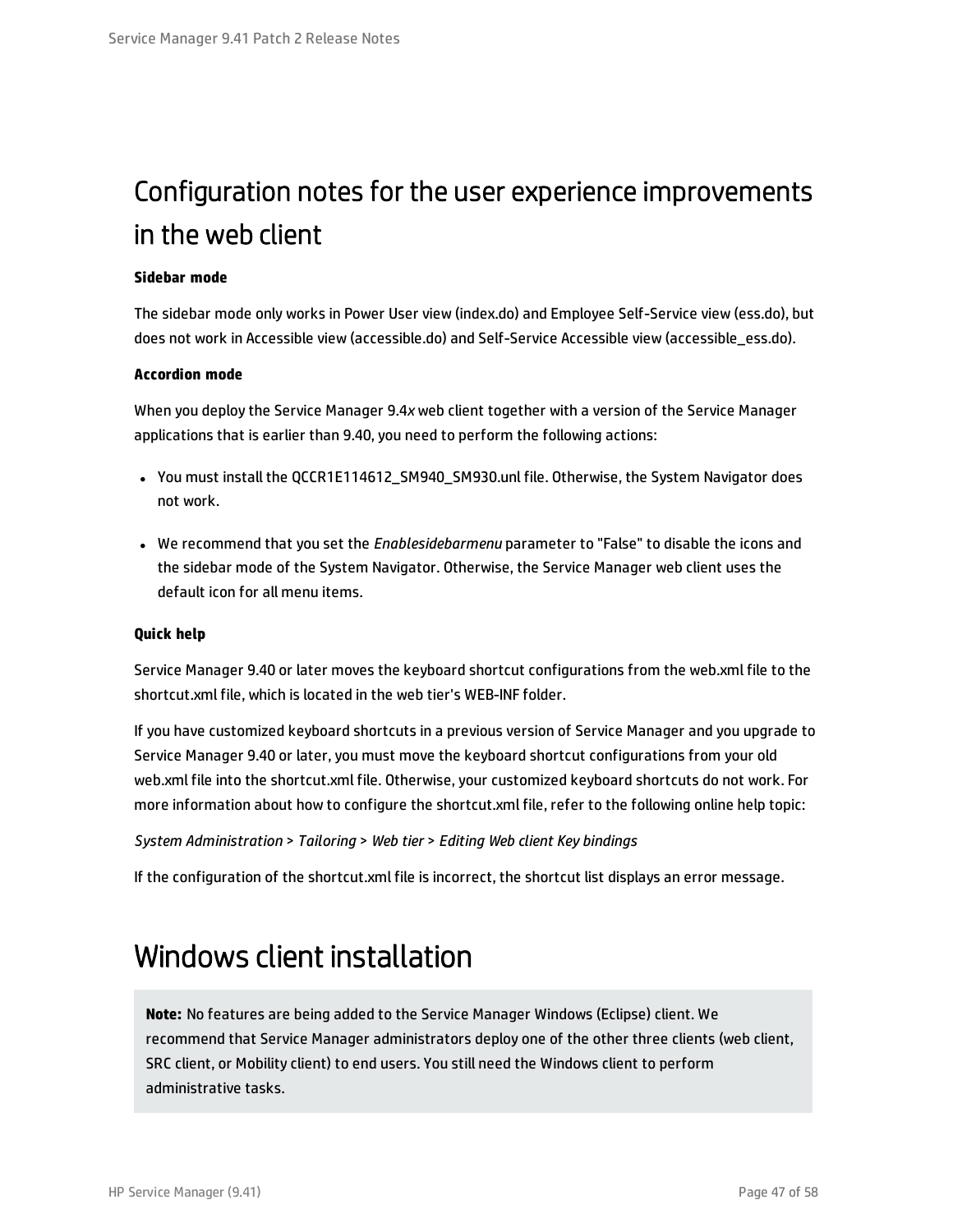The Windows client update consists of a compressed file, sm9.41.2003-P2\_Windows\_Client.zip, which contains the executable installation files of the new Windows client. Installing the new Windows client will upgrade your Windows client to this patch level. This version of the Windows client comes with an updated version of JRE 8.

For installation instructions, see the *Service Manager9.41 Interactive Installation Guide*, which is available to download from [here](https://softwaresupport.hp.com/group/softwaresupport/search-result/-/facetsearch/document/KM01294561).

**Note:** The Windows client installer will also install the Client Configuration Utility in the <*Service Manager installation path*>\Client\ClientConfiguration directory. To run the utility, double-click the confutil.bat file in this directory. However, we recommend that you use the web client if you want to provide end users with a customized client.

### New customers

You only need to install the new Windows client.

### Existing customers

You need to back up and uninstall the old Windows client, and then install the new Windows client.

To install the new Windows client, follow these steps:

- 1. Stop the Service Manager Windows client.
- 2. Make necessary backups. For details, see Windows client backout [instructions.](#page-30-0)
- 3. Uninstall the Service Manager Windows client. (Your connection and personalized settings are retained.)
- 4. Run **setupclient.exe** to install the new client.
- 5. Check the version in **Help** > **About Service Manager Client**.

The client should be Release: **9.41.2003-P2**.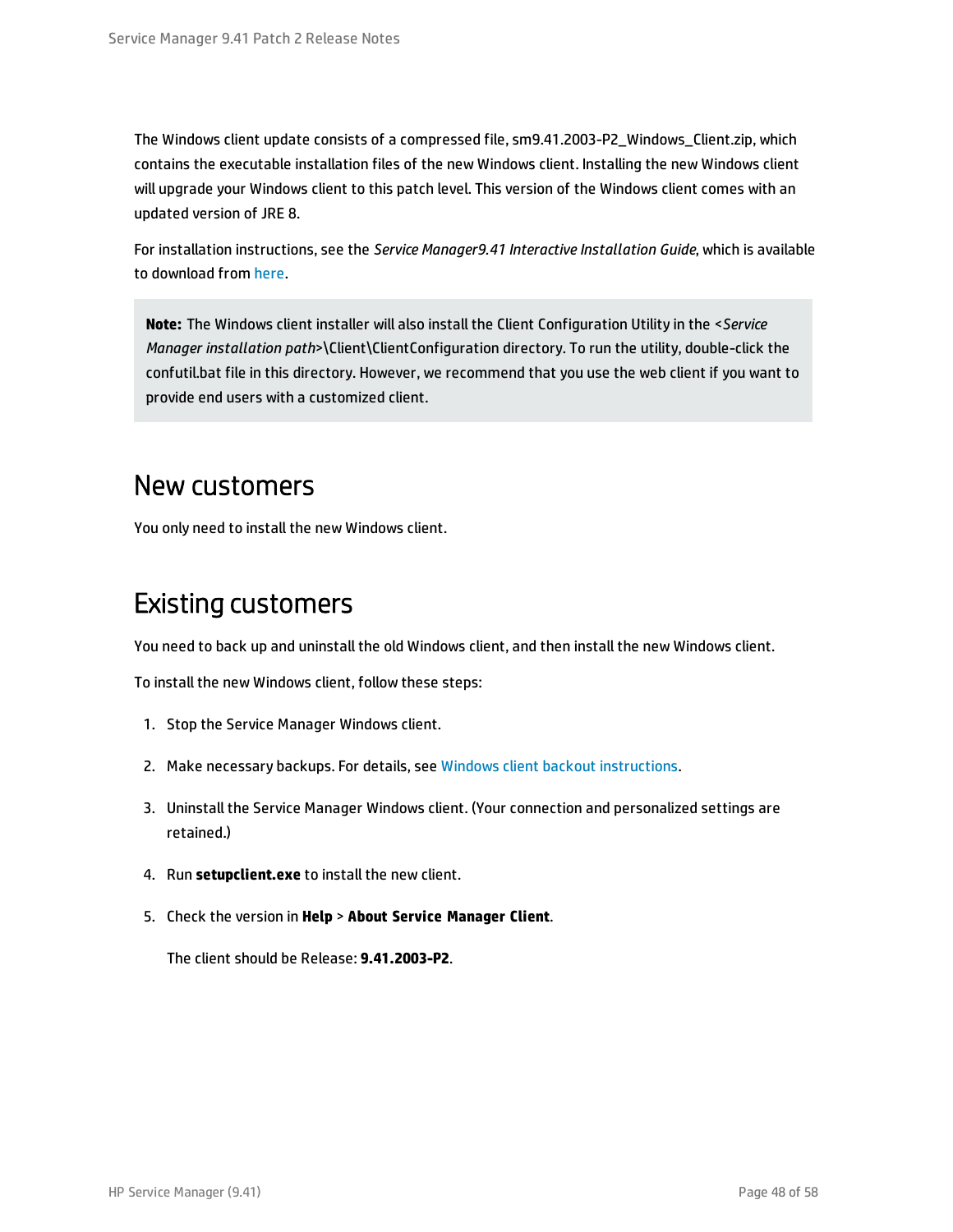## <span id="page-48-0"></span>Applications Update installation

This release does not contain an applications or upgrade package. The latest applications version is 9.41. An applications upgrade is optional, and you can install the Service Manager 9.41 Applications or Upgrade package according to your current applications version.

You can find the SM 9.41 Applications or Upgrade package as well as *HP Service Manager 9.41 Release Notes* in the Service Manager 9.41 installation media.

# <span id="page-48-1"></span>Application Unload installation

**Note:** All unload files in the server's platform\_unloads directory in this release have been already merged into Service Manager applications 9.41 . These files are provided just in case you do not plan to upgrade to applications 9.41 while still want to take advantage of the relevant new features or fixes. Unload files included in this release are for Service Manager 9.3*x* applications, because the server and clients in this release do not support applications versions earlier than 9.3*x*. For the specific applications version to which each unload applies, see the "Applicable applications version" column in the following table.

#### **Unload Files Included in the current patch**

| Unload                               | <b>Applicable</b><br>applications<br>version | <b>Description</b>                                                                                                                                            |
|--------------------------------------|----------------------------------------------|---------------------------------------------------------------------------------------------------------------------------------------------------------------|
| QCCR1E99207_<br>SM940_<br>SM930.unl  | $9.3x(9.30)$ or<br>later)                    | Enables Service Manager to lazy load global lists. This reduces the<br>login time in environments that contain a large number of global<br>lists.             |
| QCCR1E124742_<br>SM941_<br>SM930.unl | $9.3x(9.30)$ or<br>later)                    | Merges the module configuration requests that are sent from the<br>web client to the server during the login process. This helps to<br>reduce the login time. |
| QCCR1E129332_<br>SM941<br>SM940.unl  | 9.40                                         | Enables you to enter values in fields that are made from a global<br>list when you use the 9.41 web client together with the 9.40 RTE<br>and applications.    |

This release includes the following unload files.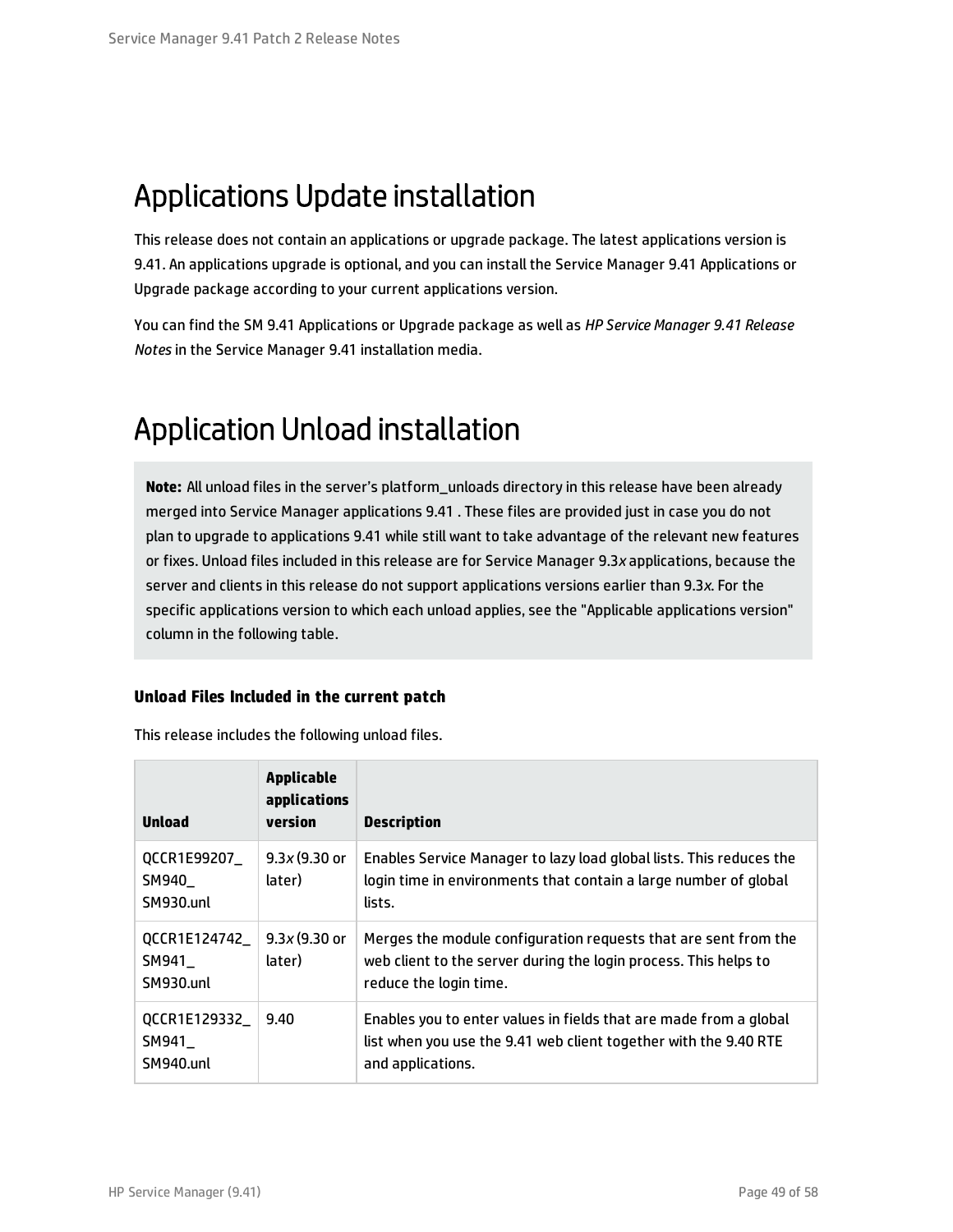| <b>Unload</b>                                 | <b>Applicable</b><br>applications<br>version | <b>Description</b>                                                                                                                                                                 |
|-----------------------------------------------|----------------------------------------------|------------------------------------------------------------------------------------------------------------------------------------------------------------------------------------|
| QCCR1E129149_<br>SM941P2_<br>SM941.unl        | 9.41                                         | Enables To-Do Alerts to be automatically acknowledged without the<br>user having to click the Acknowledge button.                                                                  |
| QCCR1E118520_<br>SM940P3_<br><b>SM930.unl</b> | $9.3x(9.30)$ or<br>later)                    | Enables the enhanced query hash algorithm for the web client.                                                                                                                      |
| QCCR1E118520_<br>SM940P3_<br><b>SM940.unl</b> | 9.40                                         | Enables the enhanced query hash algorithm for the web client.                                                                                                                      |
| QCCR1E112070_<br>SM940_<br><b>SM930.unl</b>   | $9.3x(9.30)$ or<br>later)                    | For Service Catalog User Selection multi-selection support.                                                                                                                        |
| QCCR1E112070_<br>SM941_<br><b>SM930.unl</b>   | $9.3x(9.30)$ or<br>later)                    | For Service Catalog User Selection multi-selection support.                                                                                                                        |
| QCCR1E112815_<br>SM940_<br>SM934.unl          | 9.34                                         | Fixes an issue in which Time Period Management menus are not<br>displayed correctly due to incorrect menu condition settings.                                                      |
| QCCR1E19946_<br>SM940_<br><b>SM930.unl</b>    | $9.3x(9.30)$ or<br>later)                    | Enables extra columns in the "Attachments" section of records.                                                                                                                     |
| QCCR1E31324_<br>SM940_<br><b>SM930.unl</b>    | 9.3x (9.30 or<br>later)                      | Fixes the issue that with Syslog audit turned on only a syslog record<br>showing login is created and no record for logoff is recorded if the<br>user does not log out "normally." |
| QCCR1E31941_<br>SM940_<br><b>SM930.unl</b>    | 9.3x (9.30 or<br>later)                      | Enables users to use a pre-configured decimal symbol when they<br>complete numeric fields.                                                                                         |
| QCCR1E52767_<br>SM940_<br><b>SM930.unl</b>    | 9.3x (9.30 or<br>later)                      | Fixes the issue that users cannot add data policy definitions on<br>joined tables.                                                                                                 |
| QCCR1E67072_<br>SM940_<br><b>SM930.unl</b>    | 9.3x (9.30 or<br>later)                      | Enables users to take advantage of the new KMStatusListener<br>background process.                                                                                                 |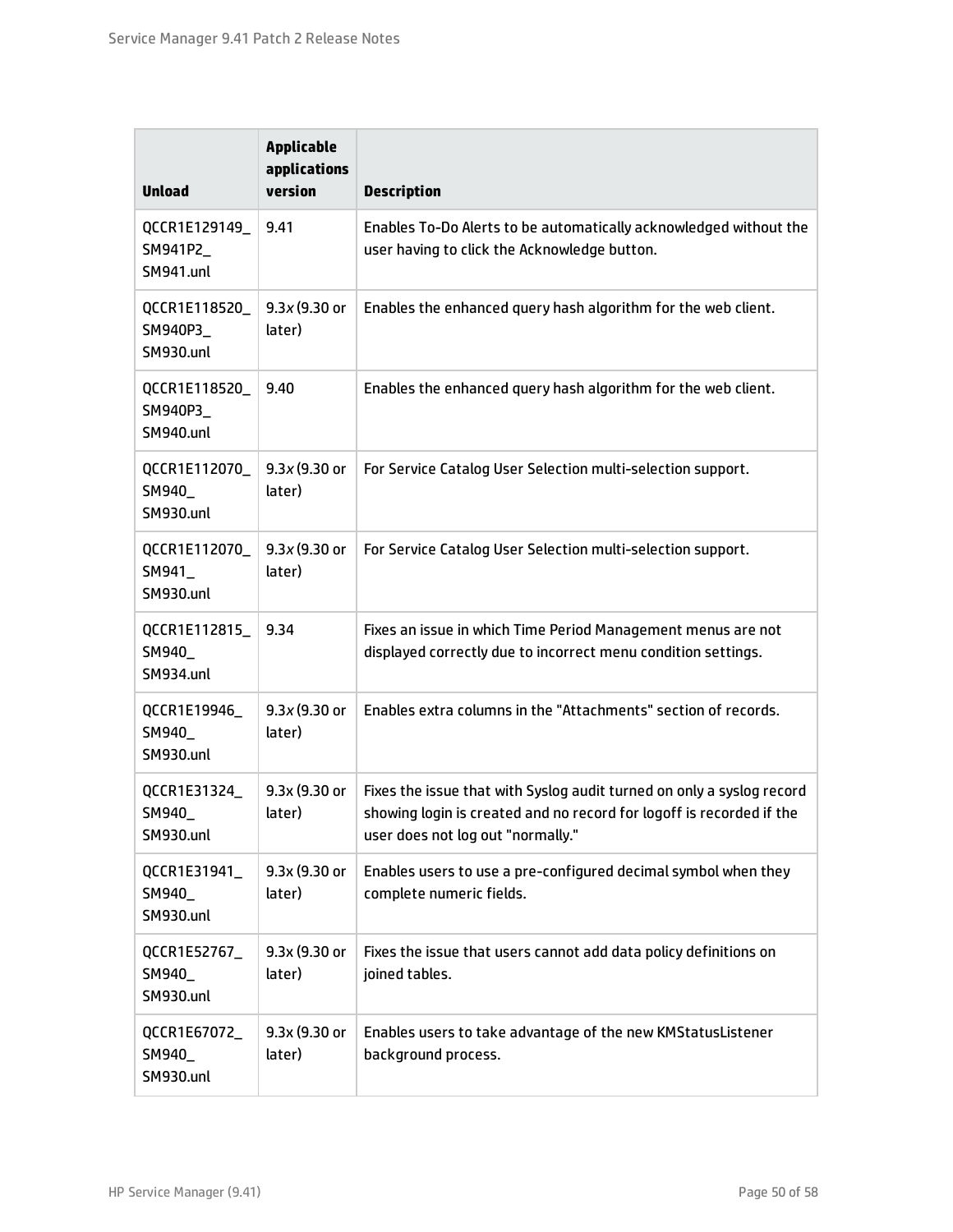| <b>Unload</b>                              | <b>Applicable</b><br>applications<br>version | <b>Description</b>                                                                                                                                                                                                         |
|--------------------------------------------|----------------------------------------------|----------------------------------------------------------------------------------------------------------------------------------------------------------------------------------------------------------------------------|
| QCCR1E67610<br>SM940_<br><b>SM930.unl</b>  | 9.3x (9.30 or<br>later)                      | Enables you to block potentially dangerous attachments from being<br>submitted to Service Manager through the clients (Windows, web,<br>or web services).                                                                  |
| QCCR1E67647_<br>SM940_<br><b>SM930.unl</b> | 9.3x (9.30 or<br>later)                      | Updates the exception message that occurs in the request<br>response when closing an interaction by calling CloseInteraction<br>from a web service without specifying the localSolution field in the<br>request.           |
| QCCR1E70163_<br>SM940_<br><b>SM930.unl</b> | 9.3x (9.30 or<br>later)                      | Fixes the issue that the KMUpdate process terminates abnormally.                                                                                                                                                           |
| QCCR1E71099<br>SM940_<br><b>SM930.unl</b>  | 9.3x (9.30 or<br>later)                      | Enables a QBE list to display Value Lists instead of the data directly<br>retrieved from the database when you add a field by using Modify<br>Columns.                                                                     |
| QCCR1E71139_<br>SM940_<br><b>SM930.unl</b> | $9.3x(9.30)$ or<br>later)                    | Solves the issue that when Service Manager is configured to use<br>LDAP as the authentication data source, the user is still forced to<br>change the password if the user's password has expired in the local<br>database. |
| QCCR1E73452_<br>SM940_<br><b>SM930.unl</b> | $9.3x(9.30)$ or<br>later)                    | Enables Mandanten restricting queries to be updated correctly<br>after a profile is edited.                                                                                                                                |
| QCCR1E76724<br>SM940<br><b>SM930.unl</b>   | $9.3x(9.30)$ or<br>later)                    | Fixes an issue in which a "Signal 11" error occurs when an IR<br>regeneration is performed after the unique key of cm3r is deleted.                                                                                        |
| QCCR1E76796_<br>SM940_<br><b>SM930.unl</b> | 9.3x (9.30 or<br>later)                      | Provides the ability to turn on debugging dynamically for user<br>sessions or schedulers.                                                                                                                                  |
| QCCR1E78794_<br>SM940_<br><b>SM930.unl</b> | 9.3x (9.30 or<br>later)                      | Removes incident.assignee when a Web Service call specifies the<br>assignee as 'NULL' through the Service Manager 9.31 Mobility client.                                                                                    |
|                                            |                                              | Note: This unload is not needed for the Service Manager 9.32<br>or later Mobility client.                                                                                                                                  |
| QCCR1E99147_<br>SM940_                     | 9.3x (9.30 or<br>later)                      | Fixes an issue in which the first tab of a Notebook is reset to be the<br>active tab when a new interaction is opened through the "Return to                                                                               |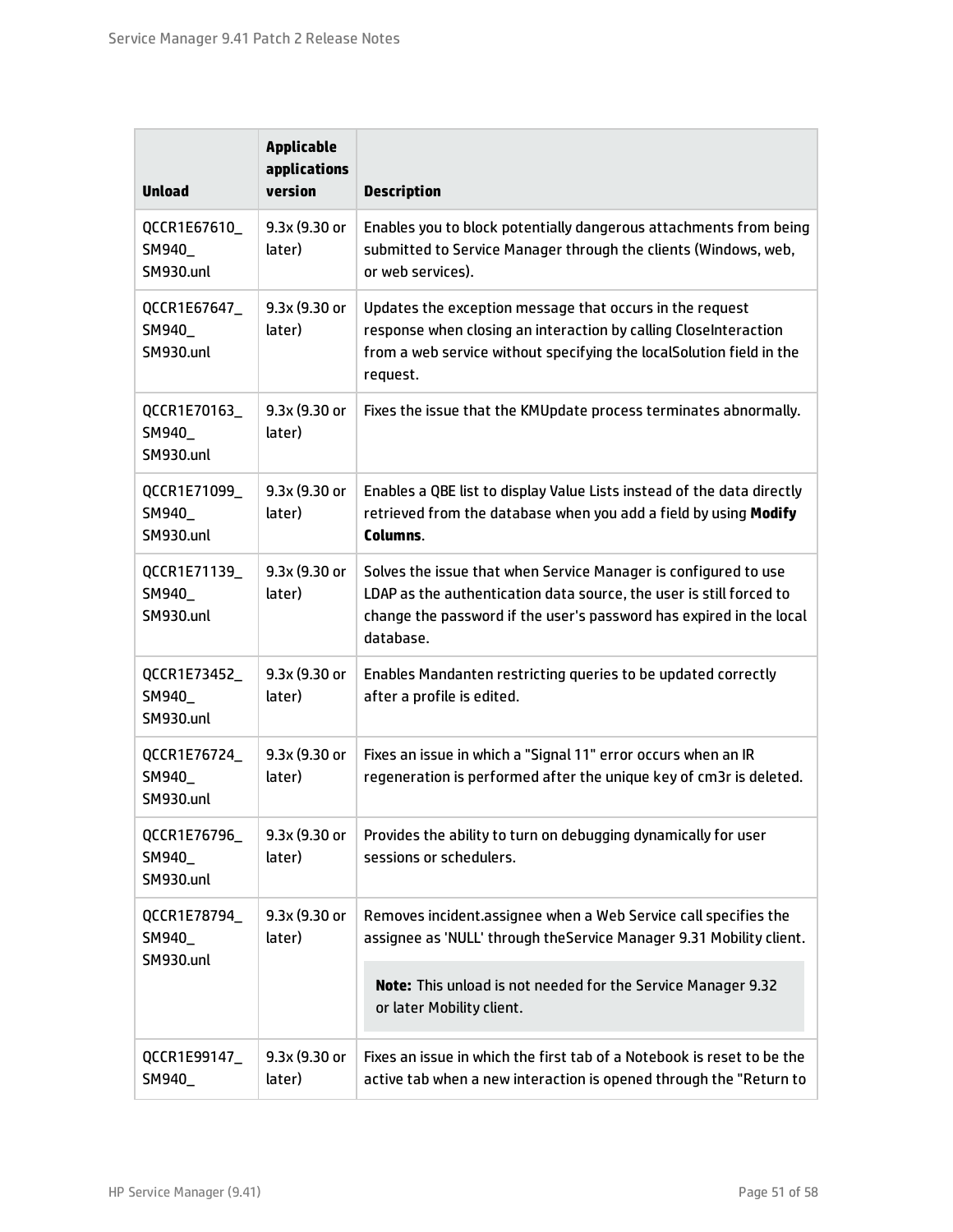| <b>Unload</b>                               | <b>Applicable</b><br>applications<br>version | <b>Description</b>                                                                                                                                                                                                                                                                                                            |  |
|---------------------------------------------|----------------------------------------------|-------------------------------------------------------------------------------------------------------------------------------------------------------------------------------------------------------------------------------------------------------------------------------------------------------------------------------|--|
| <b>SM930.unl</b>                            |                                              | blank interaction" environment settings.                                                                                                                                                                                                                                                                                      |  |
| QCCR1E99398_<br>SM940_<br><b>SM930.unl</b>  | 9.3x (9.30 or<br>later)                      | Enables the inactivity timer function to work correctly when the<br>Service Manager applications version is lower than the server<br>version.                                                                                                                                                                                 |  |
| QCCR1E103456_<br>SM940_<br><b>SM932.unl</b> | 9.3x (9.32 or<br>later)                      | Enables the "Any of these words" text search option when you<br>export records to Excel or to a text file.                                                                                                                                                                                                                    |  |
| QCCR1E103581_<br>SM940_<br><b>SM932.unl</b> | 9.3x (9.32 or<br>later)                      | Adds support for the auto-complete feature in the web client.                                                                                                                                                                                                                                                                 |  |
|                                             |                                              | Note: After loading this unload file, you still need to perform<br>the following tasks to enable auto-complete for a specific<br>Comfill field in a form:                                                                                                                                                                     |  |
|                                             |                                              | 1. Make sure that the comfillAutoComplete parameter is set<br>to true in the web tier configuration file (web.xml). The<br>default value is true.                                                                                                                                                                             |  |
|                                             |                                              | 2. Make sure the Auto Complete property of this field is<br>enabled in Forms Designer. By default, this property is<br>disabled.                                                                                                                                                                                              |  |
| QCCR1E106292_<br>SM940_<br><b>SM930.unl</b> | 9.3x (9.30 or<br>later)                      | Enables caching of the globallist and locallist files.                                                                                                                                                                                                                                                                        |  |
| QCCR1E112012_<br>SM940_<br>SM931.unl        | 9.3x(9.31)<br>later)                         | Solves the issue that PD Framework components (including<br>Condition Editor, Query Editor, Workflow Editor, and Task Planner)<br>do not work correctly if an earlier version of the applications is<br>running on the 9.40 RTE and web tier.                                                                                 |  |
|                                             |                                              | Note: This unload is required if you are running 9.3x<br>applications on the 9.40 platform.                                                                                                                                                                                                                                   |  |
| QCCR1E114612_<br>SM940_<br><b>SM930.unl</b> | 9.3x (9.30 or<br>later)                      | The following SM9.40 features are using enhanced Remote<br>JavaScript Service: Service Manager Calendar, Service Manager<br>Reports, and PD Framework components (including Condition Editor<br>, Query Editor, Workflow Editor and Task Planner). When running<br>SM9.3x applications, the Remote JavaScript Service must be |  |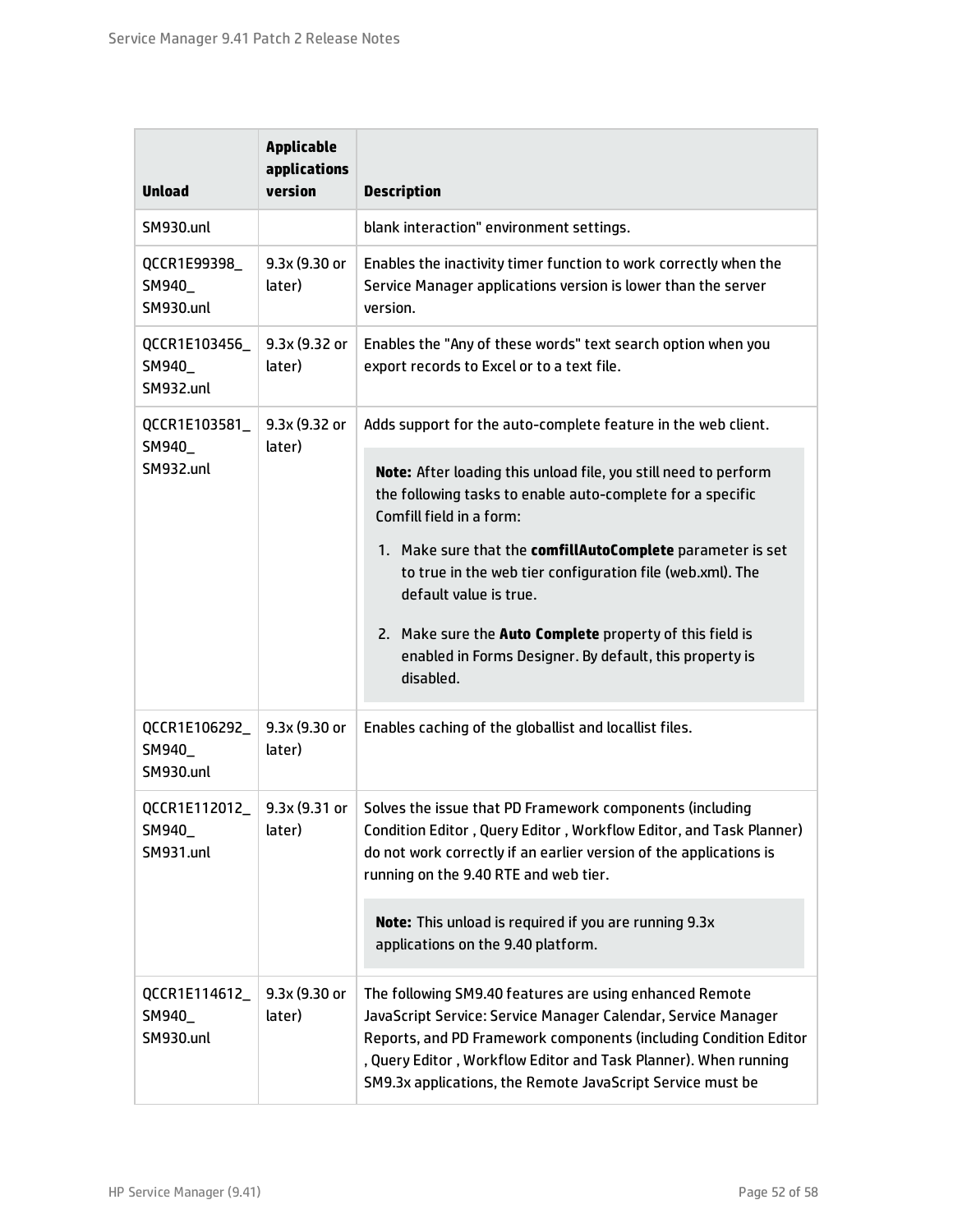| <b>Unload</b> | <b>Applicable</b><br>applications<br>version | <b>Description</b>                                                                                 |
|---------------|----------------------------------------------|----------------------------------------------------------------------------------------------------|
|               |                                              | upgraded by loading this unload file so that these features can<br>work correctly.                 |
|               |                                              | <b>Note:</b> This unload is required if you are running 9.3x<br>applications on the 9.40 platform. |

#### **How to load an unload file**

**Tip:** If your application version is 9.30 ap3, 9.31, or a later version, we recommend that you use Unload Manager to load an unload file, because Unload Manager can help you create a backup of your old data and reconcile conflicts during the installation of the unload. If you are running an application version that is not one of these, Unload Manager is not available, and you can use Database Manager instead.

<span id="page-52-0"></span>For detailed steps, search for the following topic in the online help: *Load an unload file*.

### Service Request Catalog (SRC) installation

Service Manager 9.41p2 includes the SRC package (src9.41p2.0017.zip), which contains:

- The SRC deployment file ( $src-9.41p2.war$ )
- Unload files for SRC 9.41.p2 and for previous versions

#### **Unload file naming convention**

The unload files use the following naming convention: <CR\_ID>\_SRCxxxPxx\_SMxxx.unl, where:

- <CR\_ID>: The identification number of the applications defect that the unload file fixes. For example, QCCR1E12345.
- SRCxxxPxx: The minimum SRC patch level that requires the unload file. For example, SRC940p1, which means the unload file comes with the SRC9.40 patch 1 and should be used for patch 1 or higher.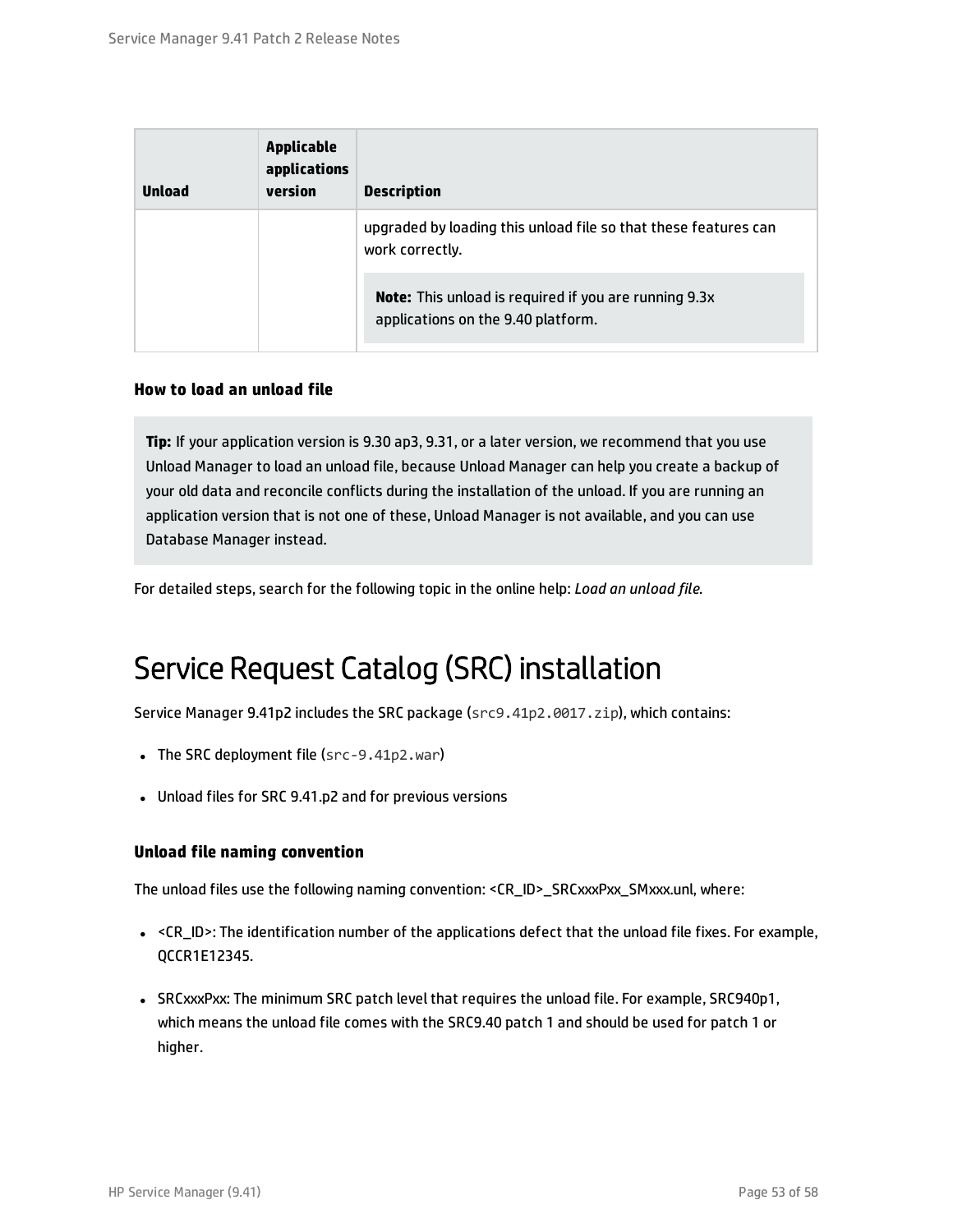• SMxxx: The Service Manager applications version that requires the unload file. For example, SM941, which means the unload file is intended only for Service Manager applications version 9.41.

#### **Unload files included in the SRC 9.41 patches**

The following unload file is included in the SRC 9.41 patch releases.

| Unload file                            | <b>Introduced</b><br>in which<br>patch | Used for<br>apps<br>version(s) | <b>Description</b>                                                                                                      |
|----------------------------------------|----------------------------------------|--------------------------------|-------------------------------------------------------------------------------------------------------------------------|
| QCCR1E126562<br>SRC941P2_<br>SM941.unl | <b>SRC 9.41</b><br>D2                  | SM 941                         | Enables SRC to support both Process Designer-based<br>requests and non-Process Designer-based guotes<br>simultaneously. |

**Note:** In this release, the English version of the online help is updated for Service Request Catalog 9.41, while the localized versions are still based on SRC 9.32.

Before you proceed, read the *Service Request Catalog 9.41 Interactive Installation Guide* and the *Service Request Catalog 9.41 Customization Guide*, which are available to download from [here](https://softwaresupport.hp.com/group/softwaresupport/search-result/-/facetsearch/document/KM01294561).

**Note:** Users who want to use Service Request Catalog on their tablet devices can download the HP Service Request Catalog app to their device from Google Play or the Apple App Store. To locate these apps, search for "HP SRC" in the appropriate store.

The HP Service Request Catalog 9.41 tablet app supports Service Request Catalog versions 9.33 through 9.41p2.

#### **New customers**

- 1. Deploy the src-9.41p2.war file by following the instructions in the *Service Request Catalog 9.41 Interactive Installation Guide*.
- 2. Configure SRC 9.41p2 by following the instructions in the *Service Request Catalog 9.41 Customization Guide*.

#### **Existing customers**

- 1. Install SRC 9.41p2, as described above.
- 2. Migrate your customizations from the old deployment to SRC 9.41p2.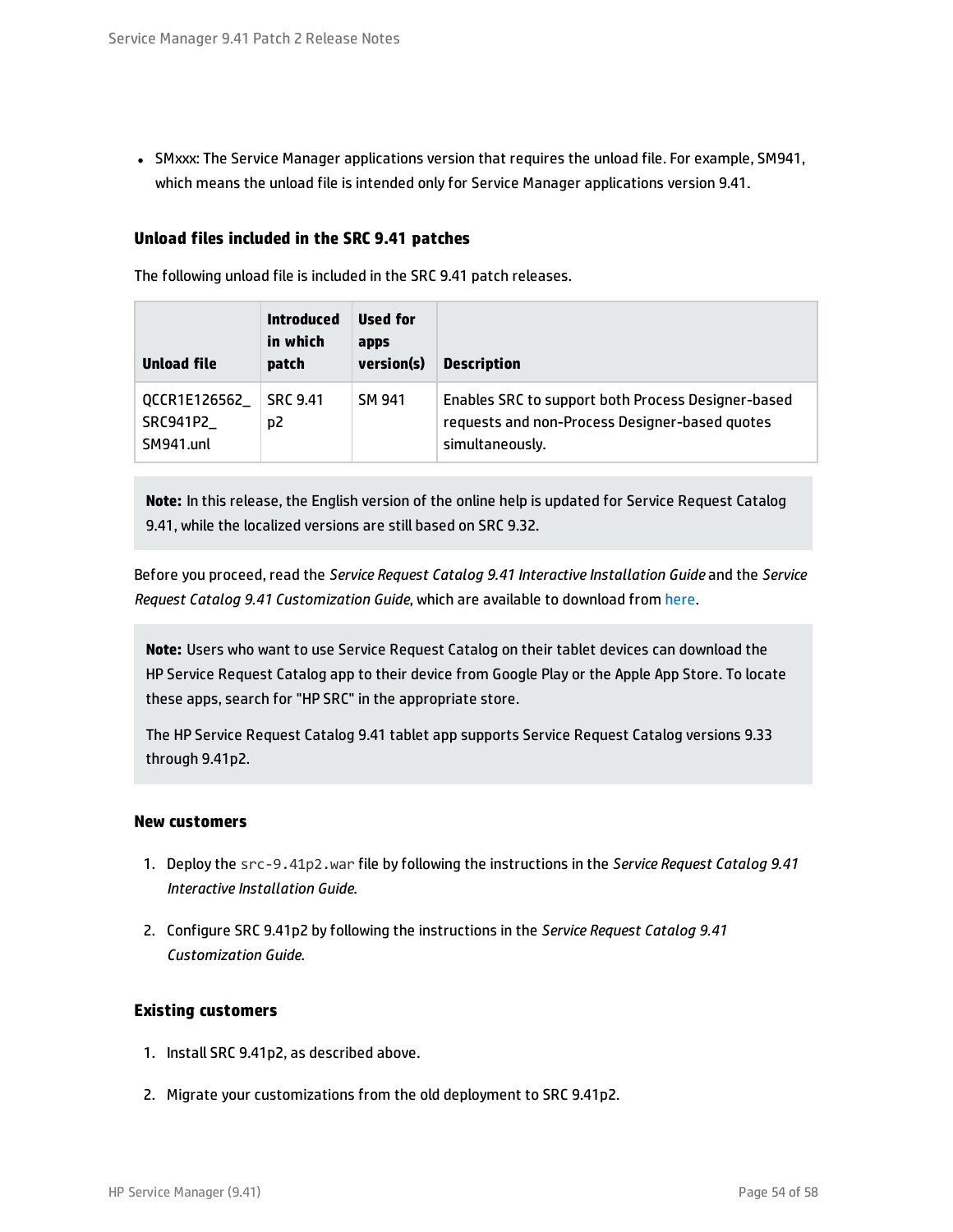### <span id="page-54-0"></span>Mobility client installation

Service Manager 9.41p2 includes a compressed file (sm9.41.2000-P2\_Mobility.zip), which contains the following files:

- Mobility client installation file (webapp-9.41.2000.war)
- Mobility client self-service interface unload (MOBILITY\_ESS\_SM941\_SM932.unl)
- Unload to fix the issue in QCCR1E123225 (QCCR1E123225\_SM941P1\_SM932.unl)
- Unload to fix the issue in QCCR1E125623 (QCCR1E125623\_SM941P1\_SM930.unl)

New customers can directly install the new Mobility client by deploying the webapp-9.41.2000.war file, while existing customers must uninstall their old Mobility client and then install the new one.

The Mobile ESS module is included in the Service Manager 9.40 or later applications, but not in earlier versions of the Service Manager applications that are supported by the Service Manager 9.4*x* platform (that is, Service Manager 9.34, 9.33, or 9.32). The .unl file is provided for customers running an older version of the Service Manager applications who want to use the Mobile ESS module.

#### **Installation steps**

**Note:** The Service Manager 9.41p2 Mobility client supports Apache Tomcat 7.0 and 8.0 web application servers. Additionally, it can only work with Service Manager server 9.40 or later and applications 9.32 or later.

For more information about how to install the Service Manager 9.41p2 Mobility client, refer to the *Service Manager 9.41 Mobile Applications User Guide*, which you can access from [here](https://softwaresupport.hp.com/group/softwaresupport/search-result/-/facetsearch/document/KM01294561).

#### **Enabling the Mobility self-service interface when running applications 9.32, 9.33, or 9.34**

The Service Manager 9.41p2 Mobility client comes with a self-service user interface. However, if you are running the 9.32, 9.33, or 9.34 applications, you must load the MOBILITY\_ESS\_SM941\_SM932.unl file to enable this interface. For instructions on how to load an unload file, see "Application Unload [installation"](#page-48-1) on [page](#page-48-1) 49.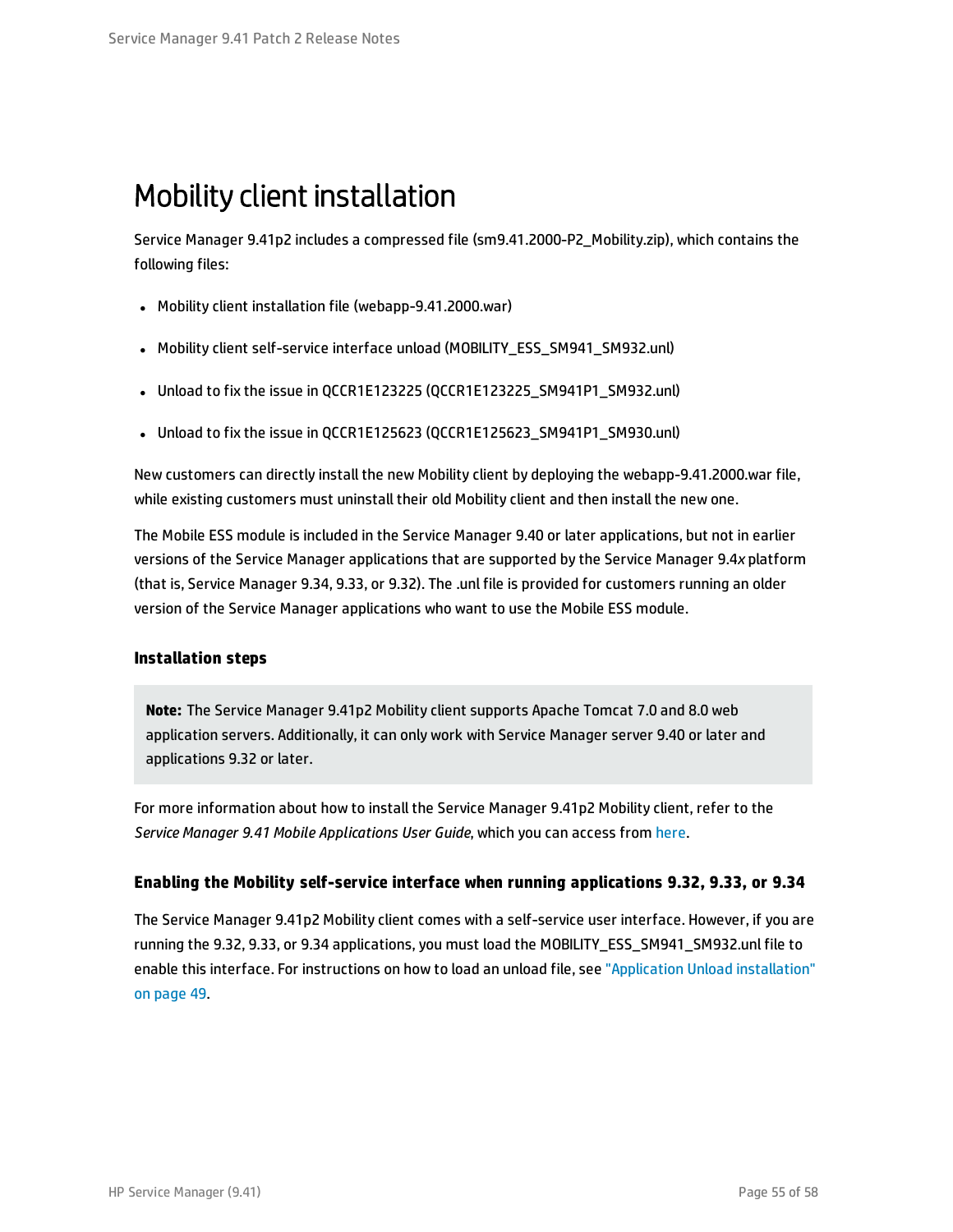# <span id="page-55-0"></span>Additional information

- <sup>l</sup> *Service Manager 9.41 Installation and Upgrade [Documentation](https://softwaresupport.hp.com/group/softwaresupport/search-result/-/facetsearch/document/KM01294561) Center* (for detailed instructions on how to install Service Manager, including all backup and backout procedures)
- **.** Service [Manager](https://softwaresupport.hp.com/group/softwaresupport/support-matrices) Support Matrices
- As always, we encourage you to actively participate in making Service Manager better. Please follow us on Twitter at [@HPITSM](https://twitter.com/HPITSM), join our LinkedIn group "HP [ITSM](https://www.linkedin.com/groups/HP-ITSM-4828727)," or join the discussion on our [blog](http://h30499.www3.hp.com/t5/IT-Service-Management-Blog/bg-p/sws-ITSM_BLOG).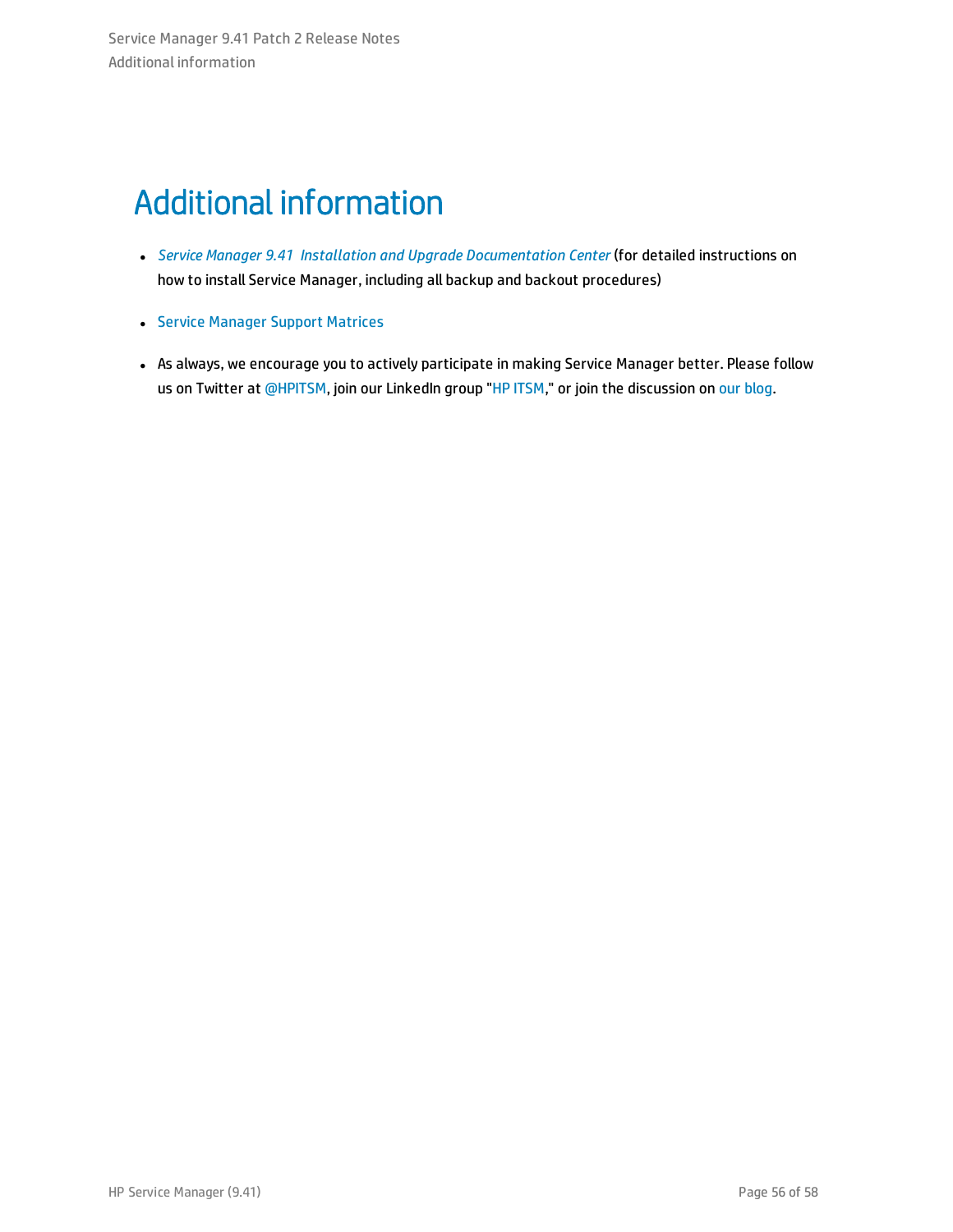# <span id="page-56-0"></span>Send Documentation Feedback

If you have comments about this document, you can contact the [documentation](mailto:ovdoc-ITSM@hp.com?subject=Feedback on Service Manager 9.41 Patch 2 Release Notes (Service Manager 9.41)) team by email. If an email client is configured on this system, click the link above and an email window opens with the following information in the subject line:

#### **Feedback on Service Manager 9.41 Patch 2 Release Notes (Service Manager 9.41)**

Just add your feedback to the email and click send.

If no email client is available, copy the information above to a new message in a web mail client, and send your feedback to ovdoc-ITSM@hp.com.

We appreciate your feedback!